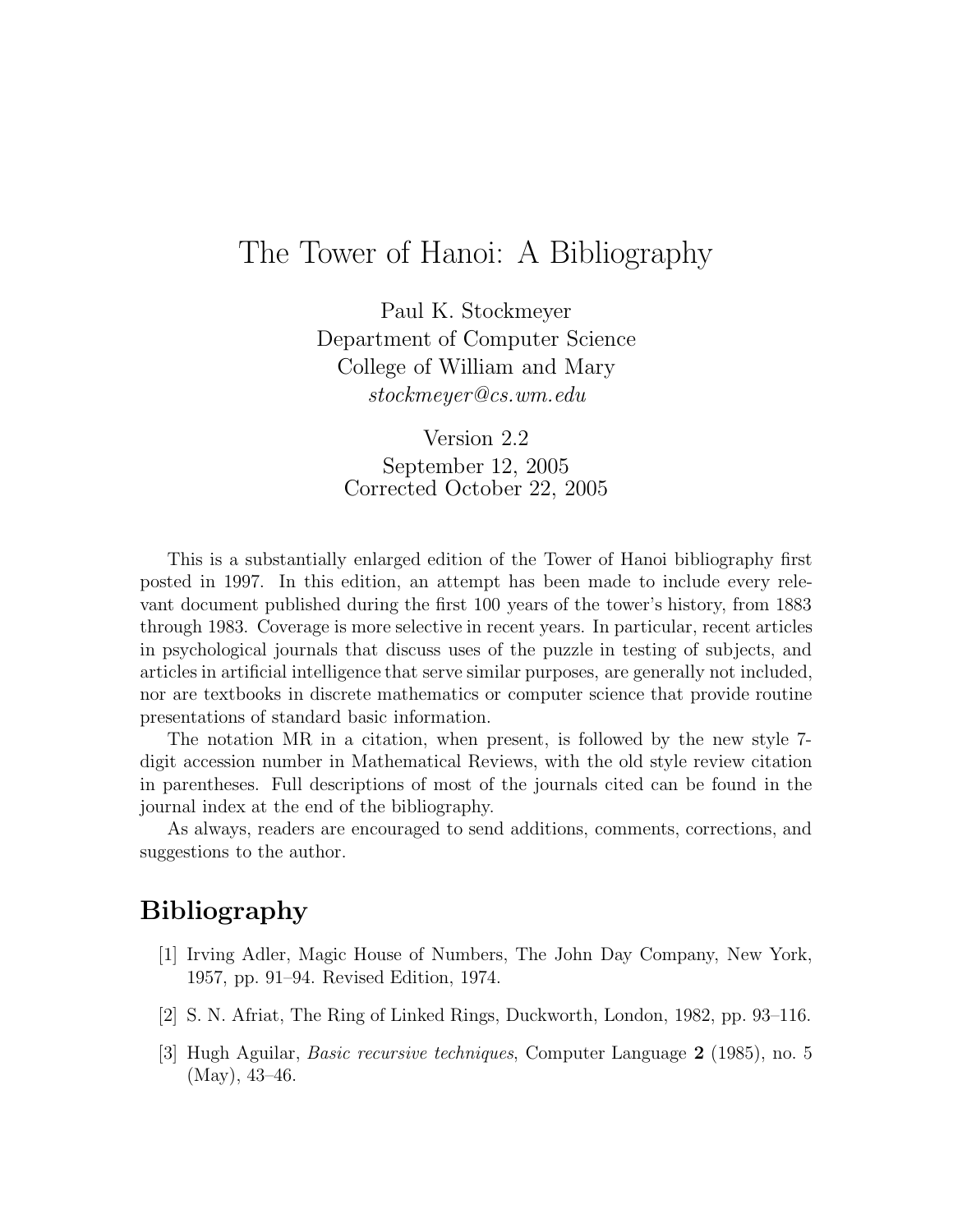- [4] Alfred V. Aho, John E. Hopcroft, and Jeffrey D. Ullman, The Design and Analysis of Computer Algorithms, Addison-Wesley, Reading, Mass., 1974, pp. 71–72.
- [5] W. Ahrens, Mathematische Unterhaltungen und Spiele, B. G. Teubner, Leipzig, 1901, pp. 31–32. Second edition, in two volumes, 1910 and 1918; Third edition of volume I, 1921.
- [6] W. Ahrens, Mathematische Spiele, B. G. Teubner, Leipzig, 1907, pp. 59–63, 116. Second Edition, 1911; Third Edition, 1916; Fourth Edition, 1919; Fifth Edition, 1927.
- [7] R. E. Allardice and A. Y. Fraser, La Tour d'Hanoï, Proceedings of the Edinburgh Mathematical Society 2 (1884), 50–53.
- [8] Jean-Paul Allouche, Tours de Hanoi et automates finis, Groupe de travail en théorie analytique et élémentaire des nombres, 1986–1987, Publ. Math. Orsay, vol. 88, Univ. Paris XI, Orsay, 1988, pp. 1–3.
- [9] Jean-Paul Allouche, Note on the cyclic Towers of Hanoi, Theoret. Comput. Sci. 123 (1994), 3–7. MR1257199 (94k:05019).
- [10] Jean-Paul Allouche, Dan Astoorian, Jim Randall, and Jeffrey [O.] Shallit, Morphisms, squarefree strings, and the Tower of Hanoi puzzle, Amer. Math. Monthly 101 (1994), 651–658. MR1289274 (95g:68090).
- [11] Jean-Paul Allouche and Roland Bacher, Toeplitz sequences, paperfolding, Towers of Hanoi and progression-free sequences of integers, Enseign. Math. (2) 38 (1992), 315–327. MR1189010 (93j:11017).
- [12] J[ean]-P[aul] Allouche, J. Betrema, and J[effrey] O. Shallit, Sur des points fixes de morphismes d'un monoïde libre, RAIRO Inform. Théor. Appl. 23 (1989), 135–249. MR1020473 (91a:68154).
- [13] J[ean]-P[aul] Allouche and F. Dress, *Tours de Hanoï* et automates, RAIRO Inform. Théor. Appl. 24 (1990), 1–15. MR1060463 (91g:68060).
- [14] J[ean]-P[aul] Allouche and M. Mendes France, Automata and automatic sequences, Beyond Quasicrystals (Françoise Axel and Denis Gratias, eds.), Springer-Verlag, 1995, pp. 293–367. MR1420422 (97m:11029).
- [15] Jean-Paul Allouche and Amir Sapir, Restricted Towers of Hanoi and Morphisms, Developments in Language Theory (Clelia De Felice and Antonio Restivo, eds.), Lecture Notes in Computer Science, no. 3572, Springer, 2005, pp. 1–10.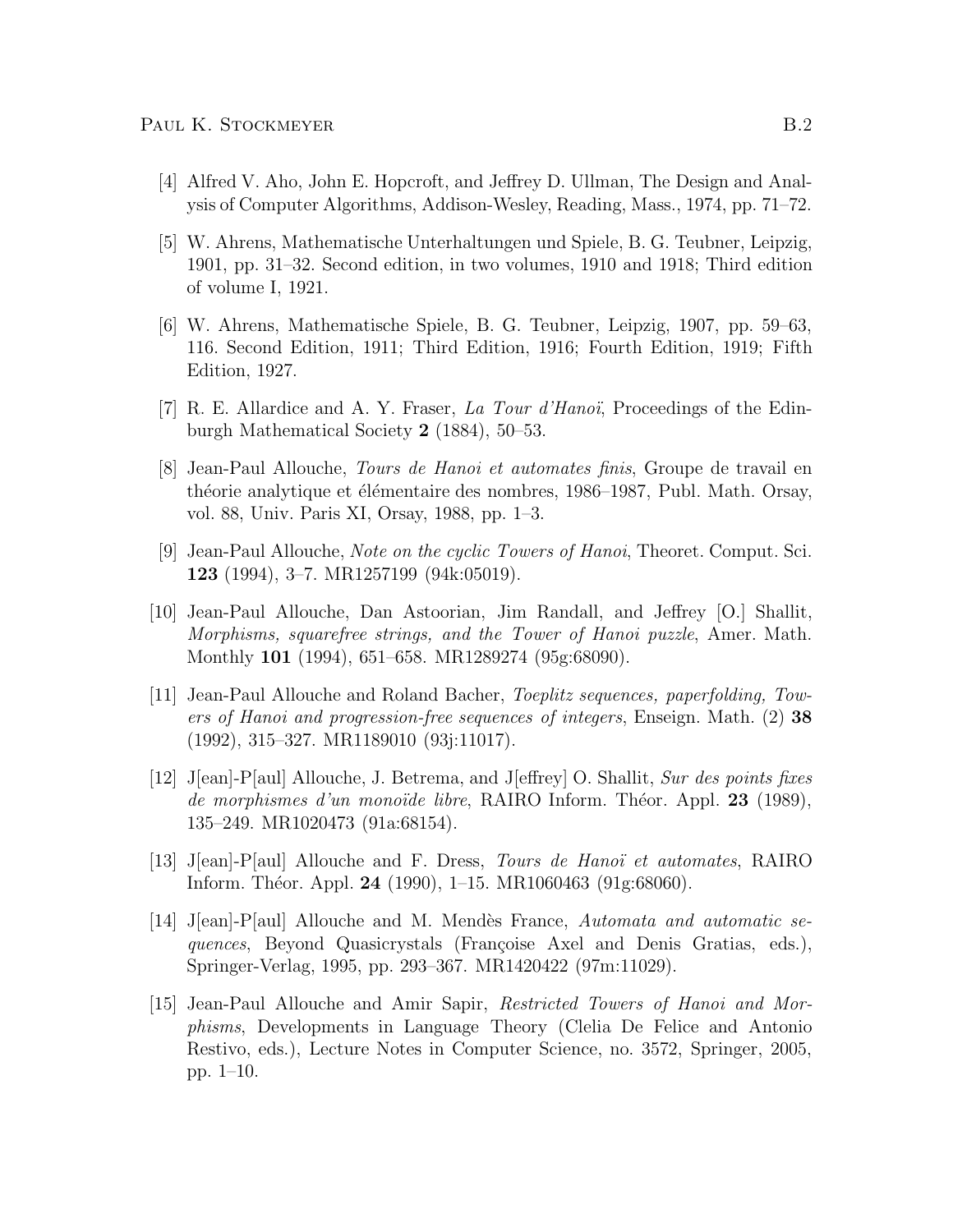- [16] A. V. Anisimov and S. V. Safronyuk, Modeling recursion with the aid of iterative algorithms, Program. Comput. Software 12 (1987), no. 3, 128–138. (Translated from the Russian journal Programmirovanie 12 (1986), no. 3, 38–50.) MR0858684 (87j:68014).
- [17] Anonymous, Der Zauberer im Familienkreise. Eine Sammlung leicht ausführbarer Experimente, Kunststücke, Belustigungen und Aufgaben aus der Physik, Mechanik, Arithmetik und Taschenspielerei. Zur Unterhaltung in Familien- und Gesellschaftskreisen, Julius Bagel, Mülheim a. d. Ruhr, 1889, pp. 26–28.
- [18] Anonymous, Les tours de Hanoi, Pentamino (1976), no. 2, 23.
- [19] Anonymous, The Tower of Brahma, Creative Computing 2 (1976), no. 1 (January/February), 25.
- [20] Anonymous (Édouard Lucas?), Les jeux scientifiques, Le Cosmos; Revue des sciences et de leurs applications, Nouvelle Série  $XV$  (39<sup>e</sup> année), no. 259 (11 Janvier 1890), 156–159.

Dan Astoorian, see [10].

[21] M. D. Atkinson, The cyclic Towers of Hanoi, Inform. Process. Lett. 13 (1981), no. 3, 118–119. MR0645457 (83f:68004).

Moshe J. Augenstein, see [345].

[22] Bonnie Averbach and Orin Chein, Mathematics: Problem Solving Through Recreational Mathematics, W. H. Freeman, New York, 1980, pp. 274–279.

Roland Bacher, see [11].

- [23] Roland Backhouse and Maarten Fokkinga, The associativity of equivalence and *the Tower of Hanoi*, Inform. Process. Lett. **77** (2001), no. 2–4, 71–76.
- [24] R. M. Baer, A biological model solution to the Towers of Hanoi problem, Comput. J. 29 (1986), no. 4, 381–382.

Theodore P. Baker, see [272].

R.-A. Bakhtiar, see [188].

[25] J. W. de Bakker and L. G. L. T. Meertens, On the completeness of the inductive assertion method, J. Comput. System Sci. 11 (1975), 323–357. MR0428755 (55:1775).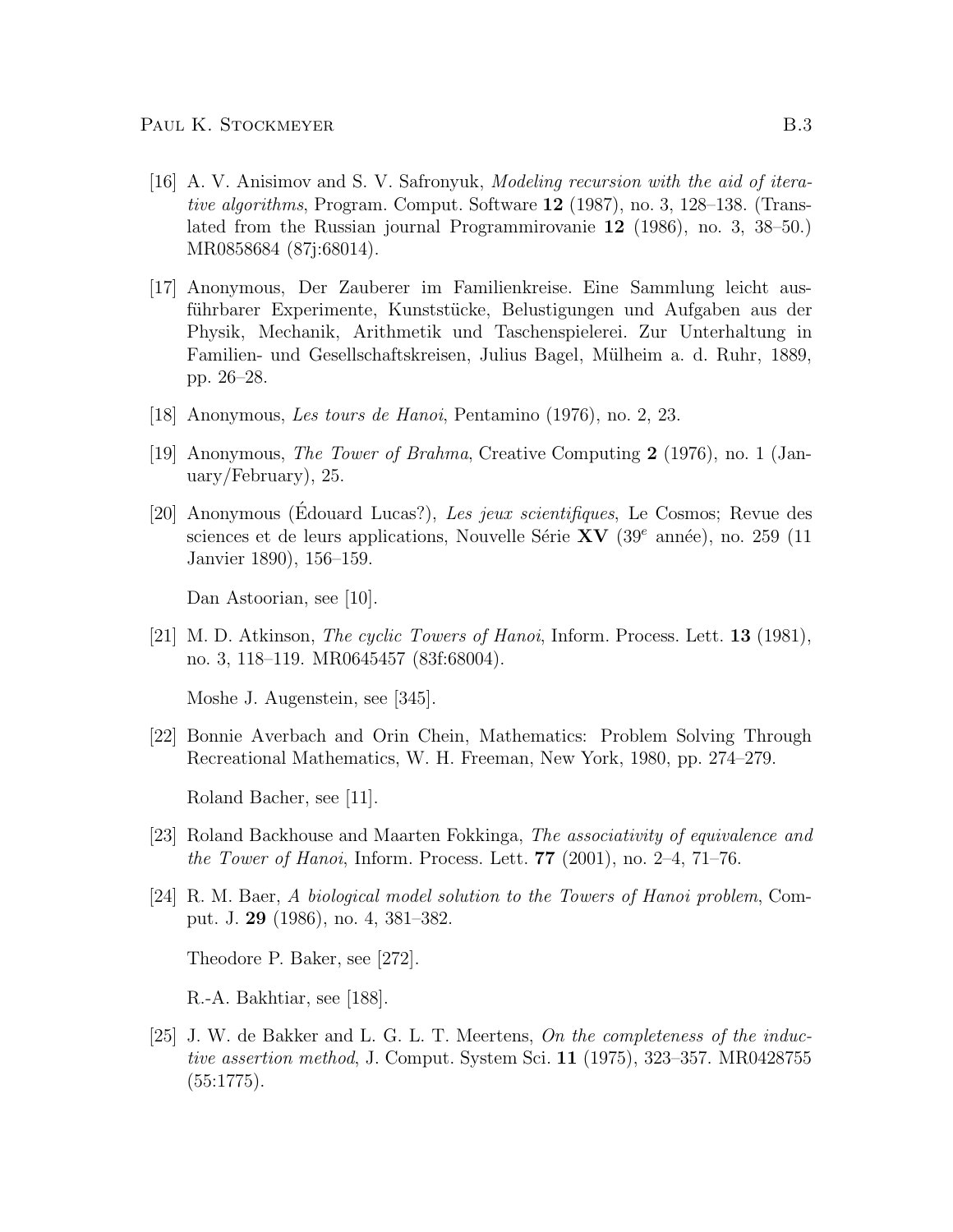- [26] W. W. Rouse Ball, Mathematical Recreations and Problems of Past and Present Times, Macmillan and Co., London, 1892, pp. 78–79. Fourth (1905) and later editions published under the title Mathematical Recreations and Essays. Eleventh (1939) and later editions co-authored with H. S. M. Coxeter.
- [27] D. St. P. Barnard, Adventures in Mathematics, Pelham Books, London, 1965, pp. 52–55.
- [28] David T. Barnard, The Towers of Hanoi: An Exercise in Non-Recursive Algorithm Development, Tech. Report 80-103, Queen's University, 1980.
- [29] David T. Barnard and Robert G. Crawford, Pascal programming problems and applications, Reston Publishing Company, Reston, VA, 1982, pp. 203–215.

C. Douglass Bateman see [340].

- [30] Anatole Beck, Michael N. Bleicher, and Donald W. Crowe, The n-dimensional cube and the tower of Hanoi, Excursions into Mathematics, Worth Publishers, Inc., New York, 1969, pp. 40–54.
- [31] Hermann Becker, 150 Denkaufgaben, Kesselringsche Verlagsbuchhandlung, Wiesbaden, 1952, pp. 58–59.
- [32] Catherine Becquaert, Les tours de Hanoï, Pentamino (1977), no. 3, 55–71.
- [33] J. Bendisch, Generalized sequencing problem "Towers of Hanoi", Z. Oper. Res. Ser. A 29 (1985), no. 1 (March), 31–45. MR0793549 (86f:90098).
- [34] Elwyn R. Berlekamp, John H. Conway, and Richard K. Guy, Winning Ways for your mathematical plays, Academic Press, London, 1982, pp. 753–754. MR0654502 (84h:90091b).
	- J. Betrema, see [12].
- [35] Albrecht Beutelspacher, Luftschl¨osser und Hirngespinste, Friedr. Vieweg & Sohn, Braunschweig/Wiesbaden, 1986, pp. 80–86.
- [36] Graham Birtwistle, *The coroutines of Hanoi*, SIGPLAN Notices **20** (1985), no. 1 (January), 9–10.

Somenath Biswas, see [203].

[37] Gerald M. Blair, A simple digital circuit for the Towers of Hanoi problem, IEEE Trans. Ed. 40 (1997), no. 4 (November), 287–288.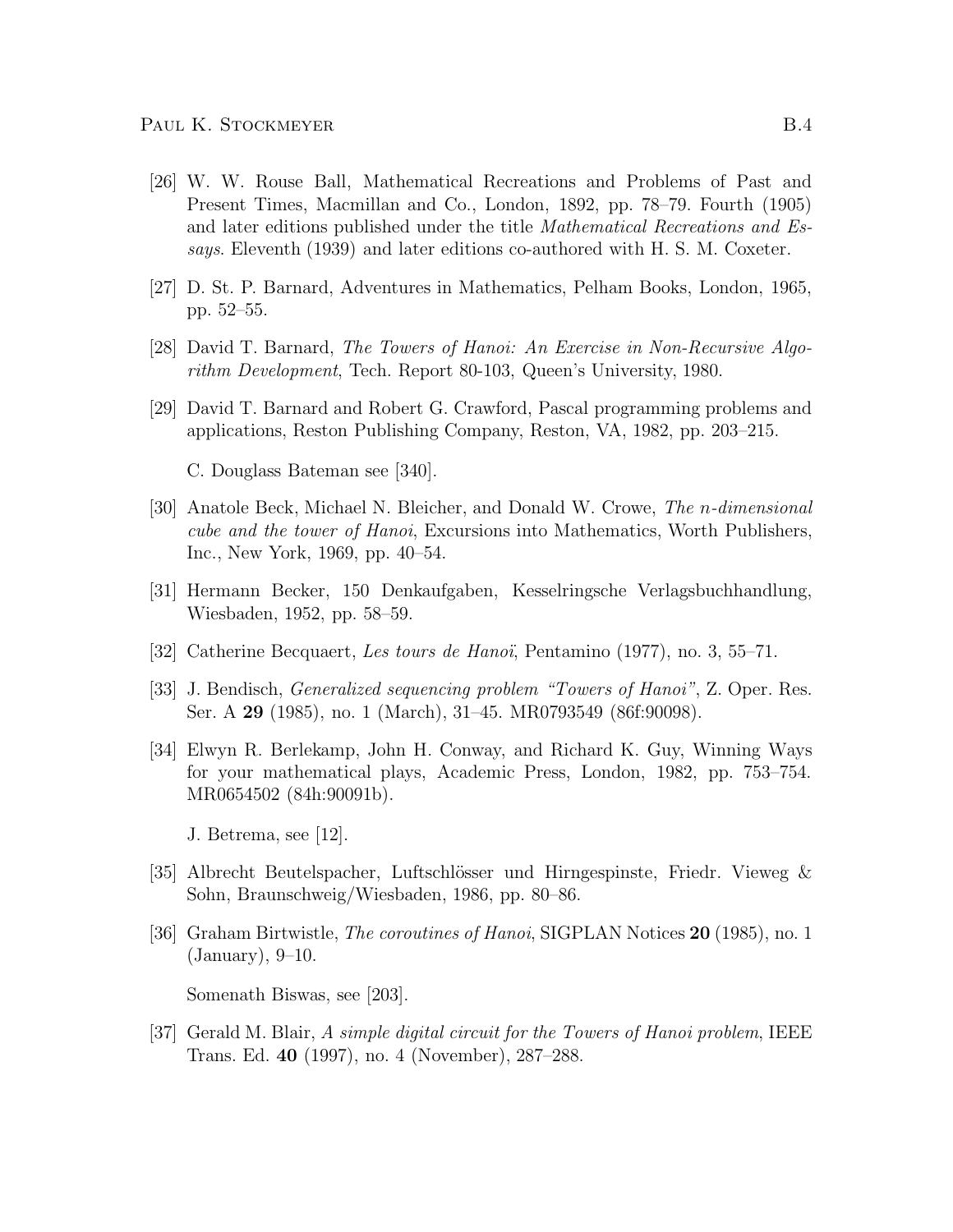[38] Marc Blanchard, *Gènèralisation du jeu: "La Tour de Hanoï"*, Ludi-Math (Commission J.E.M.) 2 (sept. 1979), no. 4, 19–29.

Michael N. Bleicher, see [30].

- [39] J. T. Boardman, C. Garrett, and G. C. A. Robson, A recursive algorithm for the optimal solution of a complex allocation problem using a dynamic programming formulation, Comput. J. 29 (1986), no. 2, 182–186.
- [40] J. T. Boardman and G. C. A. Robson, Towards a problem-solving methodology for coping with increasing complexity: an engineering approach, Comput. J. 29 (1986), no. 2, 161–166.
- [41] Jens-P. Bode and Andreas M. Hinz, Results and open problems on the Tower of Hanoi, Congr. Numer. 139 (1999), 113–122. (Proceedings of the Thirtieth Southeastern Conference on Combinatorics, Graph Theory, and Computing) MR1744234 (2000k:05030).
- [42] Al Borchers and Prosenjit Gupta, Extending the quadrangle inequality to speedup dynamic programming, Inform. Process. Lett.  $49$  (1994), no. 6, 287–290.

Jack Botermans, see [69] and [330].

- [43] Gaston Boucheny, Curiosités et Récréations Mathématiques, Librairie Larousse, Paris, 1939, pp. 123–124.
- [44] Brother Alfred Brousseau, Tower of Hanoi with more pegs, J. Recreational Math. 8 (1975-1976), no. 3, 169–176. Reprinted in *Mathematical Solitaires*  $\mathscr{C}$ Games, Benjamin L. Schwartz, ed., Baywood Publishing Co., Inc., Farmingdale, NY, 1980, pp. 29–36.

G. Brousseau, see [123].

- [45] Peter Brucker, Uber gewisse Prinzipien des Entwurfs effizienter Algorithmen, 15th Styrian Mathematical Symposium (Graz, 1984), Berichte, Forschungszentrum Graz, Graz, 1984, pp. 1–21 of Ber. No. 233. MR0807801 (87c:90136).
- [46] P[eter] Buneman and L[eon] S. Levy, *Gray code gleanings*, Proceedings of the 1978 Conference on Information Sciences and Systems, Johns Hopkins University, 1978, pp. 199–202.
- [47] Peter Buneman and Leon [S.] Levy, The Towers of Hanoi problem, Inform. Process. Lett. 10 (1980), no. 4-5, 243–244. MR0585392 (81j:68043).
- [48] Otto Cato, Unterhaltungsspiele für Einen, Philipp Reclam, Leipzig, no year, pp. 22–30.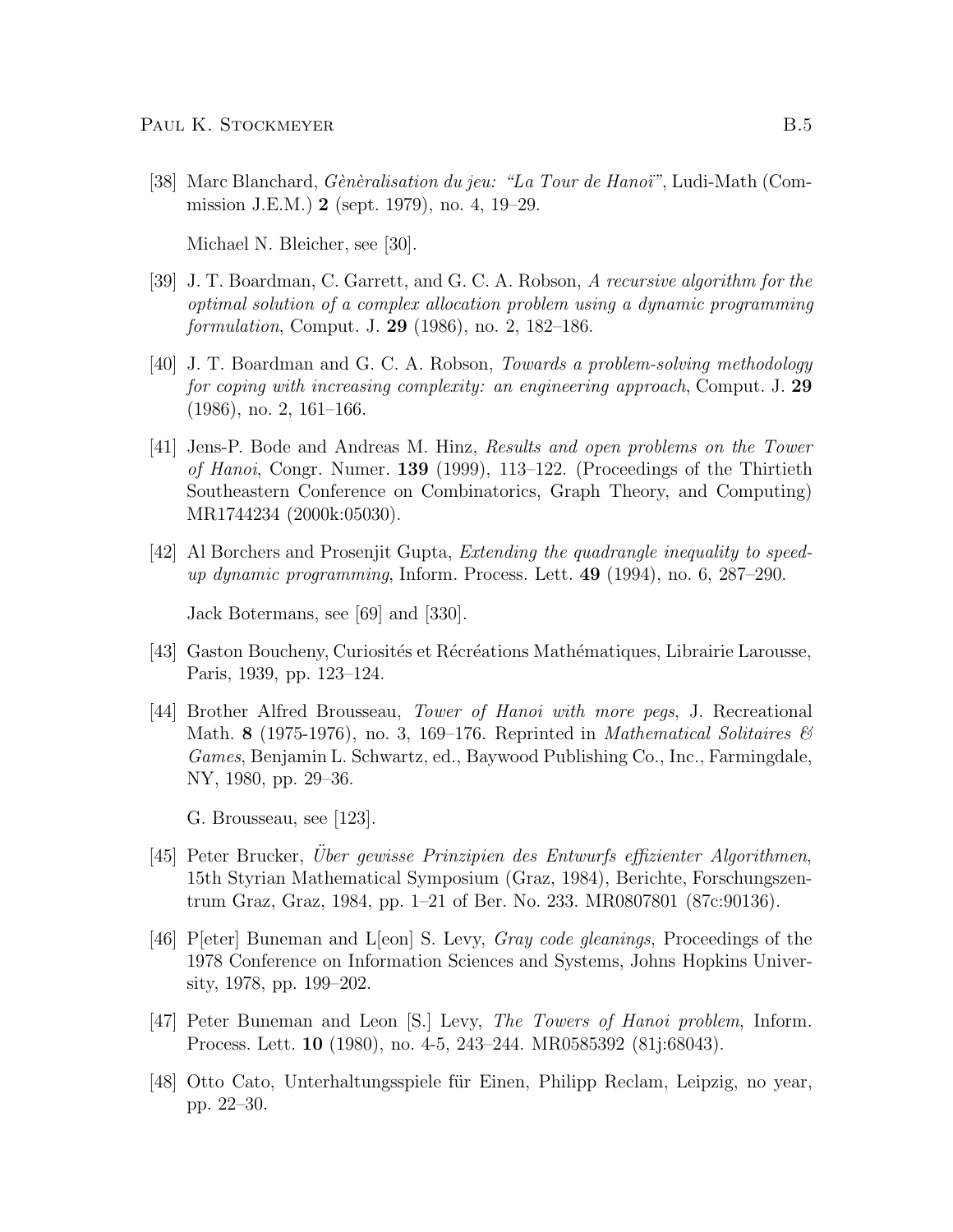- [49] Joe Celko, Mutants of Hanoi, ABACUS 1 (1984), no. 3 (Spring), 54–57.
- [50] Joe Celko, Addendum to "Mutants of Hanoi", ABACUS 5 (1988), no. 2 (Winter), 72.

P. P. Chakrabarti, see [146].

- [51] Tat-Hung Chan, A statistical analysis of the Towers of Hanoi problem, Internat. J. Comput. Math. 28 (1989), 57–65.
- [52] Fouad B. Chedid and Toshiya Mogi, A simple iterative algorithm for the Towers of Hanoi problem, IEEE Trans. Ed. 39 (May 1996), no. 2, 274–275.

Orin Chein, see [22].

Rong-Jaye Chen, see [362] and [363].

[53] Xiao Chen and Jian Shen, On the Frame-Stewart conjecture about the Towers of Hanoi, SIAM J. Comput. 33 (2004), no. 3, 584–589. MR2066643 (2003e:68179).

S. C. Chiemeke, see [177] and [178].

[54] I-Ping Chu and Richard Johnsonbaugh, The four-peg Tower of Hanoi puzzle, SIGCSE Bull. 23 (1991), no. 3 (September), 2–4.

James W. Clark, see [340].

- [55] N. Claus (pseudonym for Édouard Lucas), *La Tour d'Hanoï*: *Véritable Casse*tête Annamite, 1883. Original instruction sheet printed by Paul Bousrez, Tours.
- [56] N. Claus (pseudonym for Edouard Lucas), La Tour d'Hanoï: Jeu de Calcul, Science et Nature 1 (1884), no. 8 (January 19), 127–128.

M. Clint, see [136].

- [57] Brian Cohen, The mechanical discovery of certain problem symmetries, Artificial Intelligence 8 (1977), 119–131. MR0455580 (56:13817).
- [58] A. W. Colijn, A note on the multics command language, Software Practice and Experience 11 (1981), no. 7, 741–744.

John H. Conway, see [34].

Nicole Cookson, see [176].

- Edward Corwin, see [144].
- H. S. M. Coxeter, see [26].

Robert G. Crawford, see [29].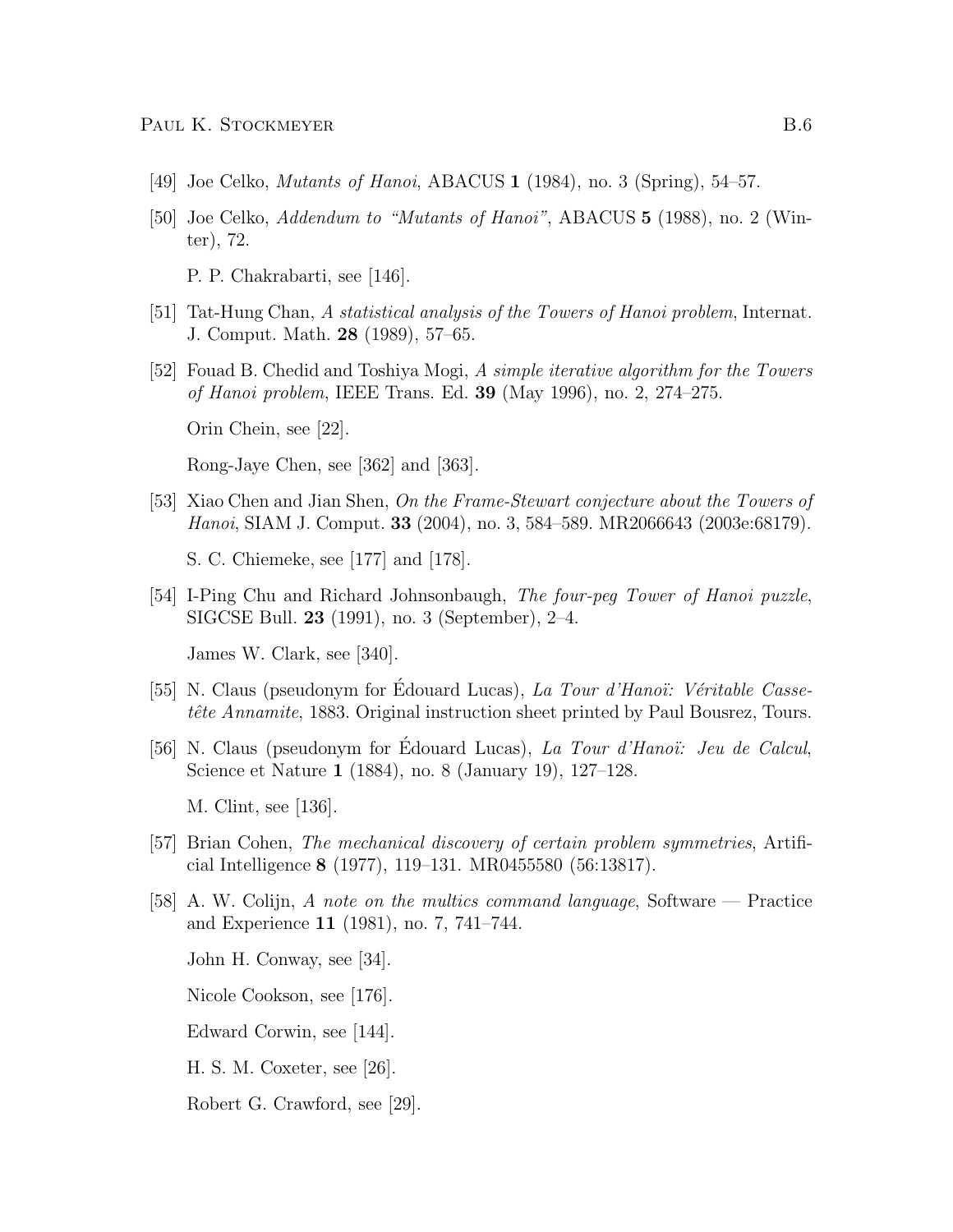[59] D[onald] W. Crowe, The n-dimensional cube and the Tower of Hanoi, Amer. Math. Monthly 63 (1956), 29–30. MR0074841 (17:655h).

Donald W. Crowe, see also [30].

- [60] W. D. Crowe and P. E. D. Strain-Clark, A concurrent approach to the Towers of Hanoi, Occam and the Transputer—Research and Applications (Proceedings of the 9th Occam User Group Techical Meeting) (Amsterdam) (Charlie Askew, ed.), IOS Press, 1988, pp. 13–22.
- [61] W. D. Crowe and P. E. D. Strain-Clark, A concurrent approach to the Towers of Hanoi, Specification and Verification of Concurrent Systems (C. Rattray, ed.), British Computer Society, Springer-Verlag, 1990, pp. 595–610.
- [62] Paul Cull and E. F. Ecklund, Jr., On the Towers of Hanoi and generalized Towers of Hanoi problems, Congr. Numer. 35 (1982), 229–238. (Proceedings of the 13<sup>th</sup> Southeastern Conference on Combinatorics, Graph Theory and Computing.) MR0725883 (85a:68059).
- [63] Paul Cull and E. F. Ecklund, Jr., Towers of Hanoi and analysis of algorithms, Amer. Math. Monthly 92 (1985), 407-420. MR0795250 (87a:68069).
- [64] Paul Cull and Colin Gerety, Is Towers of Hanoi really hard?, Congr. Numer. 47 (1985), 237–242. (Proceedings of the  $16<sup>th</sup>$  Southeastern International Conference on Combinatorics, Graph Theory and Computing.)
- [65] Paul Cull and Ingrid Nelson, Error-correcting codes on the towers of Hanoi graphs, Discrete Math. 208/209 (1999), 157–175. MR1725528 (2001a:94048).
- [66] Paul Cull and Ingrid Nelson, Perfect codes, NP-Completeness, and Towers of Hanoi graphs, Bull. Inst. Combin. Appl. 26 (1999), 13–38. MR1683817 (2000h:94059).

Paul Cull, see also [141].

- [67] I. Danicic, Lisp Programming, Blackwell, Oxford, 1983, pp. 3–6, 22–25.
- [68] Jean-Paul Delahaye, Jeux math´ematiques, et math´ematiques des Jeux, Bibliothèque Pour la Science, Paris, 1998, p. 91.
- [69] Pieter van Delft and Jack Botermans, Creative Puzzles of the World, Harry N. Abrams, Inc., New York, 1978, pp. 175,199.
- [70] Claude Delmez, Les tours de Hanoï, Math. Péd. 9 (1983), no. 44, 23–39.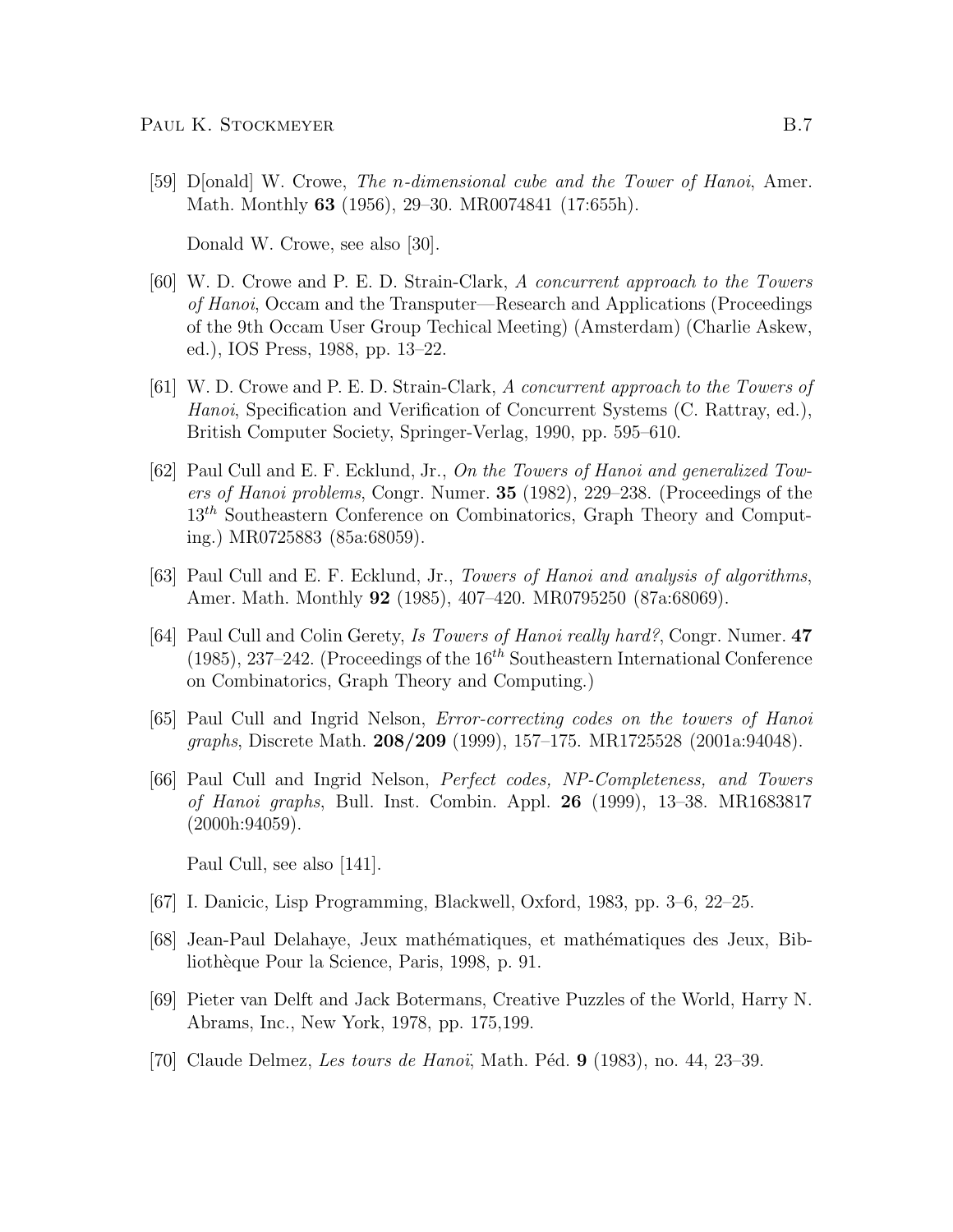- [71] R. M. DeSantis, P. Souphandavong, C. Ratzimbazafy, and R. Hureau, Robotization of the hanoi tower puzzle via visual feedback, Proceedings of the 1987 Summer Computer Simulation Conference (San Diego) (Jordan Q. B. Chou, ed.), SCS, 1987, pp. 822–825.
- [72] A. K. Dewdney, Computer Recreations: Yin and yang: recursion and iteration, the Towers of Hanoi and the Chinese Rings, Sci. Amer. 251 (1984), no. 5 (November), 19–28. Reprinted, with Addendum, in The Armchair Universe: An Exploration of Computer Worlds, W. H. Freeman and Co., New York, 1988, pp. 186–199.
- [73] Leroy J. Dickey, Grey codes, Towers of Hanoi, Hamiltonian paths on the Ncube, and Chinese rings, APL Quote Quad 24 (1993), no. 2 (December), 18–24.
- [74] Edsger W. Dijkstra, EWD316: A Short Introduction to the Art of Programming, (circulated privately), 1971, pp. 71–75. Unpublished, but available from the E. W. Dijkstra Archives at http://www.cs.utexas.edu/users/EWD/welcome.html. A preliminary version also exists as EWD287 (undated, but probably 1970).

T. S. Dillon, see [232], [233], and [234].

- [75] A. P. Domoryad, Mathematical Games and Pastimes (Russian), Pergamon Press Ltd., Oxford, 1964, pp. 75–76. English translation by Halina Moss of Matematicheskiye igry i razvlecheniya, Fizmatgiz, Moscow, 1961. MR0123435  $(23: A761).$
- [76] Eric Doubleday, Test your wits, Vol. 2, Ace Books, New York, 1971, pp. 91–92. F. Dress, see [13].
- [77] R. G. Dromey, How to solve it by computer, Prentice Hall International, Inc., London, 1982, pp. 391–403.
- [78] Vladimir Dubrovsky, Nesting puzzles, Part I: Moving oriental towers, Quantum 6 (1996), no. 3 (January/Febrary), 53–57, 49–51.
- [79] Henry E[rnest] Dudeney, The Canterbury Puzzles: Some adventures of the famous pilgrims now recorded for the first time, London Mag. 8 (1902), no. 46 (May), 367–371. Solutions appear in [80]. This article reprinted in [81].
- [80] Henry E[rnest] Dudeney, The Canterbury Puzzles: Sequels to the adventures (recorded in our last number) that befell the famous pilgrims, London Mag. 8 (1902), no. 47 (June), 480–482. Contains solutions to the puzzles in [79]. Modified versions of these solutions appear in [81].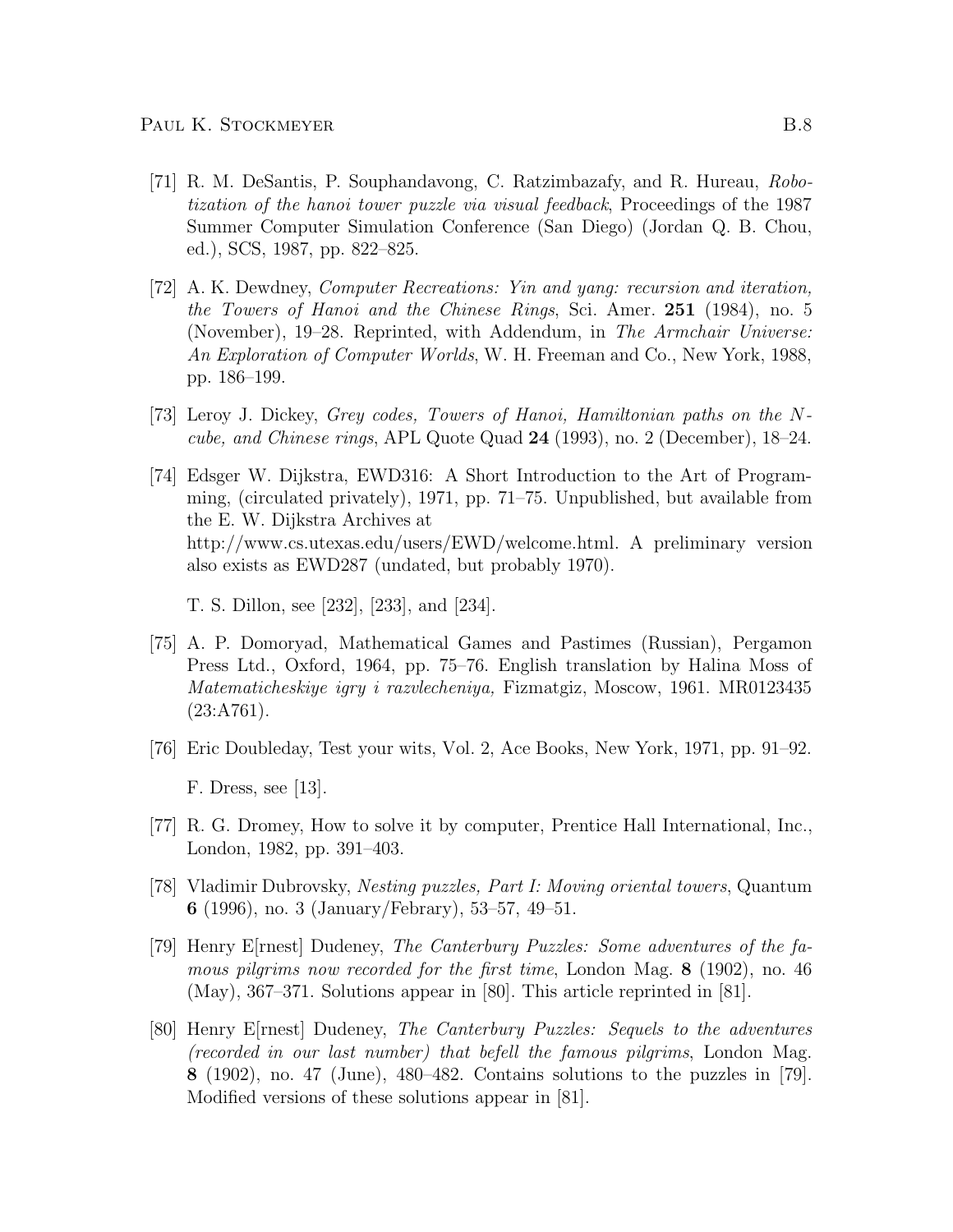- [81] Henry Ernest Dudeney, The reve's puzzle, The Canterbury Puzzles (and other curious problems), Thomas Nelson and Sons, Ltd., London, 1907. Second Edition, 1919. Contains the material of [79] and [80] in book form.
- [82] Henry Ernest Dudeney, Modern Puzzles and how to solve them, Frederick A. Stokes Company, New York, 1926, pp. 61, 151.
- [83] Henry Ernest Dudeney, Puzzles and Curious Problems, Thomas Nelson and Sons, Ltd., London, 1931, pp. 74, 165. Revised edition, edited by Martin Gardner, published by Charles Scribner's Sons, New York, 1967, pp.133–134, 339.
- [84] Otto Dunkel, Editorial note concerning advanced problem 3918, Amer. Math. Monthly 48 (1941), 219.
- [85] Daniel S. Eavarone and George W. Ernst, A program that generates good difference orderings and tables of connections for GPS, Systems for the seventies; Proceedings of the 1970 IEEE Systems Science and Cybernetics Conference, 1970, pp. 226–233.

E. F. Ecklund, Jr., see [62] and [63].

- [86] Bleicke Eggers, The Towers of Hanoi: Yet another nonrecursive solution, SIG-PLAN Notices 20 (1985), no. 9 (September), 32–42.
- [87] Harry Edwin Eiss, Dictionary of mathematical games, puzzles, and amusements, Greenwood Press, Inc., Westport, CT, 1988, pp. 251–254.
- [88] Joost Engelfriet, The Trees of Hanoi, Tech. Report 325, Twente University of Technology, Enschede, The Netherlands, 1981.
- [89] Harald Englisch and Renate Englisch, Türme in Südostasien und die Dimension  $log\ 3/log\ 2$ , MNU 49/3 (15 April 1996), 138–140.

Renate Englisch, see [89].

- [90] Susanna S. Epp, Discrete Matheamtics with Applications, Wadsworth Publishing Company, Belmont, CA, 1990, pp. 476–480, 488–89, Appendix B.
- [91] M. C. Er, A representation approach to the Tower of Hanoi problem, Comput. J. 25 (1982), no. 4, 442–447.
- [92] M. C. Er, An iterative solution to the generalized Towers of Hanoi problem, BIT 23 (1983), 295–302. MR0704996 (84g:68019).
- [93] M. C. Er, An analysis of the generalized Towers of Hanoi problem, BIT 23 (1983), 429–435. MR0721193 (85a:68060).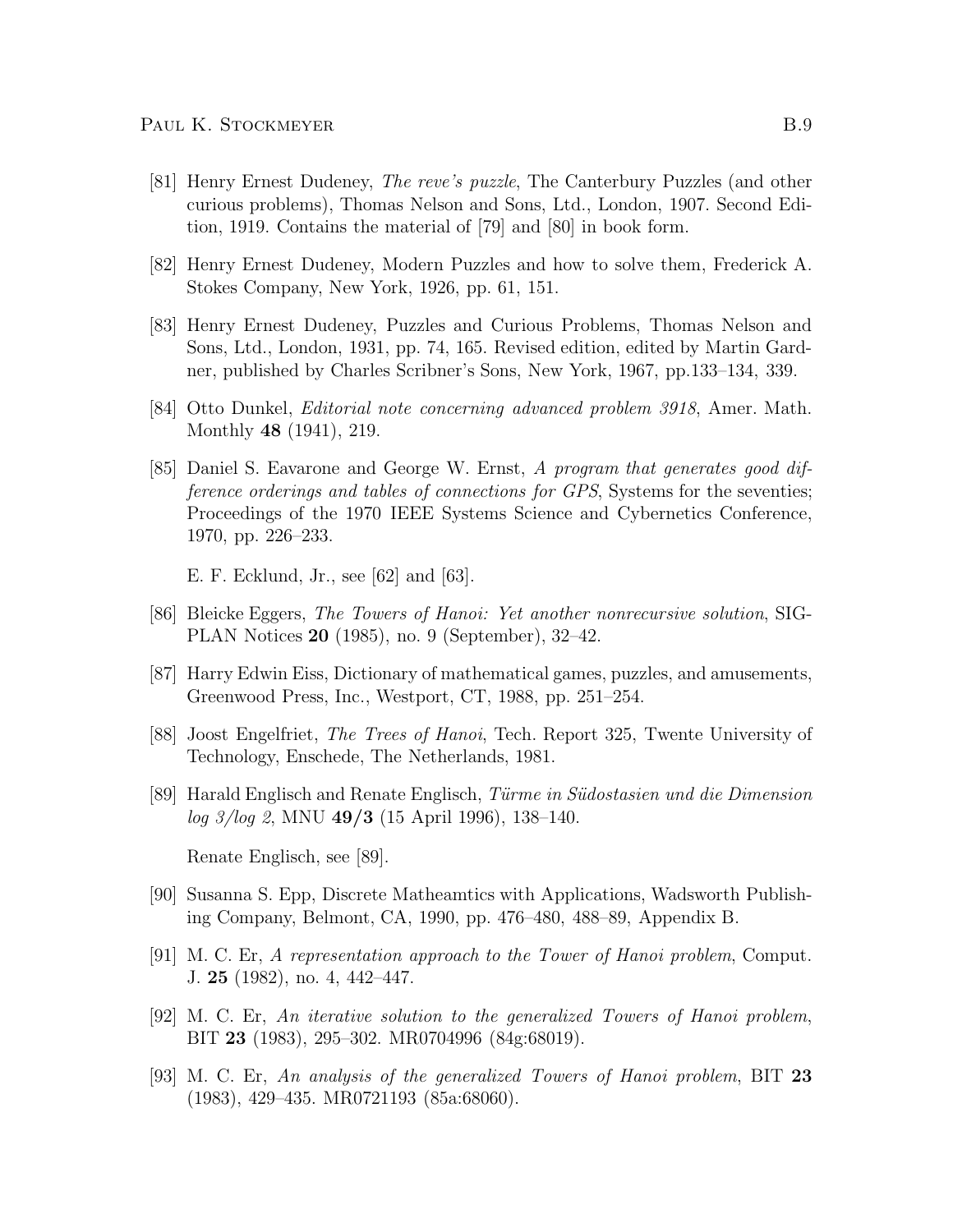- [94] M. C. Er, The cyclic Towers of Hanoi: A Generalization, Egypt. Comput. J. 11 (1983), 91–99.
- [95] M. C. Er, The colour Towers of Hanoi: A generalization, Comput. J. 27 (1984), no. 1, 80–82.
- [96] M. C. Er, The cyclic Towers of Hanoi: A representation approach, Comput. J.  $27$  (1984), no. 2, 171–175.
- [97] M. C. Er, The generalized colour Towers of Hanoi: An iterative algorithm, Comput. J. 27 (1984), no. 3, 278–282. MR0761594 (86c:68030).
- [98] M. C. Er, The Tower of Hanoi as a trivial problem—a reply, Comput. J. 27 (1984), no. 3, 285.
- [99] M. C. Er, A generalization of the cyclic Towers of Hanoi: An iterative solution, Internat. J. Comput. Math. 15 (1984), 129–140. MR0747513 (86a:68031).
- [100] M. C. Er, On the complexity of recursion in problem-solving, Internat. J. Man-Machine Studies 20 (1984), 537–544.
- [101] M. C. Er, An iterative algorithm for the cycle Towers of Hanoi problem, Internat. J. Comput. Inform. Sci. 13 (1984), no. 2, 123–129. MR0761295 (86c:68029).
- [102] M. C. Er, The generalized Towers of Hanoi problem, J. Inform. Optim. Sci. 5 (1984), no. 1, 89–94.
- [103] M. C. Er, The colour Towers of Hanoi—An iterative solution, J. Inform. Optim. Sci. 5 (1984), no. 2, 95–104.
- [104] M. C. Er, The Tower of Hanoi problem—a further reply, Comput. J. 28 (1985), no. 5, 543–544.
- [105] M. C. Er, The complexity of the generalized cyclic Towers of Hanoi problem, J. Algorithms 6 (1985), 351–358. MR0800725 (86k:68035).
- [106] M. C. Er, Towers of Hanoi with black and white discs, J. Inform. Optim. Sci. 6 (1985), no. 1, 87–94. MR0793864 (86k:68036).
- [107] M. C. Er, The Towers of Hanoi and binary numerals, J. Inform. Optim. Sci. 6 (1985), no. 2, 147–152. MR0796981 (86m:68058).
- [108] M. C. Er, Performance evaluations of recursive and iterative algorithms for the Towers of Hanoi problem, Computing 37 (1986), 93–102. MR0854579 (87j:68051).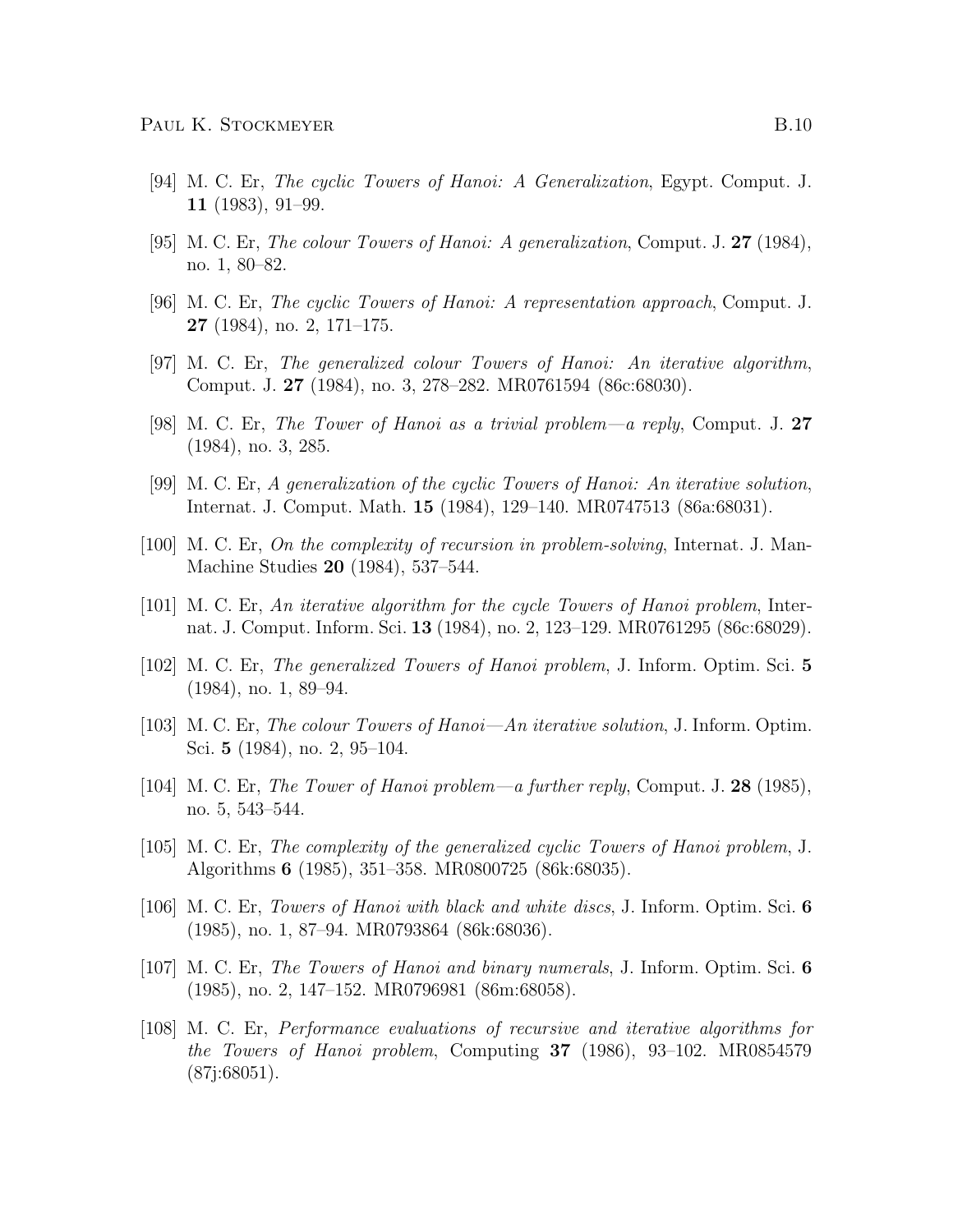- [109] M. C. Er, A loopless approach for constructing a fastest algorithm for the Towers of Hanoi problem, Internat. J. Comput. Math. 20 (1986), 49–54.
- [110] M. C. Er, The cyclic Towers of Hanoi and pseudo ternary codes, J. Inform. Optim. Sci. 7 (1986), no. 3, 271–277.
- [111] M. C. Er, A time and space efficient algorithm for the cyclic Towers of Hanoi problem, J. Inform. Process. 9 (1986), no. 3, 163–165.
- [112] M. C. Er, A general algorithm for finding a shortest path between two n $conf quartions, Inform. Sci. 42 (1987), 137-141.$
- [113] M. C. Er, A loopless and optimal algorithm for the cyclic Towers of Hanoi problem, Inform. Sci. 42 (1987), 283–287.
- [114] M. C. Er, Counter examples to adjudicating a Towers of Hanoi contest, Internat. J. Comput. Math. 21 (1987), 123–131.
- [115] M. C. Er, An algorithmic solution to the multi-tower Hanoi problem, J. Inform. Optim. Sci. 8 (1987), no. 1, 91–100.
- [116] M. C. Er, An optimal algorithm for Reve's puzzle, Inform. Sci. 45 (1988), 39–49.
- [117] M. C. Er, A minimal space algorithm for solving the Towers of Hanoi problem, J. Inform. Optim. Sci. 9 (1988), 183–191. MR0964408 (90g:68107).
- [118] M. C. Er, A linear space algorithm for solving the Towers of Hanoi problem by using a virtual disc, Inform. Sci. 47 (1989), 47–52. MR0976714 (89k:68064).
- [119] M. C. Er, A note on the optimality of a Reve algorithm, Comput. J. 34 (1991), no. 6, 513.
- [120] George W. Ernst, Sufficient conditions for the success of GPS, J. ACM 16 (1969), no. 4, 517–533.
- [121] George W. Ernst and Allen Newell, Some issues of representation in a general problem solver, AFIPS Conference Proceedings, vol. 30, Thompson Books, Washington, D. C., 1967, pp. 583–600.
- [122] George W. Ernst and Allen Newell, GPS: A Case Study in Generality and Problem Solving, Academic Press, New York, 1969, pp. 150–164.

George W. Ernst, see also [85].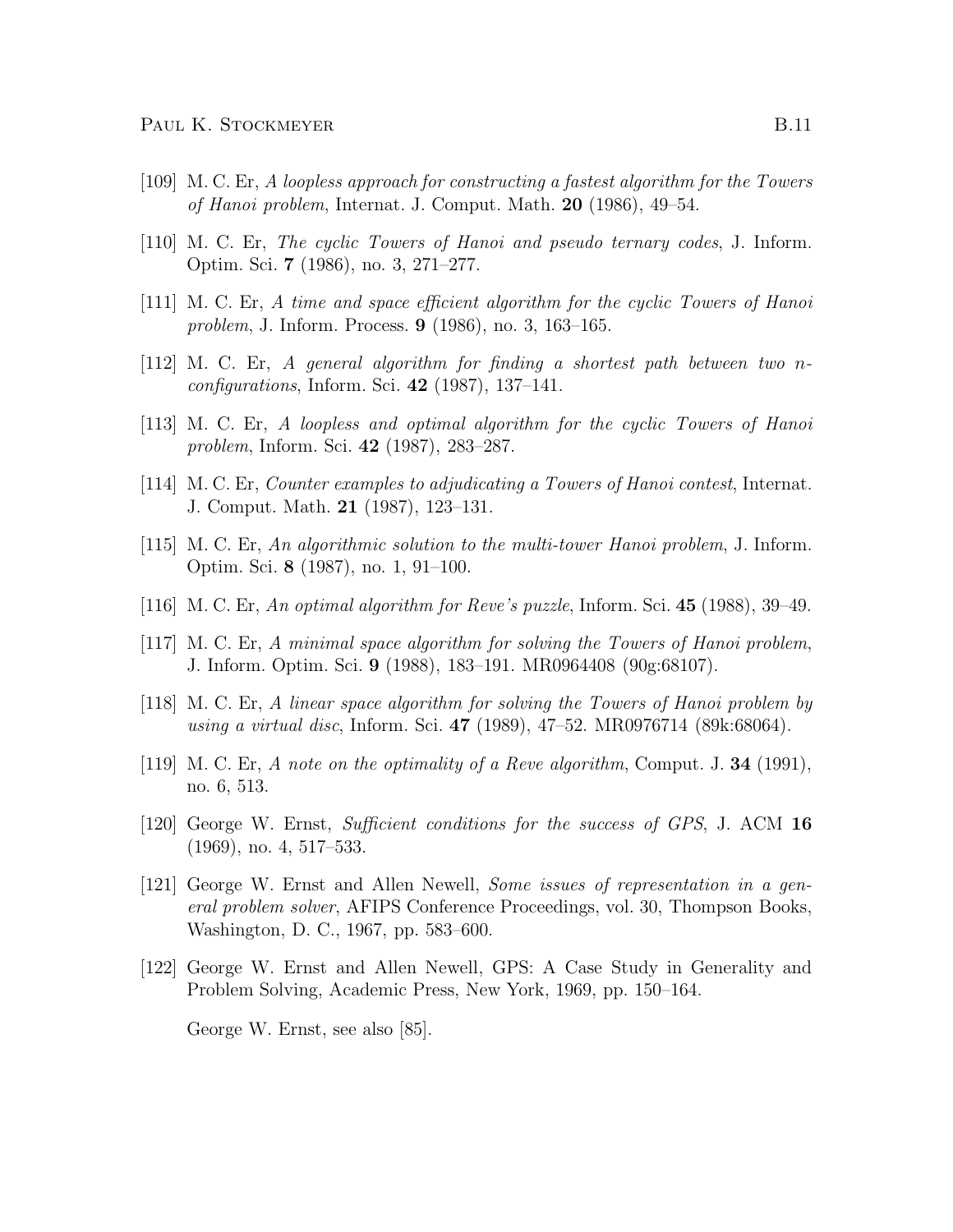[123] J.-C. Eyheraguibel and G. Brousseau, Appareillage du mesure automatique des stratégies d'apprentissage, Mesures - régulation - automatisme 43 (1978), no. 1, 43–55.

Cyrus R. Eyster, see [340].

- [124] Peter Fellgett, Letter to the editor, Comput. J. 27 (1984), no. 4, 378–379.
- [125] Anthony S. Filipiak, 100 Puzzles How to make and how to solve them, A. S. Barnes and Company, Inc., New York, 1942, pp. 114–115. Also published as M athematical Puzzles nad Other Brain Twisters by Bell Publishing Co., New York.
- [126] Peter J. Floriani, Letter to the editor, SIGPLAN Notices 19 (1984), no. 12 (December), 7–10.

Maarten Fokkinga, see [23].

- [127] Gary Ford, A framework for teaching recursion, SIGCSE Bull. 14 (1982), no. 2 (June), 32–39.
- $[128]$  J.-C. Fournier, *Pour en finir avec la dérécursivation du problème des Tours de Hanoï*, RAIRO Inform. Théor. Appl. 24 (1990), 17–35.
- [129] J. S. Frame, Solution to advanced problem 3918, Amer. Math. Monthly 48 (1941), 216–217.
- [130] Wm. Randolph Franklin, A simpler iterative solution to the Towers of Hanoi problem, SIGPLAN Notices 19 (1984), no. 8 (August), 87–88.

A. Y. Fraser, see [7].

Henry Frith, see [347].

- [131] Jean Fromentin, A propos d'un jeu: "La Tour de Hano¨ı", Ludi-Math (Commission J.E.M.) 2 ((sept. 1979)), no. 2, 9–17.
- [132] Artur Fürst and Alexander Moszkowski, Das Buch der 1000 Wunder, Albert Langen, München, 1920, pp. 203–204.
- [133] George Gamow, One two three . . . infinity, Viking Press, New York, 1947, pp. 9– 11.
- [134] Martin Gardner, Mathematical Games: About the remarkable similarity between the Icosian Game and the Tower of Hanoi, Sci. Amer. 196 (1957), no. 5 (May), 150–156. Reprinted, with Addendum, as Chapter 6 of The Scientific American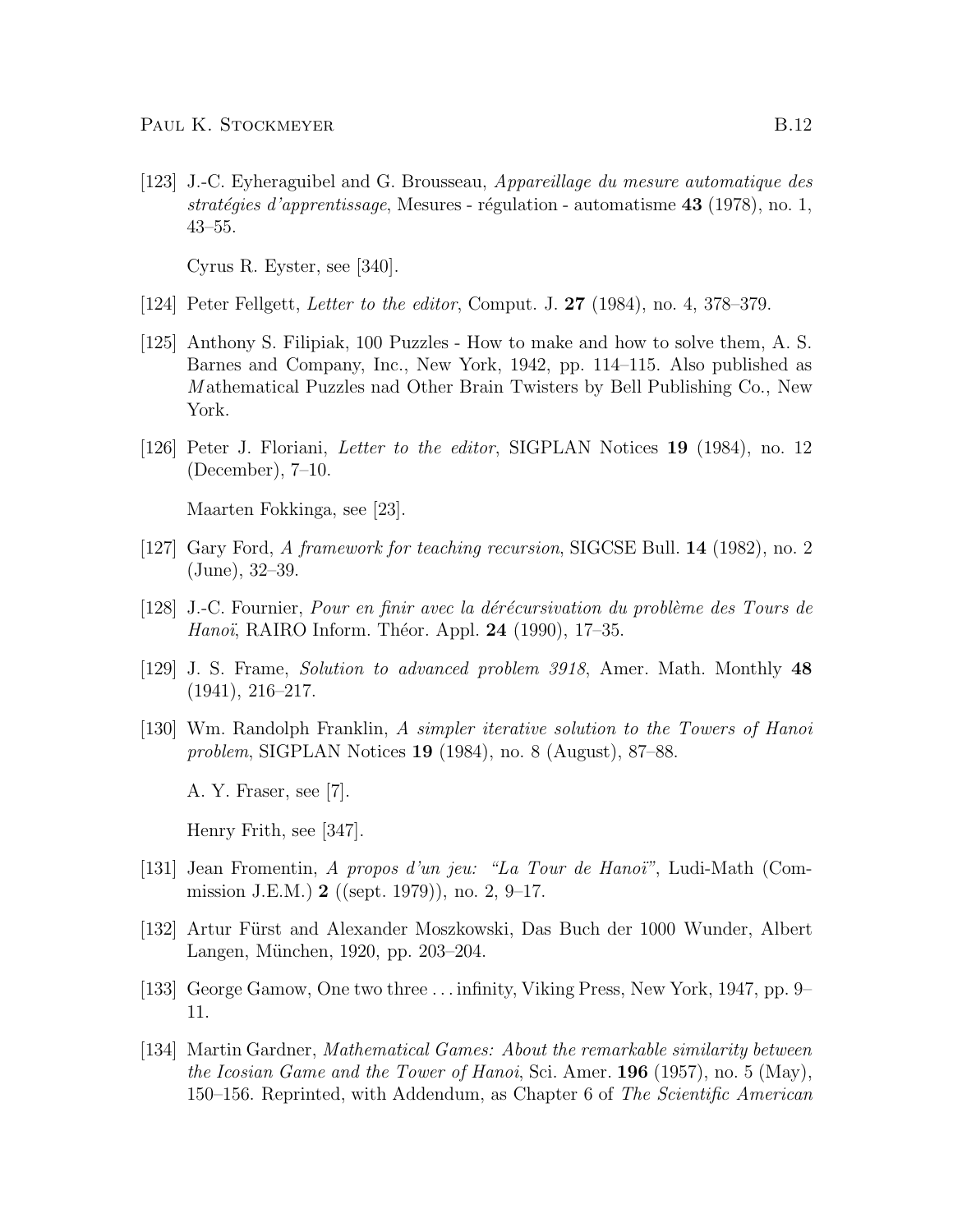Book of Mathematical Puzzles & Diversions, Simon and Schuster, New York, 1959. A later edition, with Afterword and new Bibliography, was published as Hexaflexagons and other Mathematical Diversions, University of Chicago Press, Chicago, 1988.

[135] Martin Gardner, Mathematical Games: The curious properties of the Gray code and how it can be used to solve puzzles, Sci. Amer. 227 (1972), no. 2 (August), 106–109. Reprinted, with Answer, Addendum, and Bibliography, as Chapter 2 of Knotted Doughnuts and Other Mathematical Entertainments, W. H. Freeman and Co., New York, 1986.

Martin Gardner, see also [83] and [198].

C. Garrett, see [39].

- [136] D. Gault and M. Clint, A fast algorithm for the Towers of Hanoi problem, Comput. J. 30 (1987), no. 4, 376–378.
- [137] Thomas D. Gedeon, Guided tour to the Towers of Hanoi, SIGPLAN Notices **21** (1986), no. 6 (June),  $11-12$ .
- [138] Thomas D. Gedeon, Letter to the editor, SIGPLAN Notices (1986), no. 12 (December), 14.
- [139] T[homas] D. Gedeon, The Reve's puzzle: An iterative solution produced by transformation, Comput. J. 35 (1992), no. 2, 186–187.
- [140] T[homas] D. Gedeon, The cyclic Towers of Hanoi: An iterative solution produced by transformation, Comput. J.  $39$  (1996), no. 4, 353–356.

Thomas D. Gedeon, see also [307] and [308].

Frank H. George, see [328].

[141] Colin Gerety and Paul Cull, *Time complexity of the Towers of Hanoi problem*, SIGACT News 18 (1986), no. 1 (Summer), 80–88.

Colin Gerety, see also [64].

[142] Italo Ghersi, Mathematica Dilettevole e Curiosa, Ulrico Hoepli, Milan, 1913, pp. 709–711.

S. Ghose, see [146].

[143] Arthur Gill, Machine and Assembly Language Programming of the PDP-11, Prentice-Hall, Englewood Cliffs, NJ, 1978, pp. 74–79.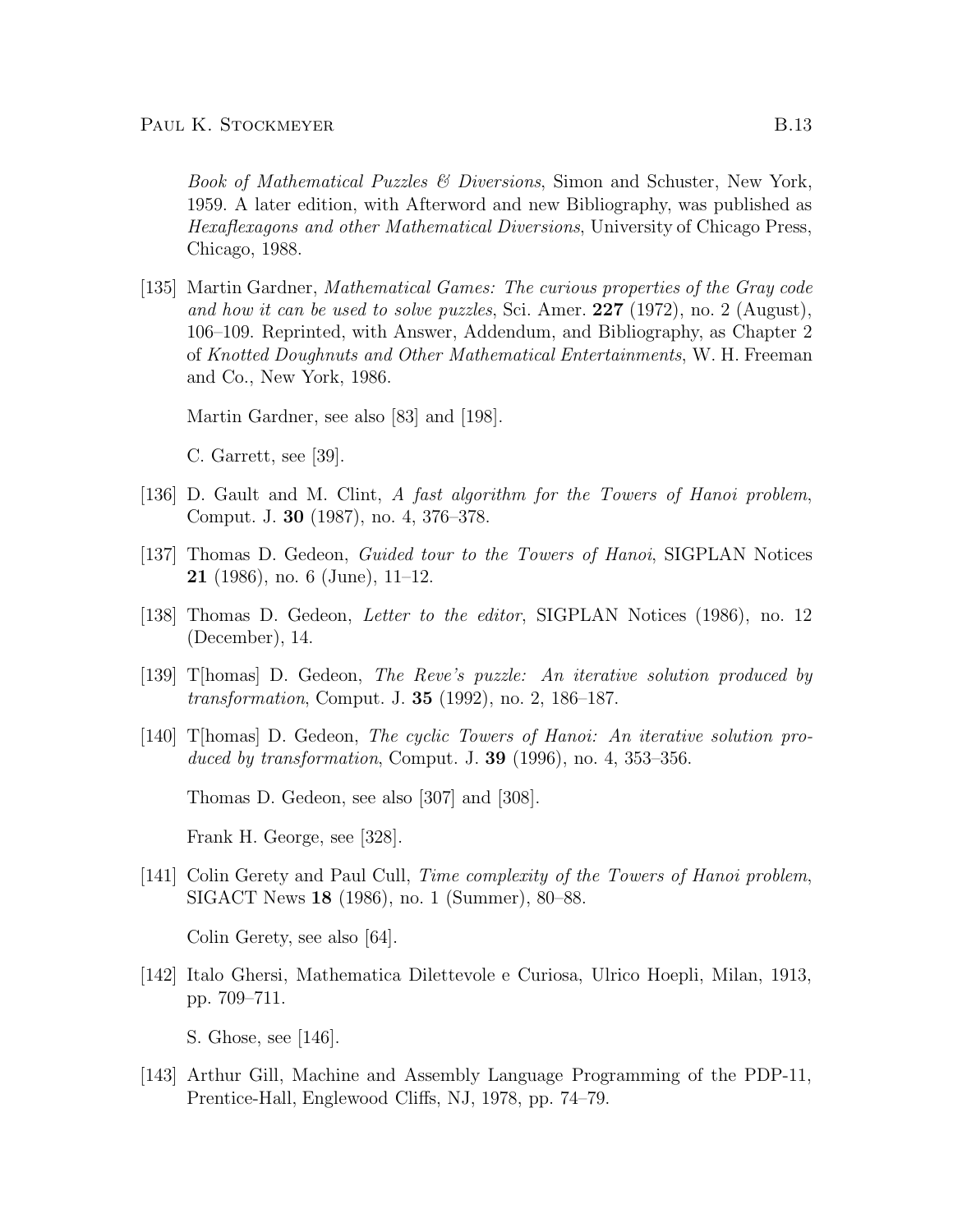[144] Arthur Gill, Edward Corwin, and Antonette Logar, Assembly Language Programming for the 68000, Prentice-Hall, Englewood Cliffs, NJ, 1987, pp. 81–85.

F. Göbel, see [322].

Arthur Good, see [348].

[145] Ronald L. Graham, Donald E. Knuth, and Oren Patashnik, Concrete mathematics: A foundation for computer science, Addison-Wesley, Reading, MA, 1989. Second Edition, 1994.

Martin Harry Greenberg, see [311].

P. M. Grundy, see [324].

[146] P. Gupta, P. P. Chakrabarti, and S. Ghose, The Towers of Hanoi: Generalizations, specializations, and algorithms, Internat. J. Comput. Math. 46 (1992), 149–161.

Prosenjit Gupta, see [42].

Richard K. Guy, see [34].

A. Halder, see [258].

Matthew T. Harrison, see [340].

J. R. Hayes, see [200].

- [147] P. J. Hayes, A note on the Towers of Hanoi problem, Comput. J. 20 (1977), no. 3, 282–285.
- [148] R. J. Heard, The Tower of Hanoi as a trivial problem, Comput. J. 27 (1984), 90.
- [149] R. J. Heard, Further remarks on the trivial nature of the Tower of Hanoi problem, Comput. J. 28 (1985), no. 5, 543.
- [150] R. J. Heard, The Tower of Hanoi—again, Comput. J. 29 (1986), no. 4, 381. Lorenz Hempel, see [184].
- [151] K. Hemprich, Spielpeterle und Ratefritze, D¨urr, Leipzig, 1926, pp. 33–35.
- [152] A. Héraud, Jeux et Récréations Scientifiques Chimie, Histoire Naturelle, Mathématiques., J.-B. Baillière et Fils, Paris, 1903, pp. 299–302 and 305–307. Not in 1884 edition. Lifted almost entirely from [56]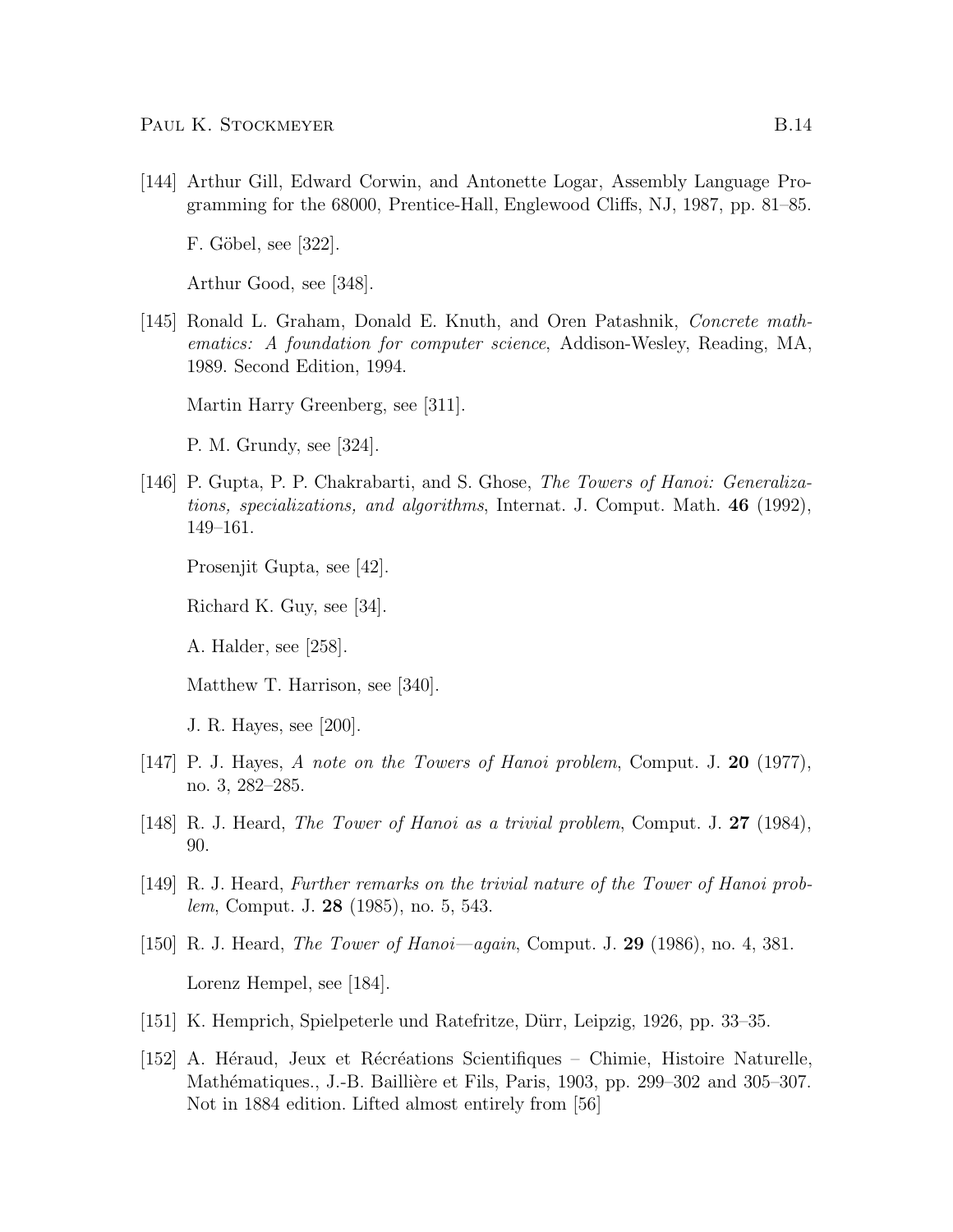- [153] Hermann Hering, Zur Mathematisierung des "Turm von Hano¨ı"-Spiels, MNU 26 (1973), 408–411.
- [154] Hermann Hering, Minimalstrategien in endlichen Systemen, MU 23 (1977), no. 4, 19–35.
- [155] H[ermann] Hering, Varianten zum "Turm von Hanoi-Spiel" ein Weg zu einfachen Funktionalgleichungen, MU 25 (1979), no. 2, 82–92.
- [156] George F. Hervey, Tower of Hanoy, Teach yourself card games for one: patiences — solitaires, The English Universities Press Ltd., London, 1965, pp. 63–65.
- [157] George F. Hervey, Tower of Hanoy, The Illustrated book of Card Games for One, Hamlyn, London, 1977, pp. 60–61.
- [158] Margarete und Heinz Heß,  $Hamiltonische Linien$ , MU 24 (1978), no. 3, 5–40.
- [159] Teruo Hikita, On a class of recursive procedures and equivalent iterative ones, Acta Inform. 12 (1979), 305–320. MR0553780 (80k:68020).
- [160] A[ndreas] M. Hinz, An iterative algorithm for the Tower of Hanoi with four pegs, Computing 42 (1989), 133–140. MR1014293 (91b:05025).
- [161] Andreas M. Hinz, The Tower of Hanoi, Enseign. Math. (2) 35 (1989), 289–321. MR1039949 (91k:05015).
- [162] Andreas M. Hinz, Pascal's Triangle and the Tower of Hanoi, Amer. Math. Monthly 99 (1992), 538–544. MR1166003 (93f:05004).
- [163] Andreas M. Hinz, Shortest paths between regular states on the Tower of Hanoi, Inform. Sci. 63 (1992), 173–181. MR1163725 (93b:05001).
- [164] Andreas M. Hinz, Square-free Tower of Hanoi sequences, Enseign. Math. (2) 42 (1996), no. 3-4, 257–264. MR1426439 (98f:05017).
- [165] Andreas M. Hinz, The Tower of Hanoi, Algebras and Combinatorics (An International Congress, ICAC '99, Hong Kong (Kar-Ping Shum, Earl J. Taft, and Zhe-Xian Wan, eds.), Springer-Verlag, Singapore, 1999, pp. 277–289. MR1733183 (2000j:05015).
- [166] Andreas M. Hinz, Sandi Klavžar, Uroš Milutinović, Daniele Parisse, and Ciril Petr, Metric propeties of the Tower of Hanoi graphs and Stern's diatomic sequence, European J. Comb. 26 (2005), 693–708.
- [167] Andreas M. Hinz and Daniele Parisse, On the planarity of Hanoi graphs, Expo. Math. **20** (2002), no. 3, 263–268. MR1924112 (2003f:05034).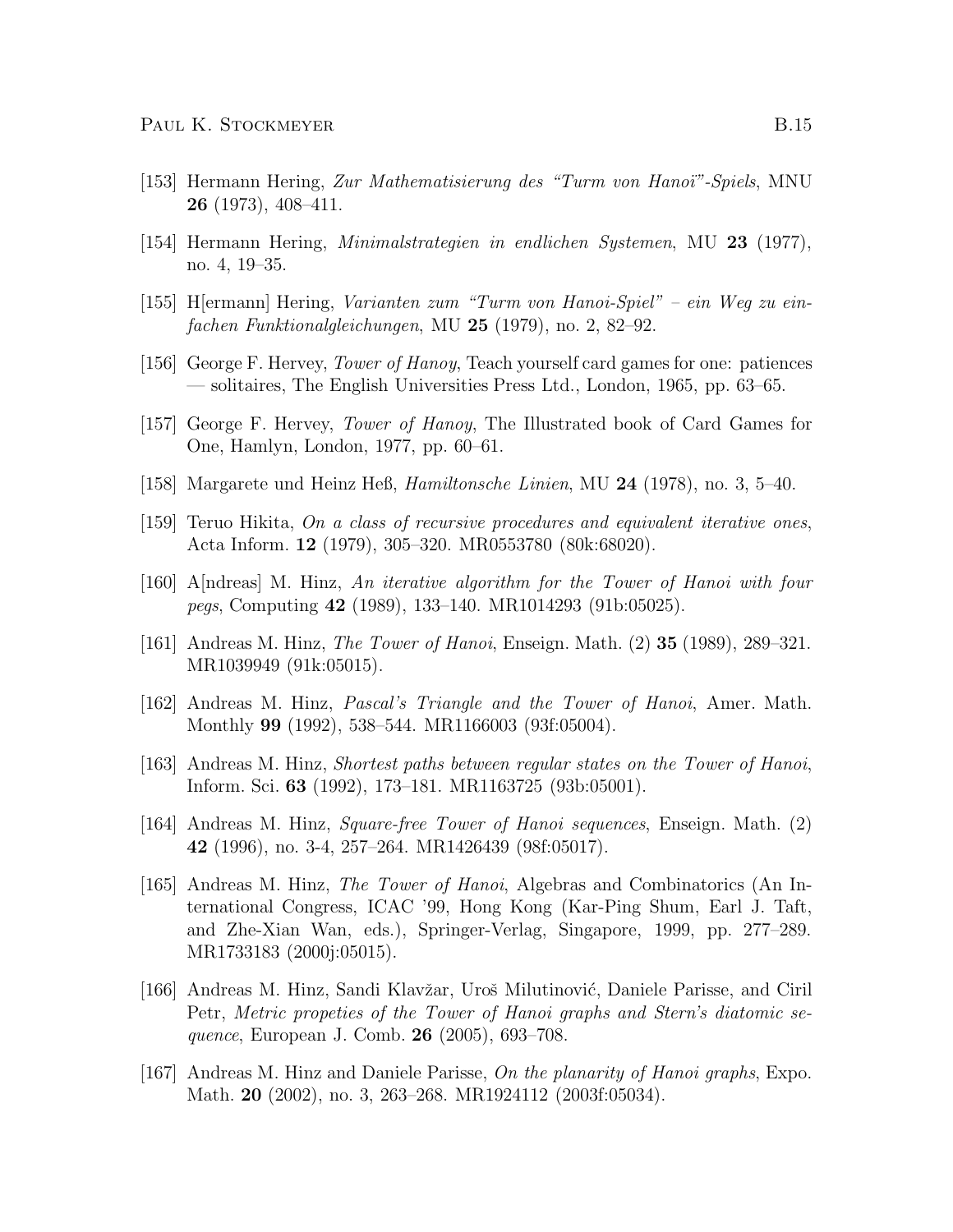[168] Andreas M. Hinz and Andreas Schief, *The average distance on the Sierpinski* gasket, Probab. Theory Relat. Fields 87 (1990), 129–138. MR1076960 (92b:58129).

Andreas M. Hinz, see also [41].

Yuji Hirayama, see [279] and [280].

- [169] Professor Hoffmann (pseudonym for Angelo John Lewis), Puzzles old and new, Frederick Warne, London, 1893, pp. 333–334, 361–364.
- [170] Douglas R. Hofstadter, Metamagical Themas: Tripping the light recursive in lisp, the language of artificial intelligence, Sci. Amer. 248 (1983), no. 3 (March), 22–33. Reprinted as Chapter 18, Lisp: Lists and Recursion, in [172].
- [171] Douglas R. Hofstadter, Metamagical Themas: In which a discourse on the language Lisp concludes with a gargantuan Italian feast, Sci. Amer. 248 (1983), no. 4 (April), 14–28. Reprinted as Chapter 19, Lisp: Recursion and Generality in [172].
- [172] Douglas R. Hofstadter, Metamagical Themas: Questing for the Essence of Mind and Pattern, Basic Books, New York, 1985. Contains reprints of [170] and [171].

John E. Hopcroft, see [4].

- [173] Sherwood Hoyt, Solve the pagoda puzzle using recursive assembly, MICRO (1982), no. 54, 53–57.
- [174] Wen Jing Hsu, Two arms are faster than one, International Journal of Robotics Resesarch 13 (1994), no. 4, 364–368.
- [175] Thomas F. Hudson, Jr., Letter to the editor, SIGPLAN Notices 19 (1984), no. 8 (August), 18–20.
- [176] George E. Humes, Marilyn C. Welsh, Paul Retzlaff, and Nicole Cookson, Towers of Hanoi and London: Reliability and validity of two executive function tasks, Assessment 4 (1997), 249–257.

R. Hureau, see [71].

[177] F. O. Ikpotokin, S. C. Chiemeke, and E. O. Osaghae, Alternative approach to the optimal solution of tower of Hanoi, J. Inst. Math. Comput. Sci.  $15$  (2004), 229–244.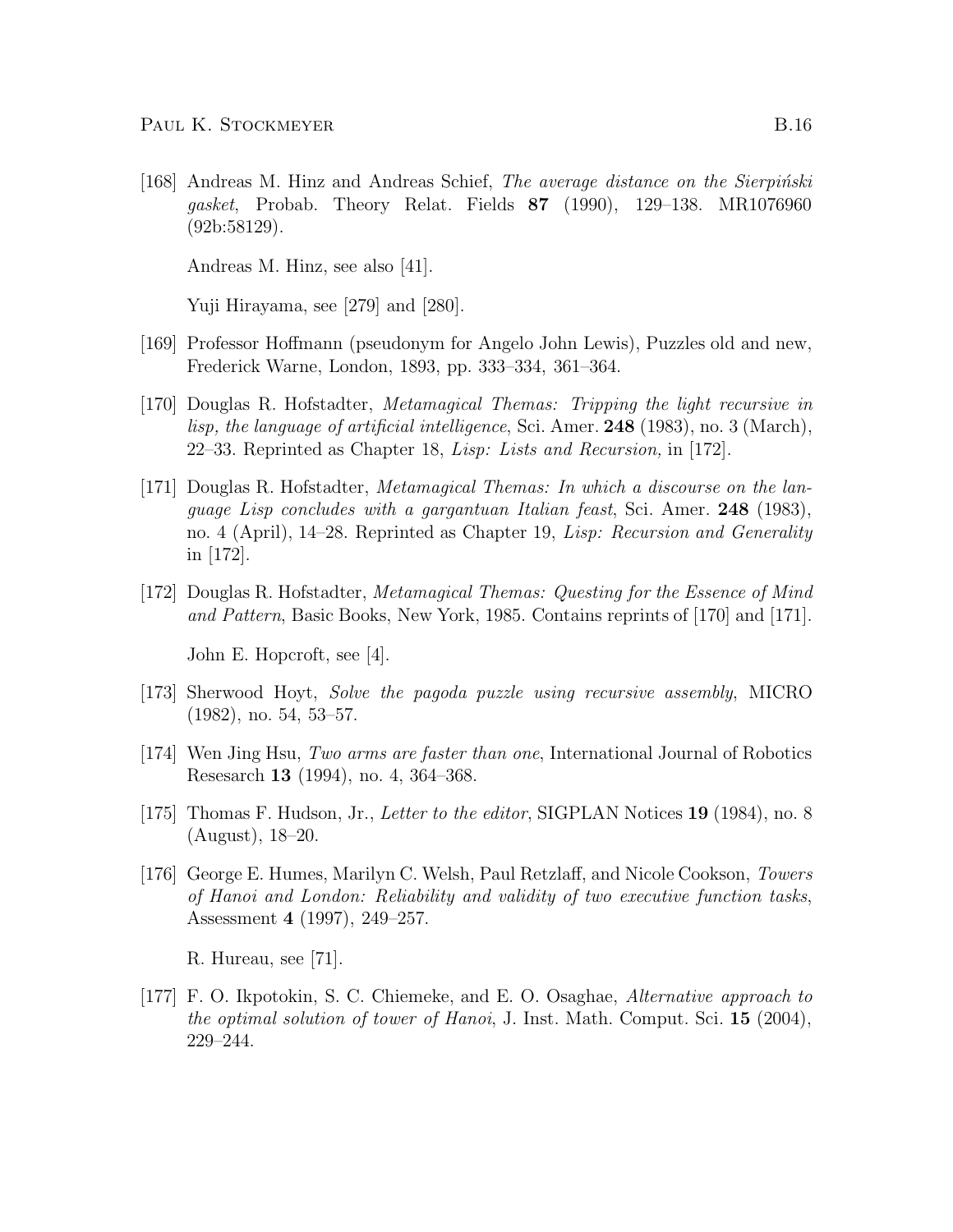[178] F. O. Ikpotokin, S. C. Chiemeke, and E. O. Osaghae, Generalized recursive optimal solution for the multi-peg towers of Hanoi, J. Inst. Math. Comput. Sci. 15 (2004), 297–309.

Katsushi Inoue, see [344].

Richard Johnsonbaugh, see [54].

- [179] P. Jullien, Trois jeux, La Mathematique et ses Applications (Paris) (E. Galion, ed.), CEDIC, 1972, pp. 23–43.
- [180] Helmut Jürgensen and Derick Wood, *The multiway trees of Hanoi*, Internat. J. Comput. Math. 14 (1983), 137–153. MR0723554 (84k:68026).
- [181] Tetsu Kaizuka, On the distance minimizing function of Hanoi-4-Tower, Bull. Centre Inform. 12 (1991), 61–66.
- [182] Tetsu Kaizuka, On the steps minimizing function of general Hanoi-m-Tower, Bull. Centre Inform. 13 (1991), 58–63.
- [183] Tetsu Kaizuka, On the moment minimizing function of Hanoi-4-Tower, Bull. Centre Inform. 14 (1992), 61–66.
- [184] Lutz Kämmerer and Lorenz Hempel, *The Towers of Hanoi and pileproblems*, Operations Research Proceedings 1996 (Braunsweig) (Berlin) (Uwe Zimmermann, Ulrich Derigs, Wolfgang Gaul, Rolf H.Möhring, and Karl-Peter Schuster, eds.), Springer, 1997, pp. 84–89.

Abraham Kandel, see [272].

- [185] John Karat, A model of problem solving with incomplete constraint knowledge, Cognitive Psychology 14 (1982), no. 4, 538–559.
- [186] Edward Kasner and James Newman, Pastimes of past and present times, Mathematics and the Imagination, Simon and Schuster, Inc., New York, 1940, pp. 156– 192. Reprinted in Volume Four of The World of Mathematics, edited by James R. Newman, Simon and Schuster, Inc., New York, 1956, pp. 2416–2438.
- [187] Mohammad Kaykobad, Towers of Hanoi with 4 pegs, J. Bangladesh Acad. Sci. 13 (1989), no. 1, 85–90.
- [188] M[ohammad] Kaykobad, S. T.-U. Rahman, R.-A. Bakhtiar, and A. A. K. Majumdar, A recursive algorithm for the multi-peg Tower of Hanoi problem, Internat. J. Comput. Math. 57 (1995), 67–73.

M[ohammad] Kaykobad, see [259].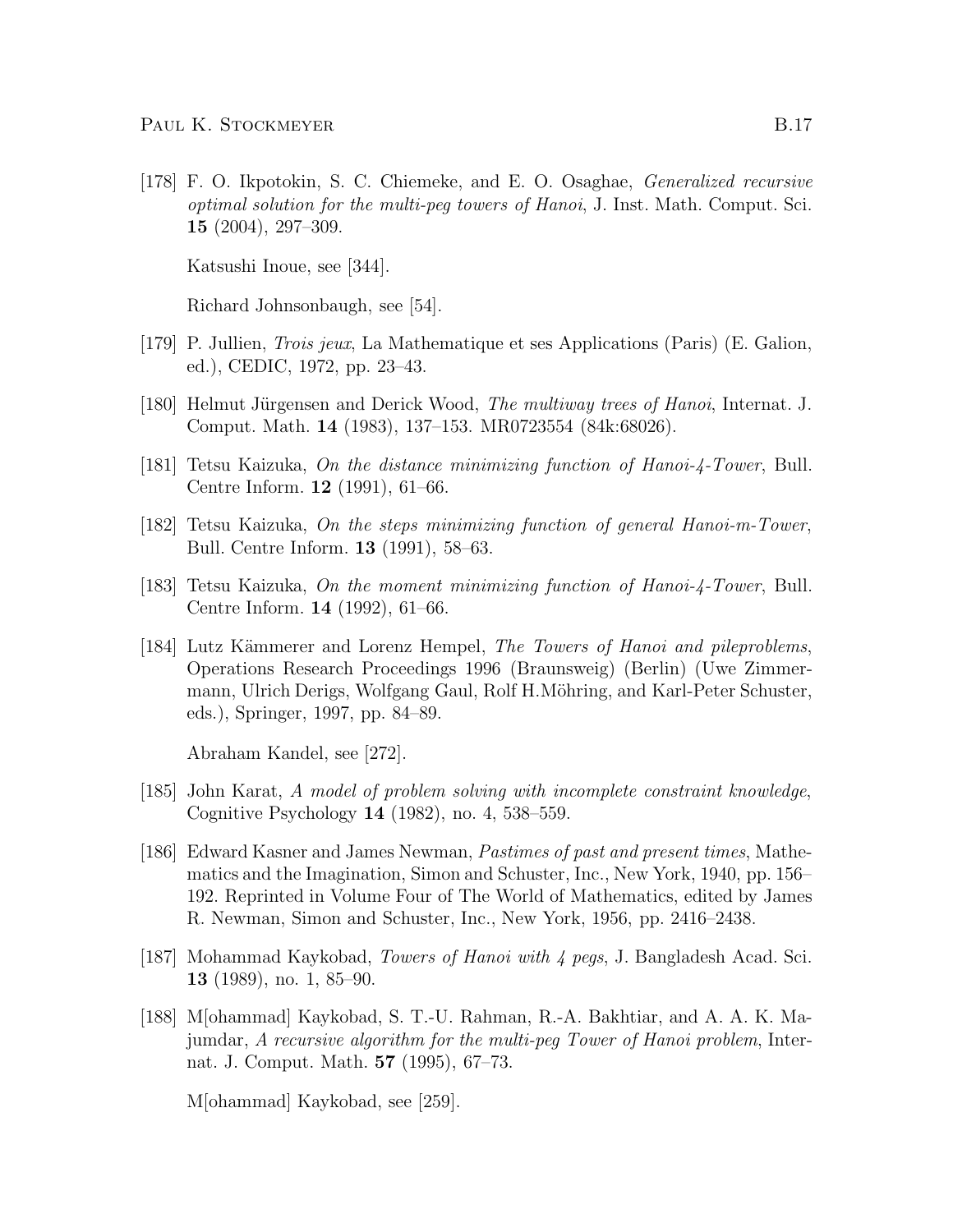- [189] Clark Kinnaird (ed.), Encyclopedia of puzzles and pastimes, Grosset & Dunlap, New York, 1946, pp. 387–388.
- [190] David Klahr and Mitchell Robinson, Formal Assessment of Problem-Solving and Planning Processes in Preschool Children, Cognitive Psychology 13 (1981), 113–148.
- [191] Sandi Klavžar and Uroš Milutinović, Graphs  $S(n, k)$  and a variant of the Tower of Hanoi problem, Czech. Math. J. 47 (1997), no. 122, 95–104. MR1435608  $(97k:05061)$ .
- [192] Sandi Klavžar and Uroš Milutinović, *Simple explicit formulas for the Frame-*Stewart numbers, Ann. Comb. 6 (2002), no. 2, 157–167. MR1955516 (2003k:05004).
- [193] Sandi Klavžar, Uroš Milutinović, and Ciril Petr, *Combinatorics of topmost* discs of multi-peg Tower of Hanoi problem, Ars Combin. 59 (2001), 55–64. MR1832197 (2002b:05013).
- [194] Sandi Klavžar, Uroš Milutinović, and Ciril Petr, 1-Pefect Codes in Sierpiński Graphs, Bull. Autral. Math. Soc. 66 (2002), 369–384.
- [195] Sandi Klavžar, Uroš Milutinović, and Ciril Petr,  $On$  the Frame-Stewart algorithm for the multi-peg Tower of Hanoi problem, Discrete Appl. Math. 120 (2002), no. 1–3, 141–157. MR1912864 (2003c:05028).

Sandi Klavžar, see [166].

[196] Carole S. Klein and Steven Minsker, The super Towers of Hanoi problem: large rings on small rings, Discrete Math. 114 (1993), 283–295. MR1217759 (94e:05032).

Cargill G. Knott, see [348].

Donald E. Knuth, see [145].

- [197] Milos Konopasek, The Towers of Hanoi from a different viewpoint, SIGPLAN Notices 20 (1985), no. 12 (December), 39–46.
- [198] Boris A. Kordemsky (Kordemski˘ı), The Moscow Puzzles, Charles Scribner's Sons, New York, 1972, pp. 42, 216. A translation by Albert Parry of the Russian book Matematicheskaia Smekalka. Edited by Martin Gardner.
- [199] Richard E. Korf, Toward a model of representation changes, Artificial Intelligence 14 (1980), 41–78. MR0587851 (81h:68093).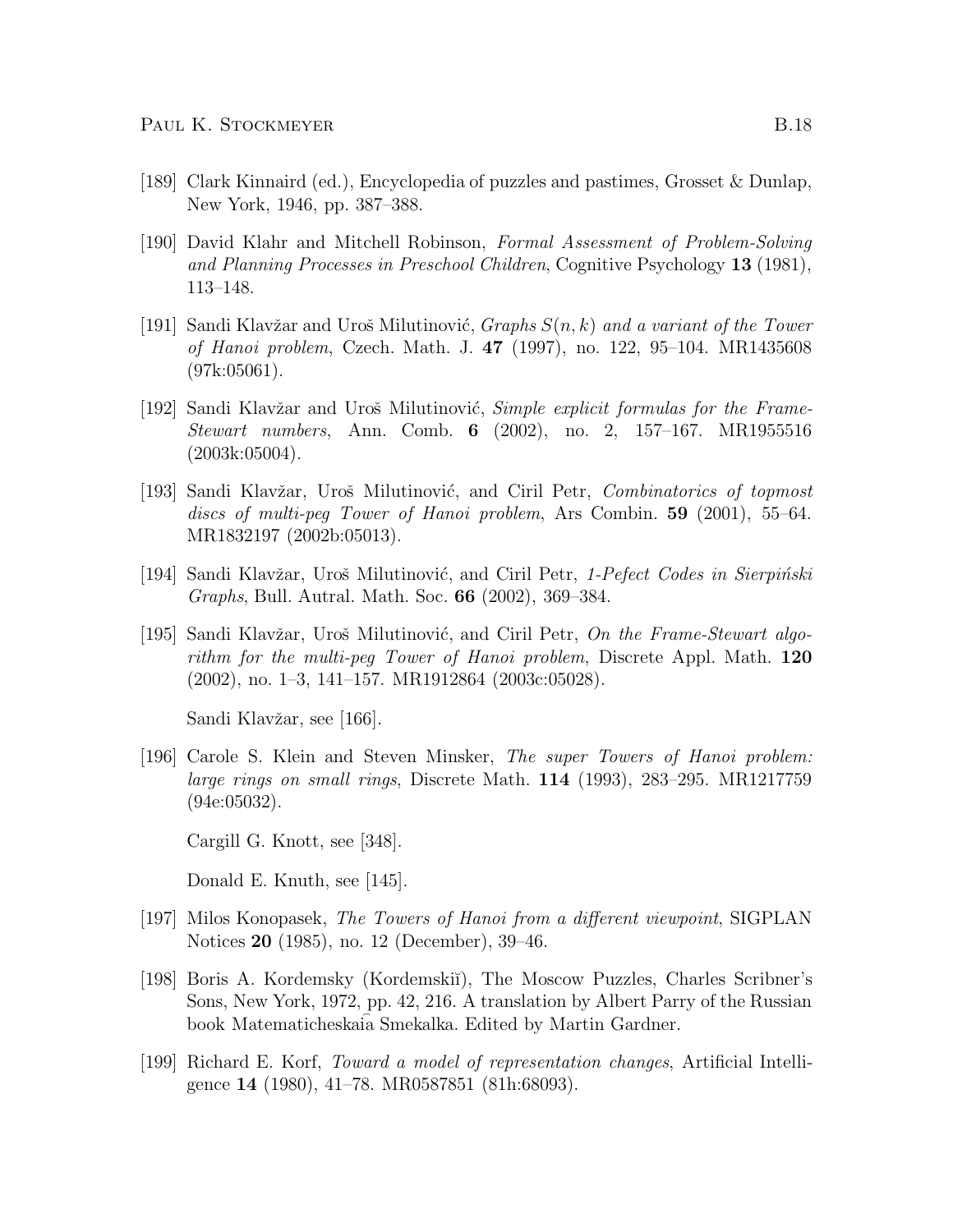- [200] K. Kotovsky, J. R. Hayes, and H. A. Simon, Why are some problems hard? evidence from tower of Hanoi, Cognitive Psychology 17 (1985), no. 2, 248–294.
- [201] M. Kraitchik, La mathèmatique des jeux, ou Rècrèations mathèmatiques, Stevens Frères, Bruxelles, 1930, pp. 238–240. Second French edition 1953.
- [202] Maurice Kraitchik, Mathematical Recreations, W. W. Norton and Company, New York, 1942, pp. 91–93. English Edition, Georege Allen & Unwin, Ltd, London, 1943. Second edition, Dover Publications, New York, 1953.
- [203] M. S. Krishnamoorthy and Somenath Biswas, The generalized Towers of Hanoi, SIGACT News 10 (Winter 1979), 49.
- [204] Robert L. Kruse, Data Structures and Program Design, Prentice-Hall, Edglewood Cliffs, New Jersey, 1984. Second Edition, 1987
- [205] Kees van der Laan, Tower of Hanoi, revisited, TUGboat 13 (1992), no. 1, 91–94.
- [206] B[ernard] Lang, La "Tour de Hanoi": une application de la récursivité, Micro Systemes (1981), no. 19, 201–203.
- [207] M. F. Lanz and P. Martin, Les 1-graphes finis et leurs morphismes, Math. Sci. Humaines (13<sup>e</sup> année, 1975), no. 51, 51–75, 89. MR0401485 (53:5312).
- [208] Claude-Marcel Laurent, Le savoir-s'amuser, Tome II: Jeux d'Intérieur, Femmes d'Aujourd'hui, 1962, p. 125.
- [209] Ivan Lavall[ $\acute{e}$ e, *Note sur le problème des Tours de Hanoï*, Acta Math. Vietnam. 7 (1982), no. 2, 131–137. MR0762495 (86b:68018).
- $[210]$  Ivan Lavallée, Note sur le problème des Tours de Hanoï, Rev. Roumaine Math. Pures Appl. 30 (1985), 433–438. MR0802766 (86k:05012).
- [211] Bruce Leban, A solution to the tower of Hanoi problem using  $T_F X$ , TUGboat 6 (1985), no. 3, 151–154.
- [212] Joseph Leeming, Fun with puzzles, J. B. Lippincott, Philadelphia, 1946, p. 79.
- [213] Ernst [L.] Leiss, Solving the "Towers of Hanoi" on graphs, J. Combin. Inform. System Sci. 8 (1983), no. 1, 81–89.
- [214] Ernst L. Leiss, On restricted Hanoi problems, J. Combin. Inform. System Sci. 8 (1983), no. 4, 277–285.
- [215] Ernst L. Leiss, Finite Hanoi problems: how many discs can be handled?, Congr. Numer. 44 (1984), 221-229. (Proceedings of the  $15<sup>th</sup>$  Southeastern Conference of Combinatorics, Graph Theory and Computing.) MR0777543 (87b:05062).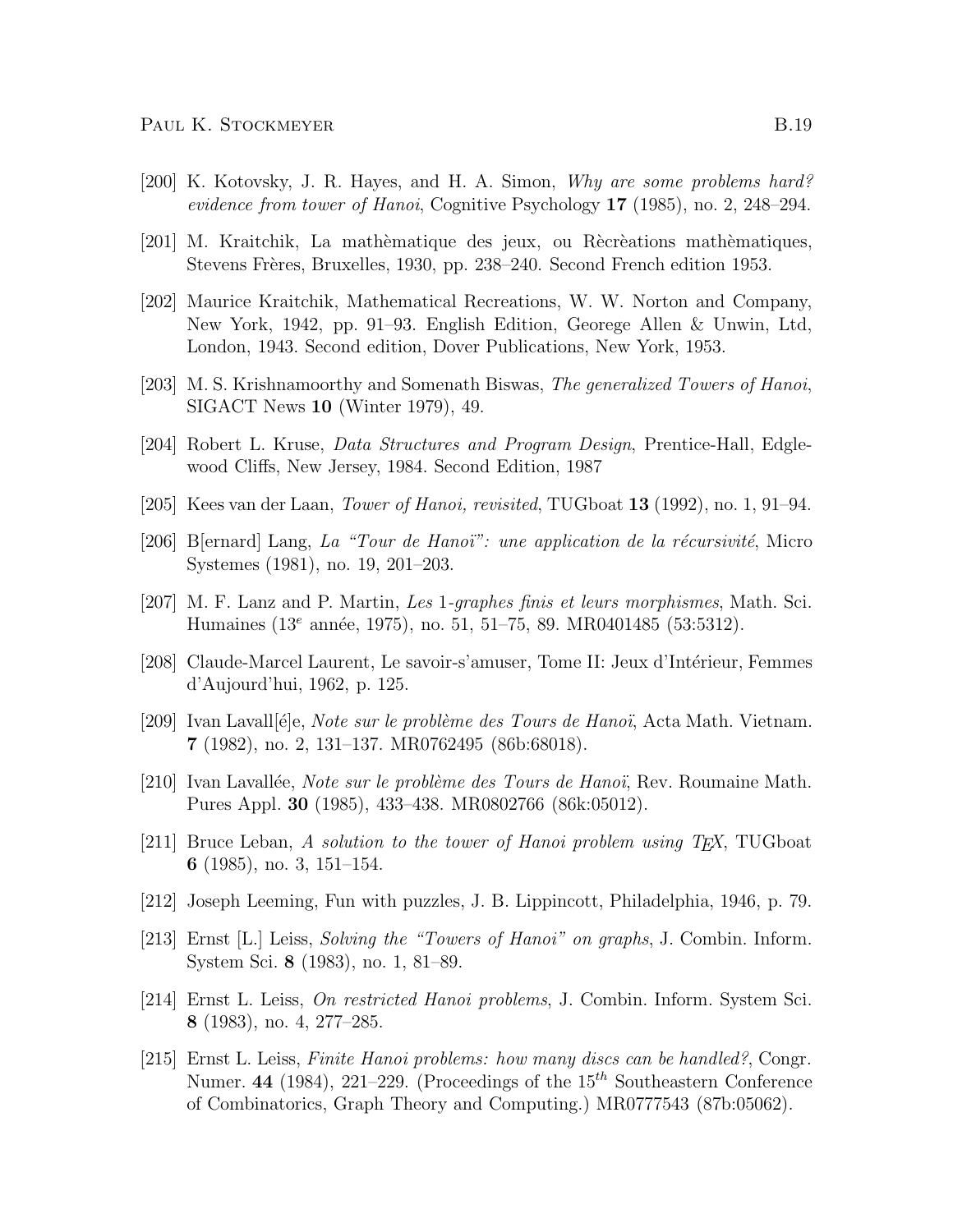- [216] Leon S. Levy, Discrete Structures of Computer Science, John Wiley & Sons, New York, 1980, pp. 9–18, 21–22.
- [217] Leon S. Levy, Letter to the editor, SIGPLAN Notices 21 (1986), no. 12 (December), 12–13.

Leon S. Levy, see also [46] and [47].

Angelo John Lewis, see [169].

- [218] Chi-Kwong Li and Ingrid Nelson, Perfect codes on the Towers of Hanoi graph, Bull. Austral. Math. Soc. 57 (1998), 367–376. MR1623231 (99f:94018).
- [219] Appie van de Liefvoort, An iterative solution to the four-peg Tower of Hanoi problem, Proceedings of the  $18^{th}$  Annual ACM Computer Science Conference, 1990, pp. 70–75.
- [220] A[ppie] van de Liefvoort, An iterative algorithm for the Reve's puzzle, Comput. J. 35 (1992), no. 1, 91–92.
- [221] Walther Lietzmann, Lustiges und Merkwürdiges von Zahlen und Formen, Ferdinand Hirt, Breslau, 1922.
- [222] Norman F. Lindquist, Solution to problem 1350, Math. Mag. 64 (1991), 200.
- [223] Andy Liu and Steve Newman, *Problem 1169*, Crux Mathematicorum 12 (1986), no. 7 (September), 179.
- [224] Andy Liu and Steve Newman, Solution to problem 1169, Crux Mathematicorum 13 (1987), no. 10 (December), 328–332.

Nicholas A. Loehr, see [340].

Antonette Logar, see [144].

- [225] G. de Longchamps, Variétés, Journal de Mathématiques Spéciales ( $2^e$  série) 2 (1883), 286–287.
- [226] L. H. Longley-Cook, New Math Puzzle Book, Van Nostrand Reinhold, New York, 1974, pp. 29–30, 37.

Julio López, see [263].

[227] Sam Loyd, Cyclopedia of Puzzles, Morningside Press, New York, 1914, pp. 223, 368.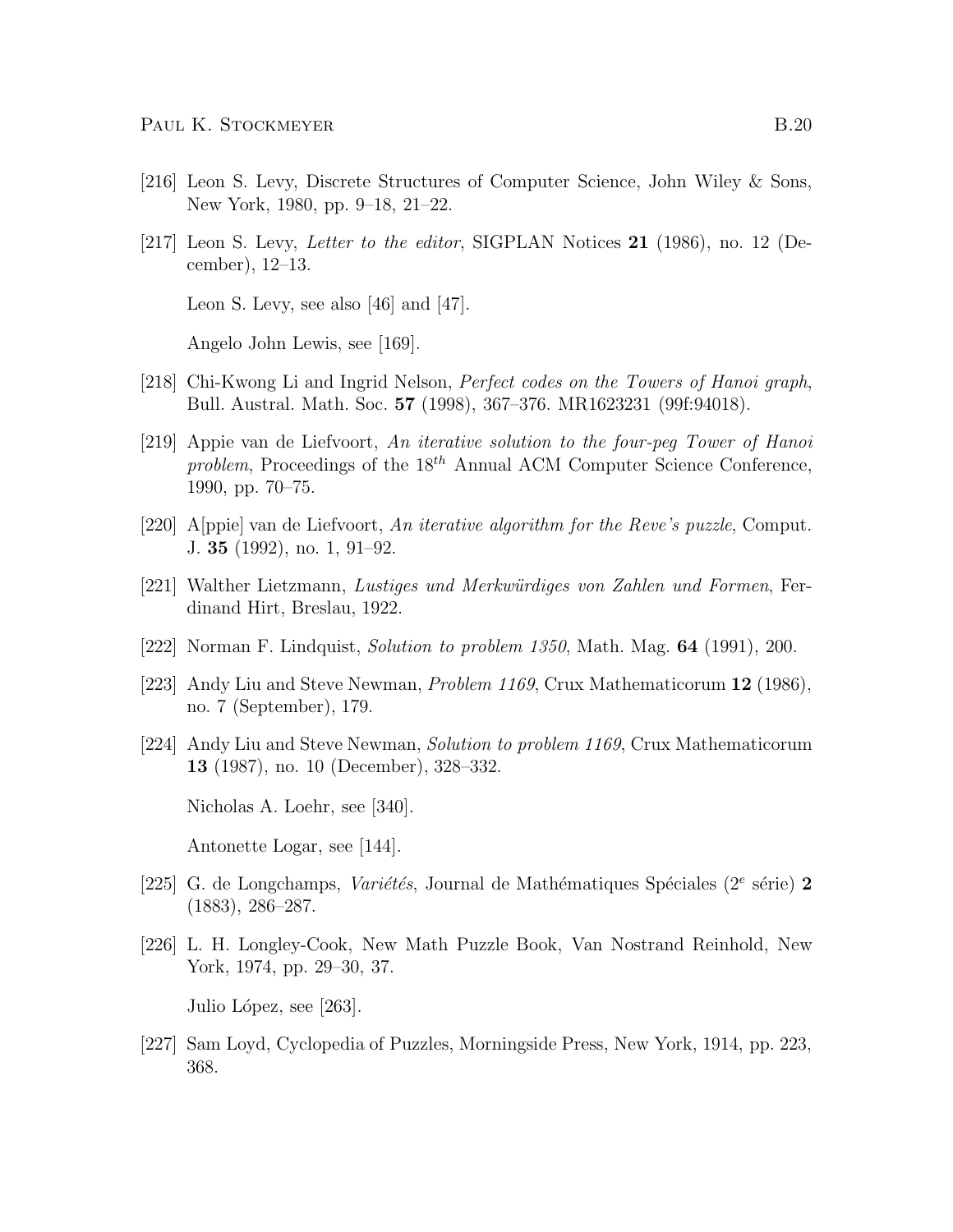- [228] Xue-Miao Lu, Towers of Hanoi graphs, Internat. J. Comput. Math. 19 (1986), 23–38.
- [229] Xue-Miao Lu, *Towers of Hanoi problem with arbitrary k*  $\geq$  3 *pegs*, Internat. J. Comput. Math. 24 (1988), 39–54.
- [230] Xue-Miao Lu, An iterative solution for the 4-peg Towers of Hanoi, Comput. J. 32 (1989), no. 2, 187–189.
- [231] Xue-Miao Lu, A loopless approach to the multipeg Towers of Hanoi, Internat. J. Comput. Math. 33 (1990), 13–29.
- [232] X[ue]-M[iao] Lu and T. S. Dillon, A note on parallelism for the Towers of Hanoi, Math. Comput. Modelling 20 (1994), no. 3, 1–6. MR1288492 (95h:68075).
- [233] X[ue]-M[iao] Lu and T. S. Dillon, *Parallelism for mutipeg Towers of Hanoi*, Math. Comput. Modelling 21 (1995), no. 3, 3–17. MR316115 (96c:68078).
- [234] X[ue]-M[iao] Lu and T. S. Dillon, Nonrecursive solution to parallel multipeg Towers of Hanoi: A decomposition approach, Math. Comput. Modelling 24 (1996), no. 3, 29–35. MR1404429 (97d:05025).
- [235] Édouard Lucas, *Le calcul et les machines à calculer*, Revue Scientifique ( $3^e$  série) 8 (1884), no. 16 (October 18), 482–496. An abridged version of [236] below.
- [236] Edouard Lucas, Le calcul et les machines à calculer, Compte Rendu de la  $13^e$ Session, Association Française pour l'Avancement des Sciences, 1885, pp. 111– 141. An address presented 8 September 1884 at the Congrès de l'Association held in Blois.
- [237] Edouard Lucas, Nouveaux jeux scientifiques de M. Édouard Lucas, La Nature,  $17^{th}$  year,  $2^{nd}$  semester (1889), no. 855 (October 5), 301–303.
- [238] Edouard Lucas, Récréations Mathématiques, Gauthier-Villars, Paris, 1893. Reprinted several times by Albert Blanchard, Paris. Contains the material in [236].
- [239] Edouard Lucas, L'Arithmétique Amusante: Introduction aux Récréations Mathématiques, Gauthier-Villars, Paris, 1895, pp. 179–183. Reprinted several times by Albert Blanchard, Paris. Contains essentially the same Tower of Hanoi material as [238].

Edouard Lucas, see also  $[20]$ ,  $[55]$ , and  $[56]$ .

[240] Fabrizio Luccio, Spunti di algoritmica concreta, Boll. Un. Mat. Ital. A 6 3 (1984), no. 1, 57–80. MR0739192 (86a:01037).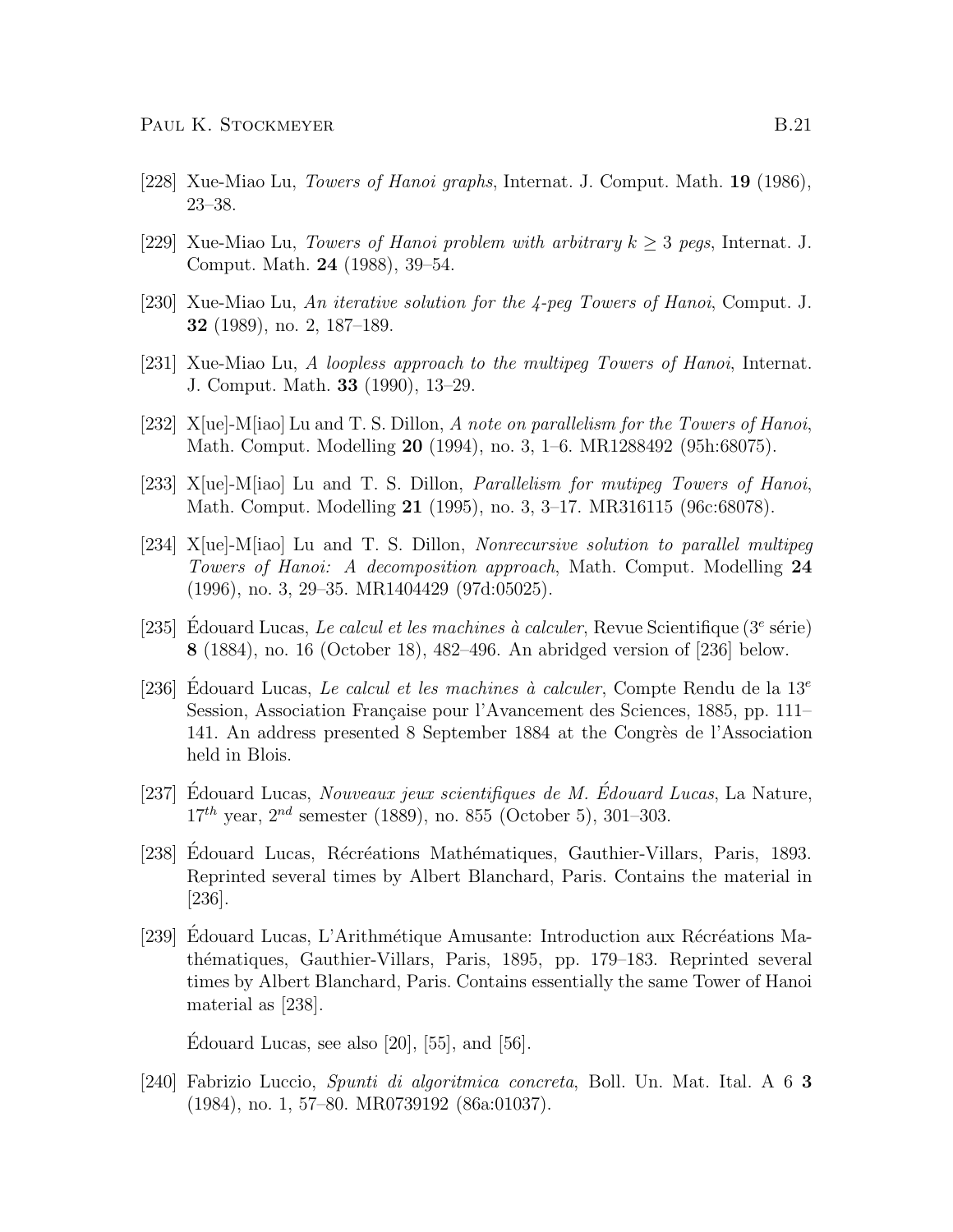- [241] George F. Luger, The use of the state space to record the behavioral effects of subproblems and symmetries in the Tower of Hanoi problem, Internat. J. Man-Machine Studies 8 (1976), 411–421.
- [242] George F. Luger, A state-space description of transfer effects in isomorphic problem situations, Internat. J. Man-Machine Studies 10 (1978), 613–623.
- [243] George F. Luger and Michael Steen, Using the state space to record the behavioral effects of symmetry in the Tower of Hanoi problem and an isomorph, Internat. J. Man-Machine Studies 14 (1981), 449–460.
- [244] W. F. Lunnon, All you ever wanted to know about the Towers of Hanoi but were afraid to ask (on the centenary of the Tower of Bramah), Unpublished manuscript., 1982.
- [245] W. F. Lunnon, *The Reve's puzzle*, Comput. J. **29** (1986), 478.
- [246] A. A. K. Majumdar, On the generalized Tower of Hanoi problem, J. Bangladesh Acad. Sci. 15 (1991), no. 2, 173–183.
- [247] A. A. K. Majumdar, A note on the iterative algorithm for the Reve's puzzle, Comput. J. 37 (1994), no. 5, 463–464.
- [248] A. A. K. Majumdar, Frame's conjecture and the Tower of Hanoi problem with four pegs, Indian J. Math. 36 (1994), no. 3, 215–227. MR134572(96d:90112).
- [249] A. A. K. Majumdar, A note on the iterative algorithm for the four-peg Tower of Hanoi problem, J. Bangladesh Acad. Sci. 18 (1994), no. 2, 241–250.
- [250] A. A. K. Majumdar, The generalized four-peg Tower of Hanoi problem, Optimization 29 (1994), 349–360. MR1278238 (95b:90151).
- [251] A. A. K. Majumdar, A note on the divide-and-conquer approach to the four-peg tower of Hanoi problem, J. Math. & Math. Sci.  $10$  (1995), 1–10.
- [252] A. A. K. Majumdar, A recursive algorithm for the 4-peg Tower of Hanoi problem, J. Bangladesh Acad. Sci. 19 (1995), no. 1, 123–126.
- [253] A. A. K. Majumdar, The generalized p-peg Tower of Hanoi problem, Optimization 32 (1995), 175–183. MR1314373 (95j:90087).
- [254] A. A. K. Majumdar, The divide-and-conquer approach to the generalized p-peg Tower of Hanoi problem, Optimization 34 (1995), 373–378.
- [255] A. A. K. Majumdar, A note on the bottleneck Reve's puzzle, Jahangirnagar University Journal of Science 20 (1996), 115–124.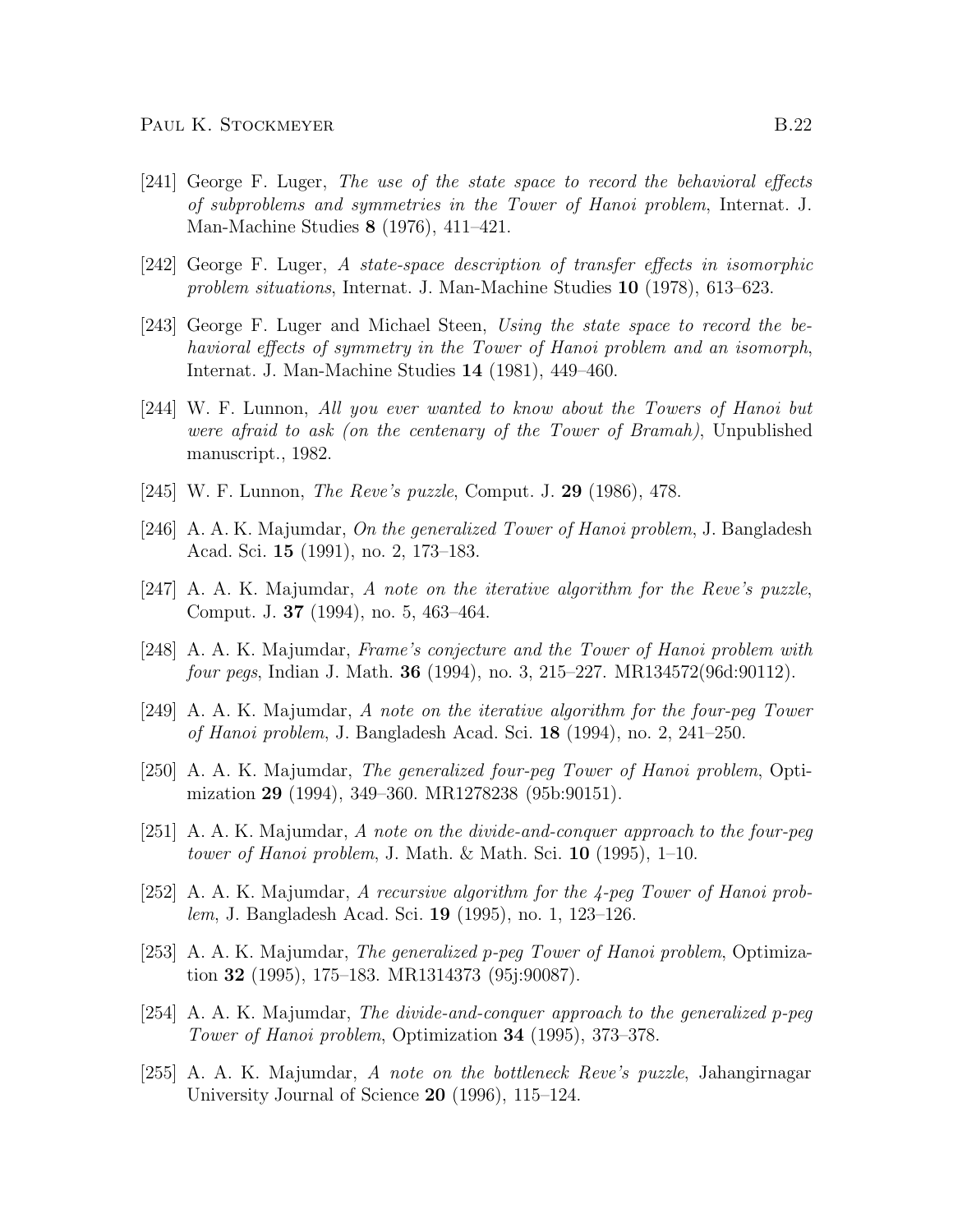- [256] A. A. K. Majumdar, Generalized multi-peg Tower of Hanoi problem, J. Austral. Math. Soc. Ser. B 38 (1996), no. 2, 201–208. MR1414361 (97h:05018).
- [257] A. A. K. Majumdar, A note on the steps minimizing function of general Hanoi*m-tower*, J. Bangladesh Acad. Sci. 20 (1996), no. 1, 1–7.
- [258] A. A. K. Majumdar and A. Halder, A recursive algorithm for the bottleneck Reve's puzzle, Sūrikaisekikenkyūsho Kōkyūroku (1996), no. 947, 150–161. MR1435538 (98a:90128).
- [259] A. A. K. Majumdar and M. Kaykobad, An iterative algorithm for the 5-peg Tower of Hanoi problem, J. Bangladesh Acad. Sci. 20 (1996), no. 2, 119–128.
- [260] Abdulla-Al-Kafi Majumdar, The bottleneck Tower of Hanoi problem with four pegs, Proc. Pakistan Acad. Sci. 33 (1996), no. 1-2, 127–128.
- [261] Abdulla-Al-Kafi Majumdar, A note on the cyclic Towers of Hanoi, Proc. Pakistan Acad. Sci. 33 (1996), no. 1-2, 131–132.
- [262] Abdullah-Al-Kafi Majumdar, A note on the generalized multi-peg Tower of Hanoi problem, Proc. Pakistan Acad. Sci. 33 (1996), no. 1-2, 129–130.

A. A. K. Majumdar, see also [188], [298], and [299].

[263] Cristián Mallol, Julio López, and Dany Serrato, *Hanoi Towers: Study of a* class of algorithms, Nova J. Math. Game Theory Algebra 5 (1996), 383–388. MR1455831 (98:90150).

P. Martin, see [207].

- [264] Stephen B. Maurer and Anthony Ralston, Discrete algorithmic mathematics, Addison-Wesley, Reading, MA, 1991.
- [265] Herbert Mayer and Don Perkins, Towers of Hanoi revisited: A nonrecursive surprise, SIGPLAN Notices 19 (1984), no. 2 (February), 80–84.
- [266] Stepan Maziar, Solution of the Tower of Hanoi problem using a binary tree, SIGPLAN Notices 20 (1985), no. 5 (May), 16–20.
- [267] A. J. Mcintosh, Binary and the Towers of Hanoi, Math. Teaching (Summer 1972), no. 59, 15.

L. G. L. T. Meertens, see [25].

M. Mendès France, see [14].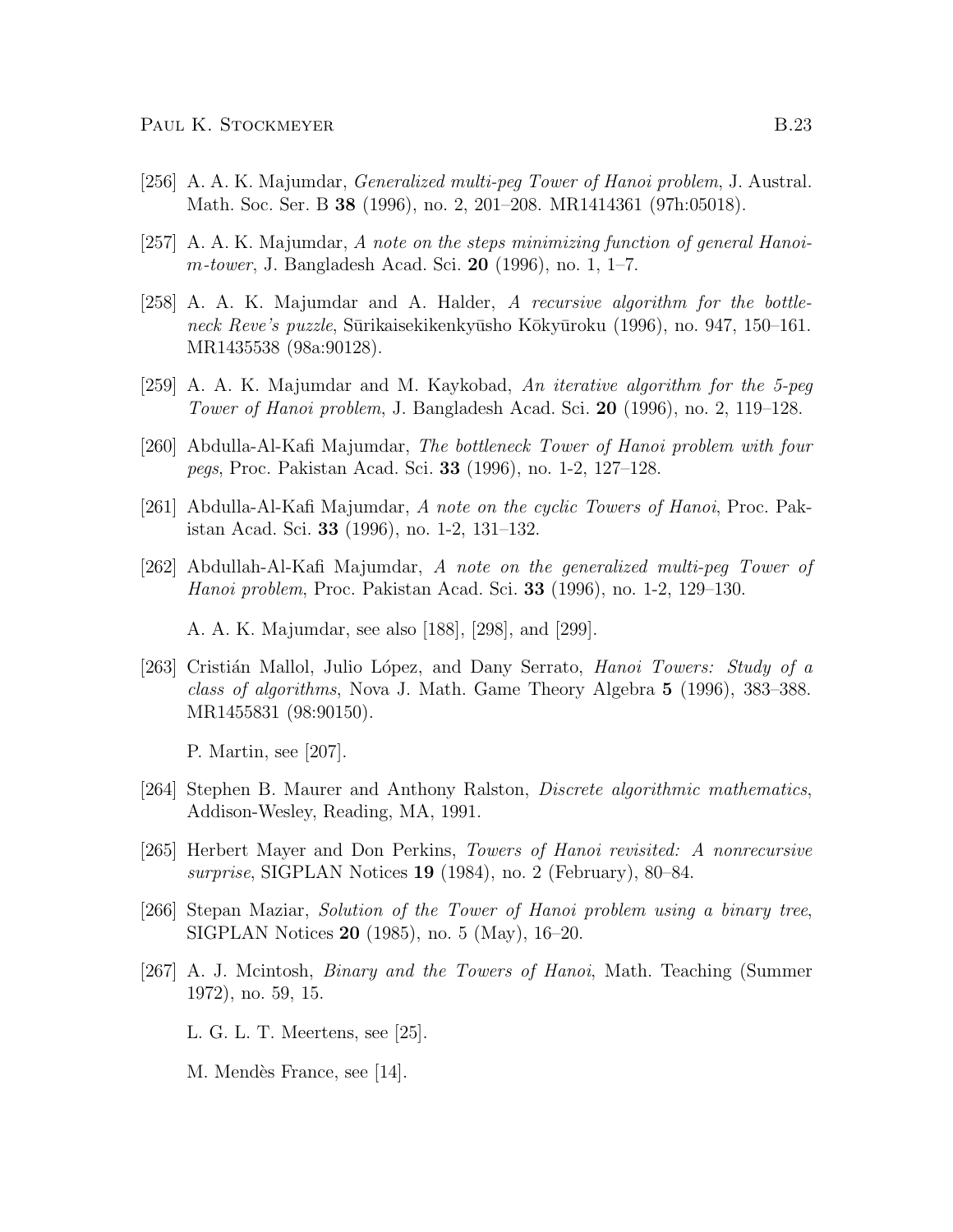[268] Bertrand Meyer, A note on iterative Hanoi, SIGPLAN Notices 19 (1984), no. 12 (December), 38–40.

Uroš Milutinović, see [166], [191], [192], [193], [194], and [195].

- [269] Steven Minsker, The Towers of Hanoi rainbow problem: Coloring the rings, J. Algorithms 10 (1989), 1–19. MR0987094 (90i:05012).
- [270] Steven Minsker, The towers of Antwerpen problem, Inform. Process. Lett. 38 (1991), 107–111. MR1113343 (92d:68065).

Steven Minsker, see [196].

[271] Caesar Mitis, Rechnerische Scherze, Otto Maier, Ravensburg, no year, pp. 17– 18.

Toshiya Mogi, see [52].

Halina Moss, see [75].

Alexander Moszkowski, see [132].

- [272] Joe L. Mott, Abraham Kandel, and Theodore P. Baker, Discrete Mathematics for Computer Scientists, Reston Publishing Co., Reston, Virginia, 1983.
- [273] Sheldon S. Myers, Applications: An inductive-deductive experiment with the Tower of Hanoi puzzle, Math. Teacher 44 (1951), no. 7 (November), 505.
- [274] Sheldon S. Myers, Applications: An application of mathematical induction to the Tower of Hanoi, Math. Teacher  $45$  (1952), no. 7 (November), 522–523.
- [275] Robert Neale, The Temple of Hanoi–an old puzzler with a new twist, Games 6 (1982), no. 7 (November), 70.

Ingrid Nelson, see [65], [66], and [218].

Allen Newell, see [121] and [122].

James Newman, see [186].

Steve Newman, see [223] and [224].

[276] Seizaburo Niizuma, On the concept of "difference" in the analysis of GPS, Transactions of the Institute of Electronics and Communication Engineers of Japan, Section E. E63 (1980), no. 8, 602. (Abstract only. Full letter in volume J63, pages 525–526 in Japanese)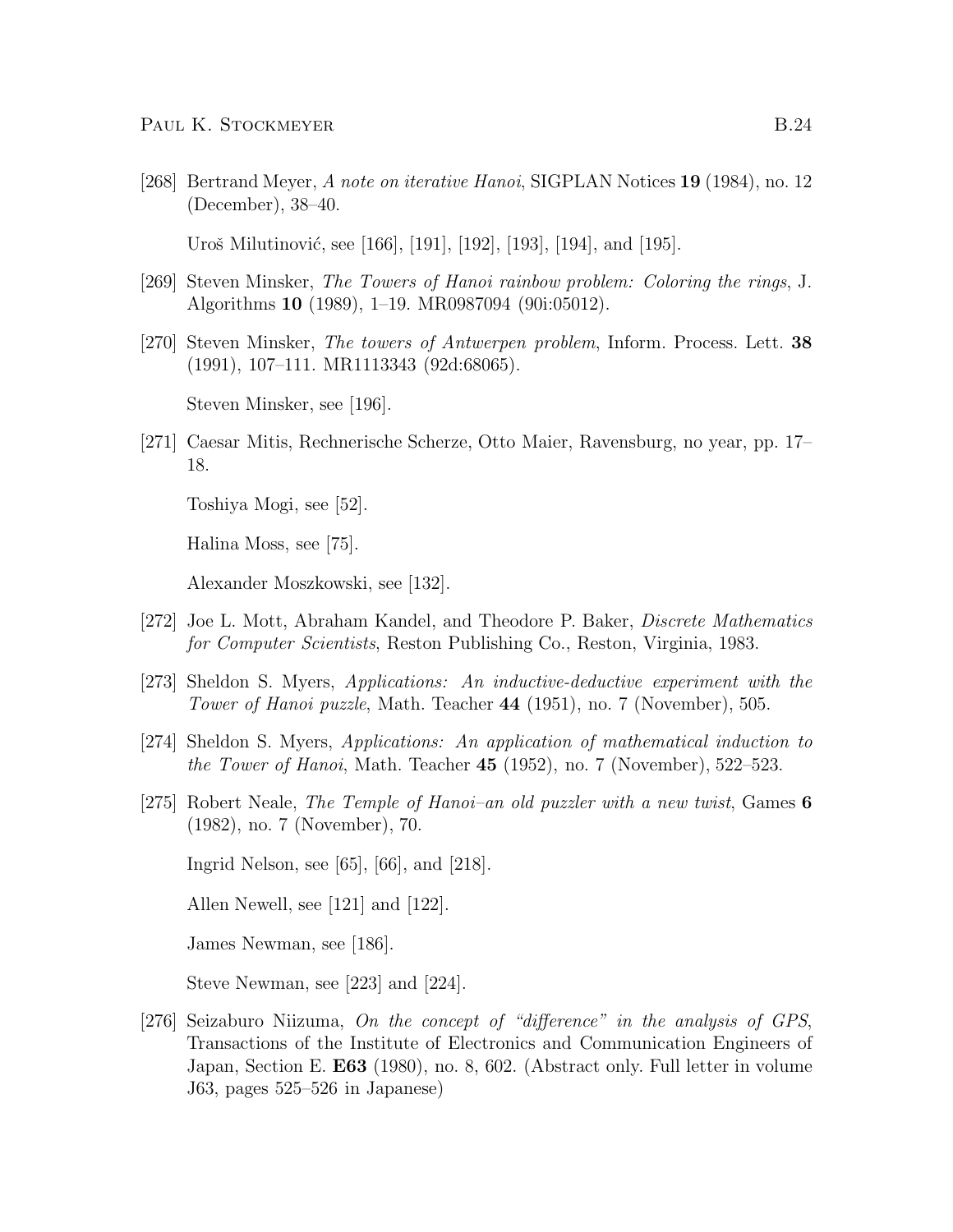- [277] Hugh Noland, *Problem 1350*, Math. Mag. **63** (1990), 189.
- [278] Eugene P. Northrop, Riddles in Mathematics—A Book of Paradoxes, D. Van Nostrand Company, Inc., New York, 1942, pp. 25–27.
- [279] Shigeru Obara and Yuji Hirayama, The "Red and white Towers of Hanoi" puzzle, J. Hokkaido Univ. Ed. Sect. II A 46 (1995), no. 1 (August), 61–69.
- [280] Shigeru Obara and Yuji Hirayama, The "Distribution of the Tower of Hanoi" puzzle, J. Hokkaido Univ. Ed. Sect. II A 47 (1997), no. 2 (February), 175–179. MR1441984 (97k:00002).
- [281] Anton Ohlert, Toy, August 19, 1884, United States Patent Office, Patent No. 303946.
	- E. O. Osaghae, see [177] and [178].

Ivor Page, see [349].

Daniele Parisse, see [166] and [167].

Albert Parry, see [198].

- [282] Helmut Partsch and Peter Pepper, A family of rules for recursion removal, Inform. Process. Lett. 5 (1976), no. 6 (December), 174–177. MR0443407 (56:1777).
- [283] Henri de Parville, Revue des Sciences, Journal des Débats Politiques et Littéraires (December 27, 1883), 1–2.
- [284] Henri de Parville, Récréations mathématiques: La tour d'Hanoï et la question du Tonkin, La Nature,  $12^{th}$  year,  $1^{st}$  semester, no. 565 (March 29, 1884), 285– 286. A modified version of item [283] above, with figures.

Oren Patashnik, see [145].

- [285] Marvin C. Paull, Algorithm design; a recursion transformation framework, John Wiley & Sons, Inc., New York, 1988. MR0939368 (90i:68001).
- [286] D. S. Peckett, Going forth, Computing Today 4 (1982), no. 2, 91–95.
- [287] Howard A. Peelle, *Towers of Hanoi*, *simplified in J*, VECTOR 12 (Jan. 1996), no. 3, 27–32.
- [288] Howard A. Peelle, *Towers of Hanoi generalized in J*, VECTOR **15** (Jan. 1999), no. 3, 38–46.

Peter Pepper, see [282].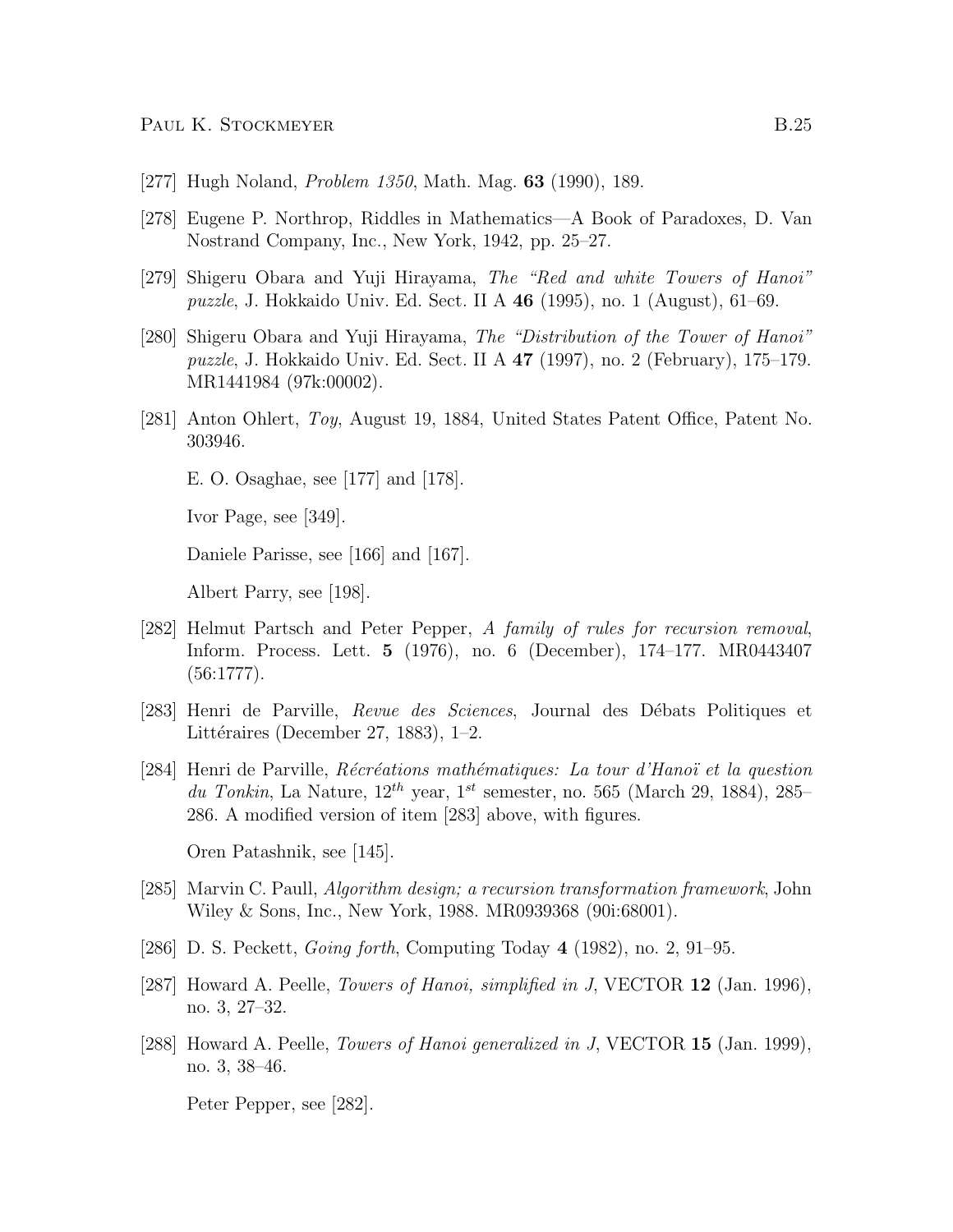- [289] J. I. Perelman, Mathematik im Spiel, Der Kinderbuchverlag, Berlin, 1951, pp. 24–27.
- [290] J. I. Perelman, Heitere Mathematik, Der Kinderbuchverlag, Berlin, no year, pp. 83–89.

Don Perkins, see [265].

Ciril Petr, see [166], [193], [194], and [195].

- [291] Alberto Pettorossi, Towers of Hanoi problems: Deriving iterative solutions by program transformations, BIT 25 (1985), 327–334. MR9787093 (86d:68030).
- [292] Alberto Pettorossi, Transformation strategies for deriving on line programs, CAAP '86 — Proceedings of the 11th Colloquium on Trees in Algebra and Programming (P. Franchi-Zannettacci, ed.), Lecture Notes in Computer Science, no. 214, Springer Verlag, 1986, pp. 127–141.
- [293] Alberto Pettorossi, Derivation of efficient programs for computing sequences of actions, Theoret. Comput. Sci. 53 (1987), 151–167. MR0923330 (91e:68022).
- [294] Jean Piaget, The Grasp of Consciousness: Action and Concept in the Young Child, Harvard University Press, Cambridge, Massachusetts, 1976, pp. 287–299. Translation by Susan Wedgwod of 1974 original
- [295] David G. Poole, *Solution to problem 1350*, Math. Mag.  $64$  (1991), 200–201.
- [296] David [G.] Poole, The bottleneck Towers of Hanoi problem, J. Recreational Math. 24 (1992), no. 3, 203–207.
- [297] David G. Poole, The towers and triangles of Professor Claus (or, Pascal knows Hanoi), Math. Mag. 67 (1994), 323–344. MR1307797 (95m:05023).

S. T.-U. Rahman, see [188].

Anthony Ralston, see [264].

Jim Randall, see [10].

C. Ratzimbazafy, see [71].

- [298] G. C. Ray and A. A. K. Majumdar, A note on the bottleneck Tower of Hanoi problem, Chittagong Univ. Stud. Part II Sci. 19 (1995), 27–34.
- [299] G. C. Ray and A. A. K. Majumdar, A note on the cyclic Tower of Hanoi problem, Chittagong Univ. Stud. Part II Sci. 19 (1995), 75–81.

Paul Retzlaff, see [176].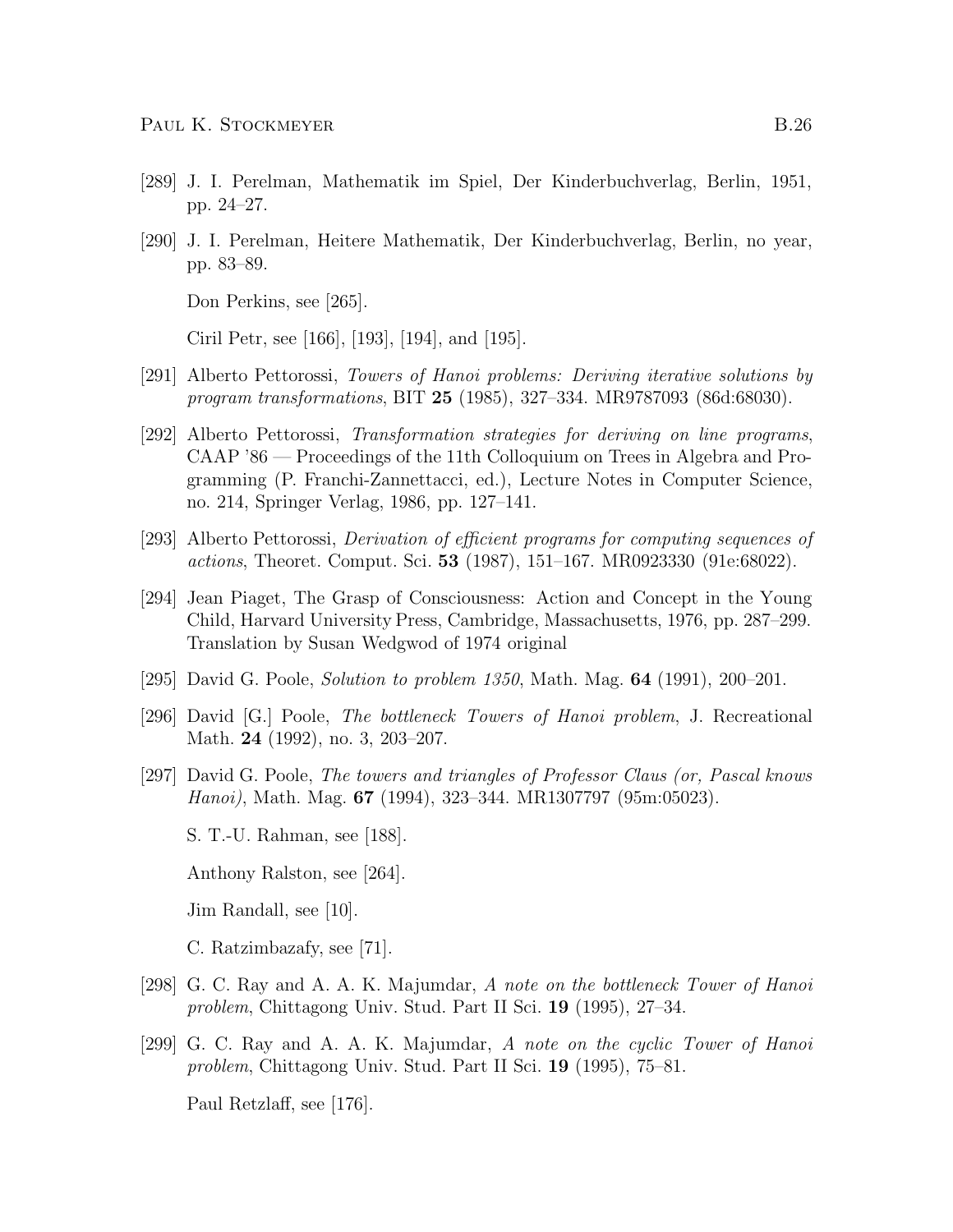- [300] Trevor Rice, Mathematical Games and Puzzles, St. Martin's Press, New York, 1973, pp. 55–56.
- [301] Robert L. Ripley, The New Believe It or Not Book—2nd Series, Simon and Schuster, New York, 1931, pp. 72–73.
- [302] Lorenzo Robbiano, Algebra e computer, Atti Accad. Ligure Sci. Lett. 43 (1986), 75–81. MR0955543 (98i:00010).
- [303] Eric Roberts, Thinking Recursively, John Wiley & Sons, Inc., New York, 1986, pp. 63–74.

Mitchell Robinson, see [190].

G. C. A. Robson, see [39] and [40].

Patrick J. Rodriguez, see [340].

- [304] J. S. Rohl, The Towers of Hanoi problem, Comput. J. 28 (1985), no. 3, 350.
- [305] J. S. Rohl, *Towers of Hanoi: The derivation of some iterative versions*, Comput. J. 30 (1987), no. 1, 70–76.
- [306] J. S. Rohl, The Towers of Hanoi–a representation-free solution, SIGPLAN Notices 22 (1987), no. 3 (March), 126.
- [307] J. S. Rohl and T[homas] D. Gedeon, Four-tower Hanoi and beyond, Austral. Comput. Sci. Comm. 5 (1983), 156-162. (Proceedings of the  $6<sup>th</sup>$  Australian Computer Conference, Sidney)
- [308] J. S. Rohl and T|homas| D. Gedeon, *The Reve's puzzle*, Comput. J. 29 (1986), no. 2, 187–188. Corrigendum, 31 (1988), no. 2, 190
- [309] Hamzeh H. Roomany, Letter to the editor, SIGPLAN Notices 20 (1985), no. 4 (April), 15–16.
- [310] Ted Roth, The Tower of Brahma revisited, J. Recreational Math. 7 (1974), no. 2 (Spring), 116–119. Reprinted in *Mathematical Solitaires*  $\mathcal{C}$  *Games*, Benjamin L. Schwartz, ed., Baywood Publishing Co., Inc., Farmingdale, NY, 1980, pp. 26– 29.
- [311] Eric Frank Russell, Now inhale, Astounding Science Fiction 63 (1959), no. 2 (April), 31–53. Reprinted in TV: 2000, edited by Isaac Asimov, Fawcett Crest, 1982. (fiction).

S. V. Safronyuk, see [16].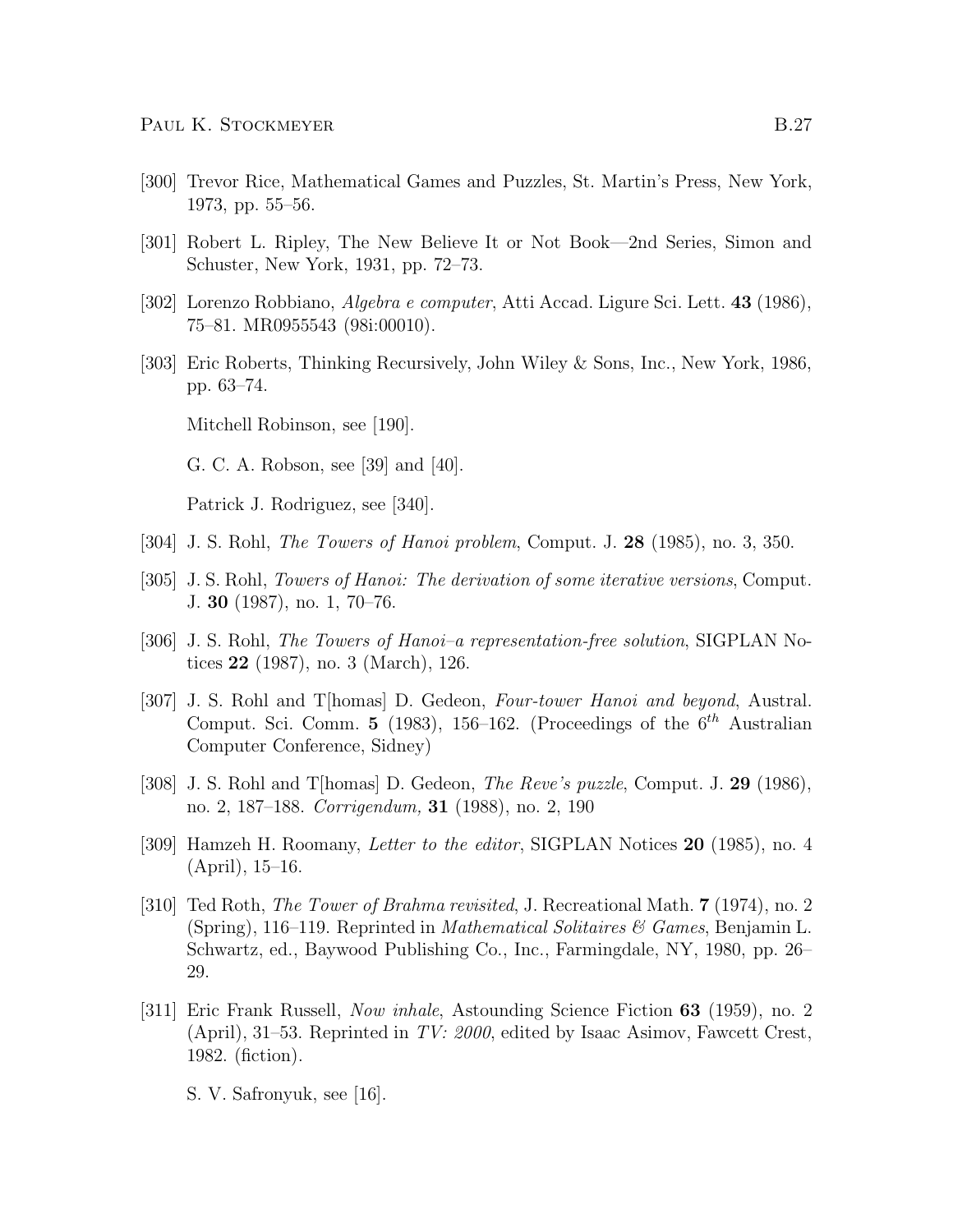- [312] A. Sainte-Laguë, Géométrie de situation et jeux, Mémorial des Sciences Mathématiques, no. XLI, Gauthier-Villars, Paris, 1929, pp. 39–40.
- [313] André Sainte-Laguë, Avec des nombres et des lignes (Récréations math-´ematiques), Librairie Vuibert, Paris, 1937, pp. 71–89. Second Edition 1940; Third Edition 1946.
- [314] Amir Sapir, *The Tower of Hanoi with Forbidden Moves*, Comput. J. 47 (2004), no. 1, 20–24.

Amir Sapir, see also [15].

- [315] U. K. Sarkar, On the design of a constructive algorithm to solve the multipeg towers of Hanoi problem, Theoret. Comput. Sci. 237 (2000), 407–421. MR1756218 (2001k:05025).
- [316] U. K. Sarkar, On uniqueness of solution to the multi-peg Towers of Hanoi, Internat. J. Comput. Math. 78 (2001), no. 1, 57–72. MR1893857 (2003a:68105).
- [317] F. Scarioni and H. G. Speranza, A probabilistic analysis of an error-correcting algorithm for the Towers of Hanoi puzzle, Inform. Process. Lett. 18 (1984), 99–103. MR0757972 (87j:68057).
- [318] F. Scarioni and M. G. Speranza, The density function of the number of moves to complete the Towers of Hanoi puzzle, Ann. Oper. Res. 1 (1984), 291–303.
- [319] William L. Schaaf, Number games and other mathematical recreations, The New Encyclopædia Britannica, vol. 25, Encyclopædia Britannnica, Inc., Chicago, 15th ed., 1974, pp. 1–13.

Andreas Schief, see [168].

- [320] P. H. Schoute, De Ringen van Brahma, Eigen Haard (1884), no. 22 and 23, 274–276 and 286–287.
- [321] Fred. Schuh, Spelen met Getallen: Een Fascinerend Boek voor Jong en Oud, W. J. Thieme & Cie, Zutphen, 1951, pp. 89–93.
- [322] Fred. Schuh, The Master Book of Mathematical Recreations, Dover Publications, Inc., New York, 1968, pp. 119–121. An English translation by  $F$ . Göbel of Wonderlijke Problemen; Leerzaam Tijdverdrijf Door Puzzle en Spel, W. J. Thieme & Cie, Zutphen, 1943.
- [323] Allen J. Schwenk, Solution to problem 1350, Math. Mag. **64** (1991), 202–203.
- [324] R. S. Scorer, P. M. Grundy, and C. A. B. Smith, *Some binary games*, Math. Gaz. 28 (1944), no. 280 (July), 96–103.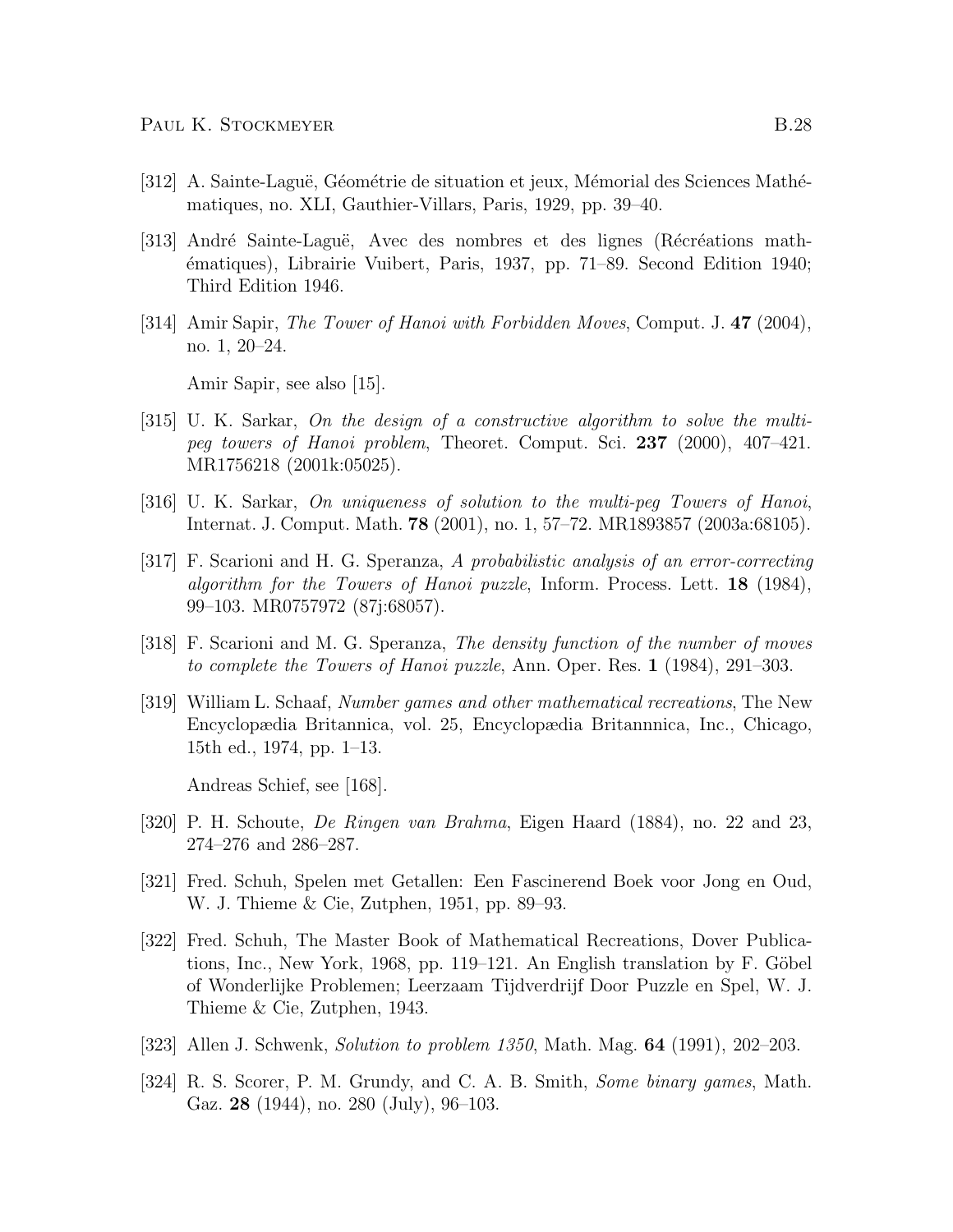- [325] Joseph & Lenore Scott, Pencil pushers Great puzzles #2, Ace Books, New York, 1973, pp. 137–138.
- [326] Jiří Sedláček, Keine Angst vor Mathematik, VEB Fachbuchverlag, Leipzig, 1965, pp. 19–21.
- [327] Raymond Séroul, Programming for mathematicians, Springer-Verlag, Berlin, 2000, pp. 345–348. Translated from the 1995 French original by Donal O'Shea MR1740388 (2001a:68001).

Dany Serrato, see [263].

Jeffrey O. Shallit, see [10] and [12].

Jian Shen, see [53].

- [328] Masamichi Shimura and Frank H. George, Rule-oriented methods in problem solving, Artificial Intelligence 4 (1973), 203–223. MR0341957 (49:6703).
- [329] Michael Shwarger, Another look at the Tower of Hanoi, Math. Teacher 70 (1977), no. 6 (September), 528–533.

Joseph R. Simmons, III., see [340].

H. A. Simon, see [200].

- [330] Jerry Slocum and Jack Botermans, Puzzles Old & New—How to Make and Solve Them, University of Washington Press, Seattle, 1986, p. 135.
	- C. A. B. Smith, see [324].
	- P. Souphandavong, see [71].
	- M. G. Speranza, see [318] and [317].
- [331] Manfred Stadel, Another nonrecursive algorithm for the Towers of Hanoi, SIG-PLAN Notices 19 (1984), no. 9 (September), 34–36.
- [332] Edmund Staples, The Tower of Hanoi problem with arbitrary start and end positions, SIGACT News 18 (1987), no. 3 (Spring), 61–64.

Michael Steen, see [243].

- [333] B. M. Stewart, *Advanced problem 3918*, Amer. Math. Monthly **46** (1939), 363.
- [334] B. M. Stewart, Solution to advanced problem 3918, Amer. Math. Monthly 48 (1941), 217–219.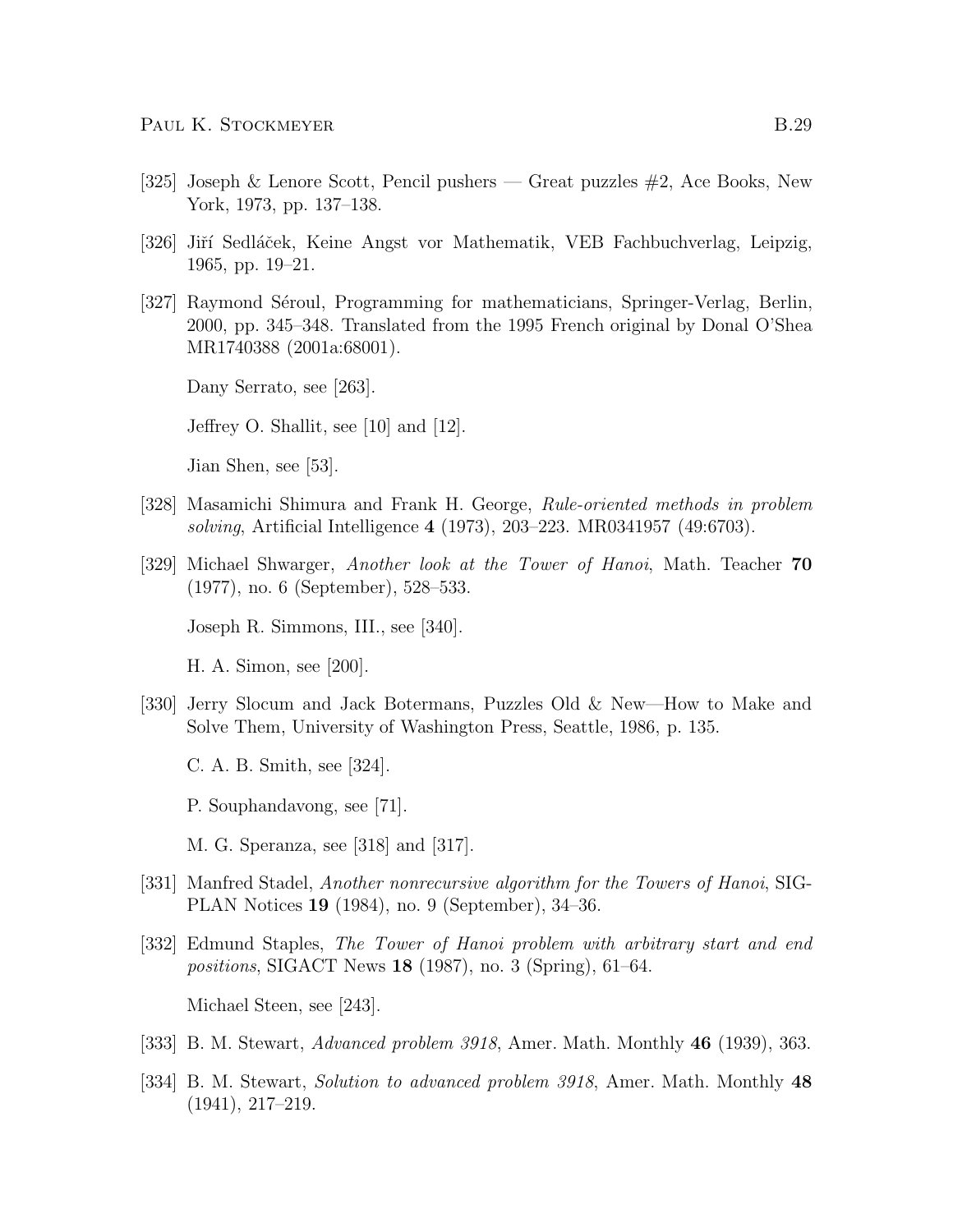- [335] Ian Stewart, Visions math´ematiques: Le lion, le lama et la laitue, Pour la Science (August 1989), no. 142, 102-107. English version, The Lion, the Llama, and the Lettuce, is Chapter 1 of Another Fine Math You've Got Me Into  $\dots$ , W. H. Freeman and Company, New York, 1992. MR1179655 (93i:00003).
- [336] Ian Stewart, Four encounters with Sierpinski's gasket, Math. Intell.  $17$  (1995), no. 1 (Winter), 52–64. MR1319993 (96e:58083).
- [337] Ian Stewart, Mathematical Recreations: Sierpinski's ubiquitous gasket, Sci. Amer. 281 (1999), no. 2, 90–91.
- [338] Paul K. Stockmeyer, Variations on the four-post Tower of Hanoi puzzle, Congr. Numer. 102 (1994), 3-12. (Proceedings of the  $25<sup>th</sup>$  Southeastern International Conference on Combinatorics, Graph Theory and Computing)
- [339] Paul K. Stockmeyer, The average distance between nodes in the cyclic Tower of Hanoi digraph, Combinatorics, Graph Theory, and Algorithms (Kalamazoo, Michigan) (Y. Alavi, D. R. Lick, and A. Schwenk, eds.), vol. II, New Issues Press, 1999, pp. 799–808. Proceedings of the Eight Quadrennial International Conference on Graph Theory, Combinatorics, Algorithms, and Applications.
- [340] Paul K. Stockmeyer, C. Douglas Bateman, James W. Clark, Cyrus R. Eyster, Matthew T. Harrison, Nicholas A. Loehr, Patrick J. Rodriguez, and Joseph Simmons III, *Exchanging disks in the Tower of Hanoi*, Internat. J. Comput. Math. 59 (1995), 37–47.
- [341] Roger G. Stone, Points recurring: The history of a railway problem, SIGPLAN Notices 17 (1982), no. 9 (September), 88–94.
- [342] Peter Storme and Paul Stryfe, How to torture your friends, Simon and Schuster, New York, 1941, pp. 75–76, 149.
	- R. Stowasser, see [358].
	- P. E. D. Strain-Clark, see [61].

Paul Stryfe, see [342].

[343] Mario Szegedy, In how many steps the k peg version of the Towers of Hanoi game can be solved?, STACS 99 (Proceedings of the 16th Annual Symposium on Theoretical Aspects of Computer Science, Trier, 1999) (Berlin) (Christoph Meinel and Sophie Tison, eds.), Lecture Notes in Computer Science, no. 1563, Springer, 1999, pp. 356–361. MR1734064 (2000m:68124).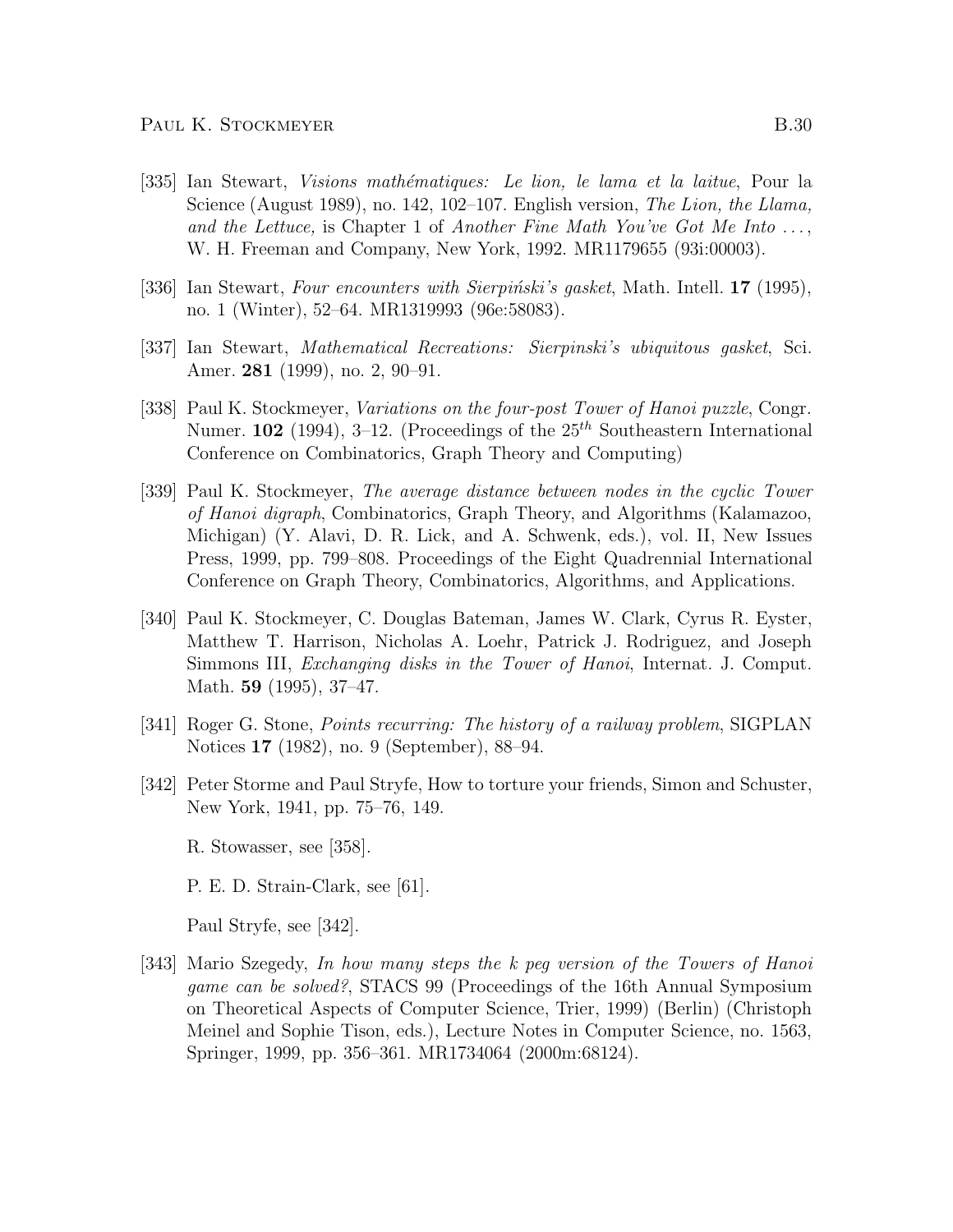- [344] Itsuo Takanami and Katsushi Inoue, A note on algorithms for tower of Hanoi, Mathematical foundations for computer science (Proceedings of a Symposium held at the Research Institute for Mathematical Sciences, Kyoto University), Kyoto University, Kyoto, Japan, 1978, pp. 218–229. MR0544622 (80f:68003).
- [345] Aaron M. Tenenbaum and Moshe J. Augenstein, Data Structures Using Pascal, Prentice-Hall, Englewood Cliffs, New Jersey, 1981, pp. 124–129, 133, 149–154.
- [346] Gaston Tissandier, Les Récréations Scientifiques, ou l'enseignement par les jeux, G. Masson, Paris, fifth ed., 1888, pp. 223–228. Sixth ed., 1892; seventh ed., 1894; eighth ed., 1897. Essentially the same as [284]. An English translation can be found in  $|347|$ .
- [347] Gaston Tissandier, Half-Hours of Scientific Amusements; or, Practical Physics and Chemistry without Apparatus, Ward, Lock, & Co., London, 1890, pp. 106– 111. An English translation of [346] by Henry Frith.
- [348] Tom Tit (pseudonym for Arthur Good), Scientific Amusements, Thomas Nelson and Sons, Ltd., London, 1918, pp. 382–383. Translated from the French and adapted by Cargill G. Knott.

Jeffrey D. Ullman, see [4].

- [349] Jeyakesavan Veerasamy and Ivor Page, On the Towers of Hanoi problem with multiple spare pegs, Internat. J. Comput. Math.  $52$  (1994), 17–22.
- [350] T[imothy] R. Walsh, The Towers of Hanoi revisited: Moving the rings by counting the moves, Inform. Process. Lett. 15 (1982), no. 2, 64–67. MR0675870 (83j:68039).
- [351] T[imothy] R. Walsh, A case for iteration, Congr. Numer.  $40$  (1983), 409–417. (Proceedings of the  $14<sup>th</sup>$  Southeastern Conference on Combinatorics, Graph Theory and Computing.) MR0734387 (85a:68066).
- [352] T[imothy] R. Walsh, Iteration strikes back—at the cyclic Towers of Hanoi, Inform. Process. Lett. 16 (1983), 91–93. MR0696846 (84g:68022).
- [353] Timothy R. Walsh, The generalized Towers of Hanoi for space-deficient computers and forgetful humans, Math. Intell. 20 (1998), no. 1 (Winter), 32–38.
- [354] Ming Wang, Two theorems on the Towers of Hanoi problem (chinese), Math. Appl. (Wuhan) 12 (1999), no. 2, 112–114.
- [355] X. Wang and Y.-J. Wu, Dynamic programming algorithm for the generalized towers of Hanoi problem, Minimicro Systems 26 (2005), 869–872.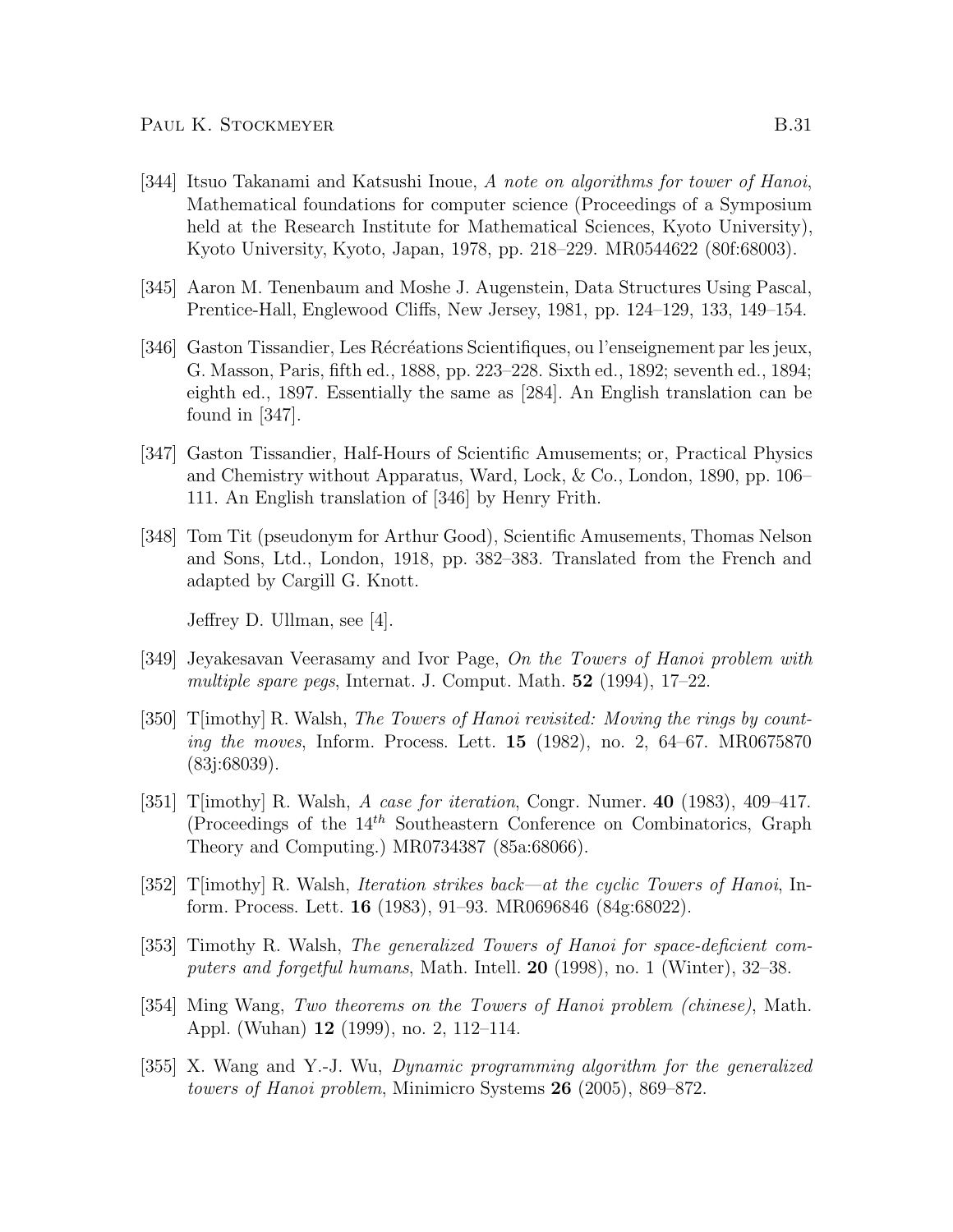Yu-Kuo Wang, see [364].

Charles B. Waugh, see [311].

Marilyn C. Welsh, see [176].

- [356] Richard L. Wexelblat, Editorial, SIGPLAN Notices 20 (1985), no. 9 (September), 1.
- [357] Niklaus Wirth, Algorithms + Data Structures = Programs, Prentice-Hall, Englewood Cliffs, NJ, 1976, p. 159.
- [358] A. Witzel and R. Stowasser, Stellenwertsysteme Einstiegs- Anwendungsprobleme, MU 23 (1977), no. 1, 88–101.
- [359] Derick Wood, The Towers of Brahma and Hanoi revisited, J. Recreational Math. 14 (1981-1982), no. 1, 17–24. MR0629340 (82i:68031).
- [360] D[erick] Wood, Adjudicating a Towers of Hanoi contest, Internat. J. Comput. Math. 14 (1983), 199–207. MR0727008 (85b:68019).

Derick Wood, see also [180].

- [361] W. Hugh Woodin, *The tower of Hanoi*, Truth in Mathematics (H. G. Dales and G. Oliveri, eds.), Oxford Univ. Press, New York, 1998, pp. 329–351. Papers from the conference held in Mussomeli, September 13–20, 1995 MR1688333 (2000j:03008).
- [362] Jer-Shyan Wu and Rong-Jaye Chen, The Towers of Hanoi problem with parallel moves, Inform. Process. Lett. 44 (1992), 241–243. MR1202348 (93k:68041).
- [363] Jer-Shyan Wu and Rong-Jaye Chen, The Towers of Hanoi problem with cyclic parallel moves, Inform. Process. Lett. 46 (1993), 1–6. MR1216038 (94a:68043).
- [364] Jer-Shyan Wu and Yu-Kuo Wang, An optimal algorithm to implement the Hanoi towers with parallel moves, Inform. Process. Lett. 86 (2003), 289–293. MR1978209 (2004c:05022).

Y.-J. Wu, see [355].

Chuan Xu, see [365].

[365] Hai Yang and Chuan Xu, Preliminary exploration of the 4-peg Hanoi tower (chinese), Beijing Daxue Xuebao Ziran Kexue Ban 40 (2004), 99–106. MR2056463 (2005a:05021).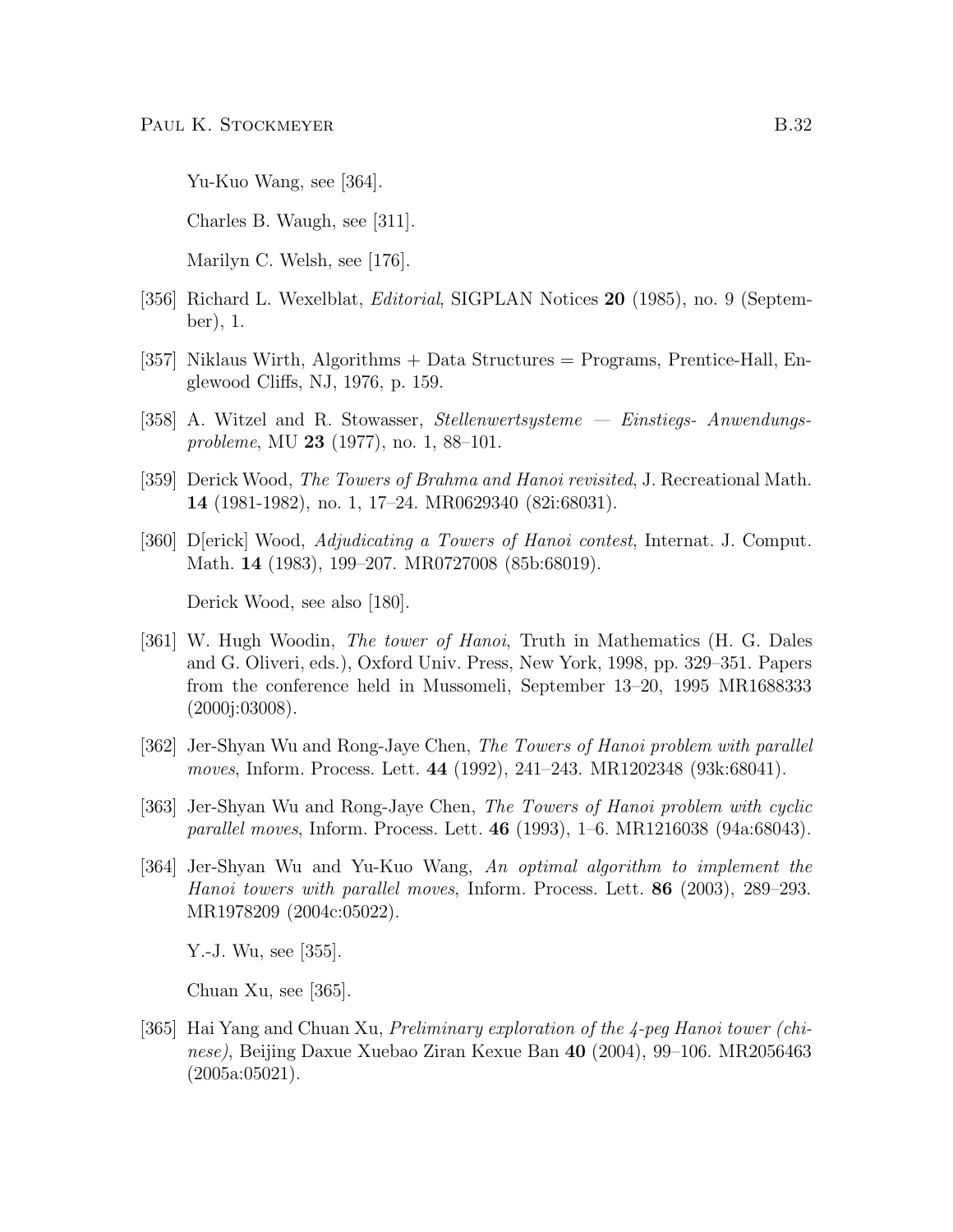- [366] A. J. van Zanten, Lineaire Differentievergelijkingen in de Informatica, CWI Syllabus (Centrum voor Wiskunde en Informatica) 18 (1988), 65–79.
- [367] A. J. van Zanten, The complexity of an optimal algorithm for the generalized Tower of Hanoi problem, Internat. J. Comput. Math. 36 (1990), 1–8.
- [368] A. J. van Zanten, An optimal algorithm for the twin-tower problem, Delft Progr. Report 15 (1991), 33–50. MR1103419 (92a:05001).
- [369] A. J. van Zanten, An iterative optimal algorithm for the generalized Tower of Hanoi problem, Internat. J. Comput. Math. 39 (1991), 163–168.

## Index of Journals Cited

ABACUS; Springer; New York, NY; ISSN 0724-6722.

Acta Inform. = Acta Informatica; Springer; Heidelberg, Germany; ISSN 0001-5903.

Acta Math. Vietnam. = Acta Mathematica Vietnamica; National Center for Scientific Research; Hanoi, Vietnam; ISSN 0251-4184.

AI Expert; Miller Freeman; San Francisco, CA; ISSN 0888-3785.

Amer. Math. Monthly = The American Mathematical Monthly; Mathematical Association of America; Washington, DC; ISSN 0002-9890.

Ann. Comb. = Annals of Combinatorics; Berkhäuser; Basel, Switzerland; ISSN 0218-0006.

Ann. Oper. Res. = Annals of Operations Research; Baltzer Science Publishers; Amsterdam, The Netherlands; ISSN 0254-5330.

APL Quote Quad; Association for Computing Machinery; New York, NY; ISSN 0163- 6006.

Ars Combin. = Ars Combinatoria; Charles Babbage Research Centre; Winnipeg, Canada; ISSN 0381-0732.

Artificial Intelligence; North-Holland Publishing Co.; Amsterdam, The Netherlands; ISSN 0004-3702.

Assessment; Psychological Assessment Resources, Inc.; Odessa, FL; ISSN 1073-1911.

Astounding Science Fiction; Street & Smith Publications, Inc.; New York, NY.

Atti Accad. Ligure Sci. Lett. = Atti della Accademia Ligure di Scienze e Lettere; Genoa, Italy; ISSN 0365-0278.

Austral. Comput. Sci. Comm. = Australian Computer Science Communications; Queensland Univ. Tech.; Brisbane, Australia; ISSN 0157-3055.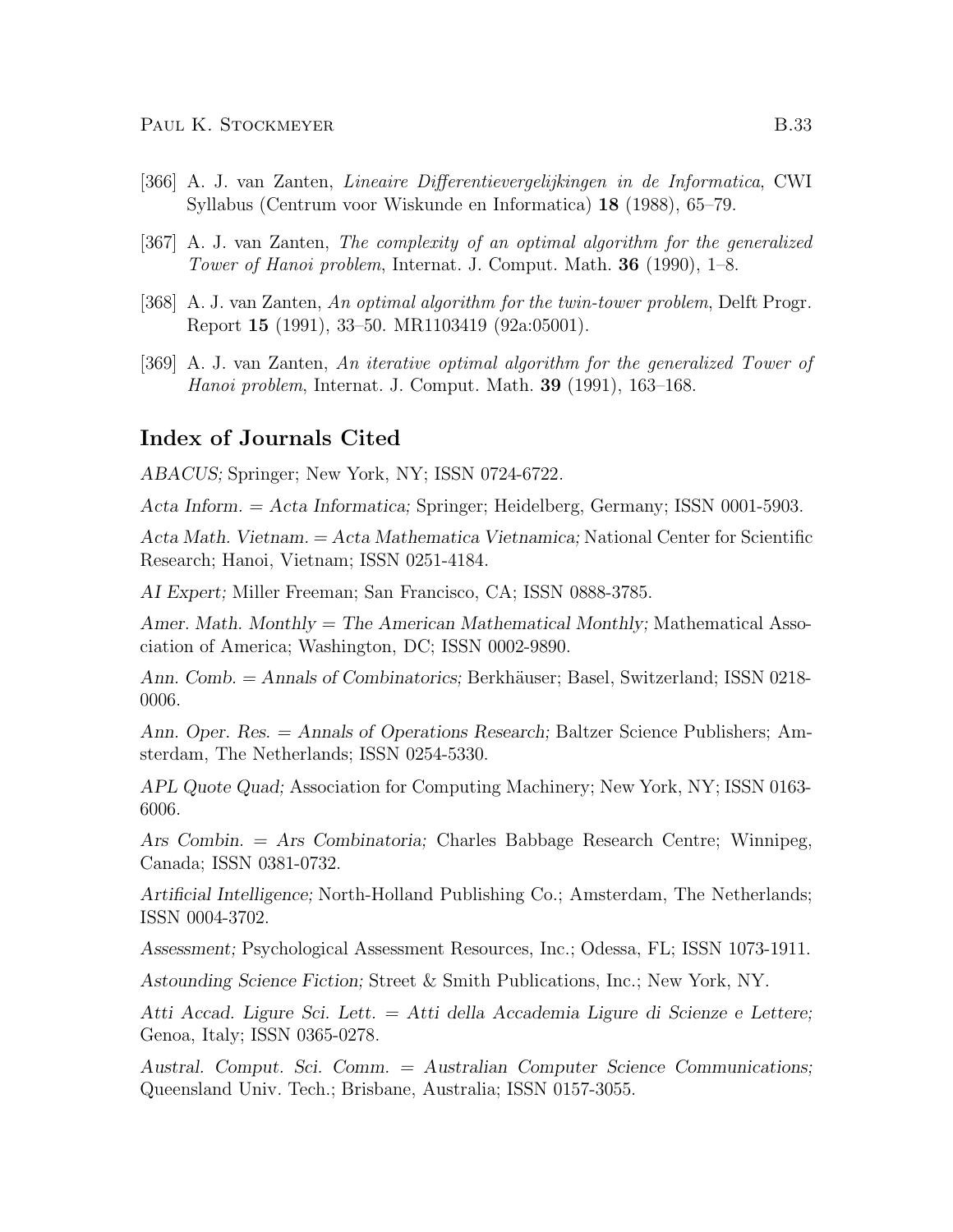Austral. Math. Teacher = The Australian Mathematics Teacher; Australian Association of Mathematics Teachers; Adelaide, Australia; ISSN 0045-0685.

Boll. Un. Mat. Ital. A  $6 =$  Unione Mathematica Italiana. Bollettino. A. Serie VI; Bologna, Italy.

BIT; The BIT Foundation; Copenhagen, Denmark; ISSN 0006-3835.

Bull. Austral. Math. Soc. = Bulletin of the Australian Mathematical Society; Australian Mathmatical Society; Queensland, Australia; ISSN 0004-9727.

Bull. Centre Inform. = Bulletin of the Centre for Informatics; Waseda University; Tokyo, Japan; ISSN 0911-3622.

Bull. Inst. Combin. Appl. = Bulletin of the Institute of Combinatorics and its Applications; Inst. Combin. Appl.; Winnipeg, Canada; ISSN 1183-1278.

Chittagong Univ. Stud. Part II Sci. = Chittagong University studies Part II: Science; University of Chittagong; Chittagong, Bangladesh; ISSN 0253-5459.

Cognitive Psychology; Academic Press, Inc.; New York NY; ISSN 0010-0285.

Comput. J. = The Computer Journal; British Computer Society; ISSN 0010-4620.

Computer Language; Computer Language Publishing, Ltd.; San Francisco, CA; ISSN 0749-2839.

Computing; Springer; Vienna, Austria; ISSN 0010-485X.

Congr. Numer. = Congressus Numerantium; Utilitas Mathematica; Winnipeg, Manitoba, Canada; ISSN 0316-1382.

Crux Mathematicorum; Canadian Mathematical Society; Ottawa, Ontario, Canada; ISSN 0705-0348.

Czech. Math. J. = Czechoslovak Mathematical Journal; Academia; Prague, Czech Republic; ISSN 0011-4642.

Delft Progr. Report = Delft Progress Report; Delft University Press; Delft, The Netherlands; ISSN 0304-985X.

Discrete Appl. Math. = Discrete Applied Mathematics; Elsevier; Amsterdam, The Netherlands; ISSN 0166-218X.

Discrete Math. = Discrete Mathematics; Elsevier (North-Holland); Amsterdam, The Netherlands; ISSN 0012-365X.

Egypt. Comput.  $J = The$  Egyptian Computer Journal; Institute of Statistical Studies and Research; Cairo, Egypt; ISSN 0377-7154.

Engineering Applications of  $AI =$  Engineering Applications of Artificial Intellegence; Pergamon Press Ltd.; Exeter, England; ISSN 0952-1976.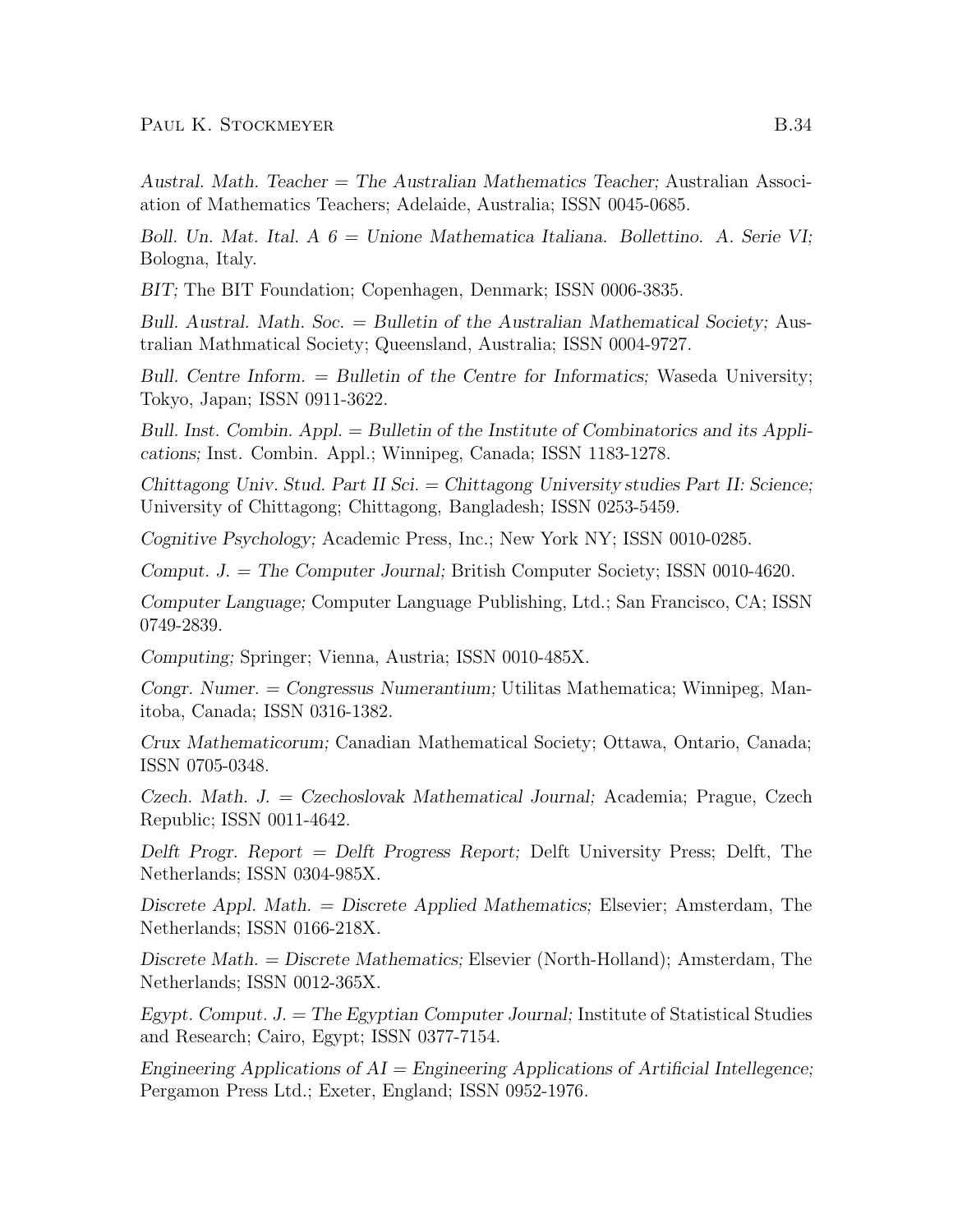Enseign. Math.  $= L$ 'Enseignement Mathématique: Revue Internationale, IIe Série; Commission Internationale de l'Enseignement Mathématique; Geneva, Switzerland; ISSN 0013-8584.

European J. Combin. = European Journal of Combinatorics; Elsevier; Amsterdam, The Netherlands; ISSN 0195-6698.

Expo. Math. = Expositiones Mathematicae; Elsevier; Jena, Germany; ISSN 0723- 0869.

Games; Playboy Enterprises; Chicago, IL; ISSN 0199-9788.

IEEE Trans. Ed. = IEEE Transactions on Education; Institute of Electrical and Electronics Engineers; New York, NY; ISSN 0018-9359.

IEEE Trans. Soft. Engin. = IEEE Transactions on Software Engineering; Institute of Electrical and Electronics Engineers; New York, NY; ISSN 0098-5589.

Indian J. Math. = Indian Journal of Mathematics; Allahabad Mathematical Society; Allahabad, India; ISSN 0019-5324.

Inform. Process. Lett. = Information Processing Letters; Elsevier (North-Holland); Amsterdam, The Netherlands; ISSN 0020-0190.

Inform. Sci. = Information Sciences; an international journal; Elsevier; New York, NY; ISSN 0020-0255.

Internat. J. Comput. Inform. Sci. = International Journal of Computer and Information Sciences; Plenum Press; New York, NY; ISSN 0091-7036.

Internat. J. Comput. Math. = International Journal of Computer Mathematics; Gordon & Breach; ISSN 0020-7160.

Internat. J. Man-Machine Studies = International Journal of Man-Machine Studies; Academic Press; London, England; ISSN 0020-7373.

Internat. J. Math. Ed. Sci. Tech. = International Journal of Mathematical Education in Science and Technology; Taylor & Francis; England; ISSN 0020-739X.

Izv. Nats. Akad. Nauk Respub. Kazakhstan Ser. Fiz.=Mat. = Natsionalnaya Akademiya Nauk Respubliki Kazakhstan. Izvestiya. Seriya Fiziko-Matematicheskaya; Almaty, Kazakhstan; ISSN 0002-3191.

J. ACM = Journal of the ACM; Association for Computing Machinery; New York, NY; ISSN 0004-5411.

J. Algorithms = Journal of Algorithms; Academic Press; Orlando, FL; ISSN 0196- 6774.

J. Austral. Math. Soc. Ser.  $B =$  Journal of the Australian Mathematical Society, Series B–Applied Mathematics; Australian Mathematical Society; Canberra, Australia; ISSN 0334-2700.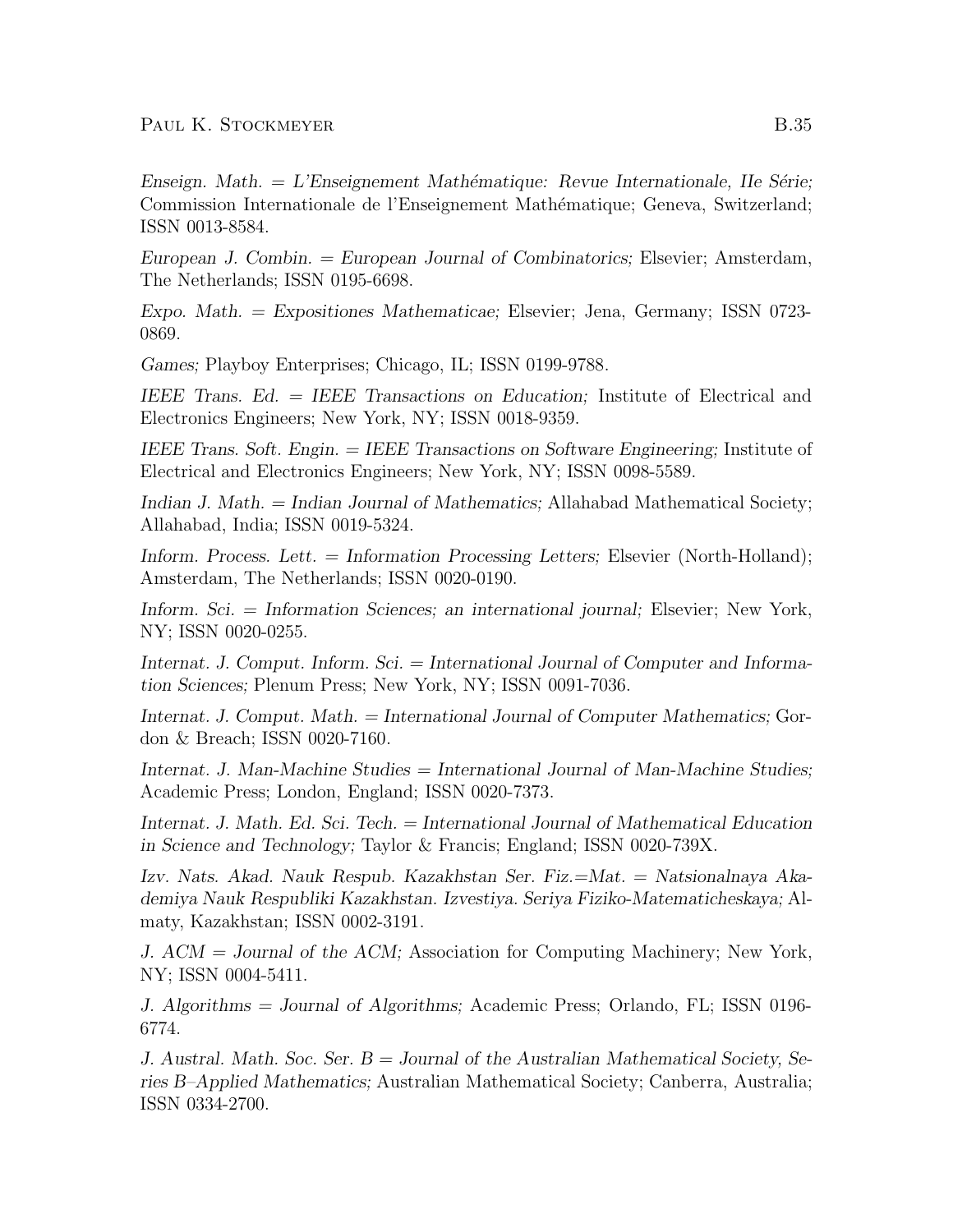J. Bangladesh Acad. Sci. = Journal of Bangladesh Academy of Sciences; Bangladesh Academy of Sciences; Dhaka, Bangladesh; ISSN 0378-8121.

J. Combin. Inform. System Sci. = Journal of Combinatorics, Information  $&$  System Sciences; Forum for Interdisciplinary Mathematics; New Delhi, India; ISSN 0250- 9628.

J. Comput. System Sci. = Journal of Computer and System Sciences; Academic Press; Orlando, FL; ISSN 0022-0000.

J. Hokkaido Univ. Ed. Sect. II  $A =$  Journal of Hokkaido University of Education, Section II A; Hokkaido University of Education; Sapporo, Japan; ISSN 0367-5939.

J. Inform. Optim. Sci. = Journal of Information & Optimization Sciences; Analytic Publishing; Delhi, India; ISSN 0252-2667.

J. Inform. Process. = Journal of Information Processing; Information Processing Society of Japan; Tokyo, Japan; ISSN 0387-6101.

J. Inst. Math. Comput. Sci. Comput. Sci. Ser. ; Journal of the Institute of Mathematics & Computer Sciences (Computer Science Series); Inst. Math. Comut. Sci.; Calcutta, India.

J. Recreational Math. = Journal of Recreational Mathematics; Baywood Publishing; Amityville, NY; ISSN 0022-412x.

London Mag. = The London Magazine (Harmsworth London Magazine); Harmsworth Brothers Limited; London, England.

Math. Appl.  $=$  Mathematica Applicata; China Int. Book Trading Corp.; Beijing, China; ISSN 1001-9847.

Math. Comput. Modelling  $=$  Mathematical and Computer Modelling; Pergamon (Elsevier); Oxford, England; ISSN 0895-7177.

Math. Gaz. = The Mathematical Gazette; The Mathematical Association; London, England; ISSN 0025-5572.

Math. Intell. = The Mathematical Intelligencer; Springer; New York, NY; ISSN 0343- 6993.

Math. Reviews = Mathematical Reviews; American Matheamtical Society; Providence, RI; ISSN 0025-5629.

Math. in School = Mathematics in School; The Mathematical Association; London, England; ISSN 0305-7259.

Math. Mag. = Mathematics Magazine; Mathematical Association of America; Washington, DC; ISSN 0025-570X.

Math. Teacher = The Mathematics Teacher; National Council of Teachers of Mathematics; Reston, VA; ISSN 0025-5769.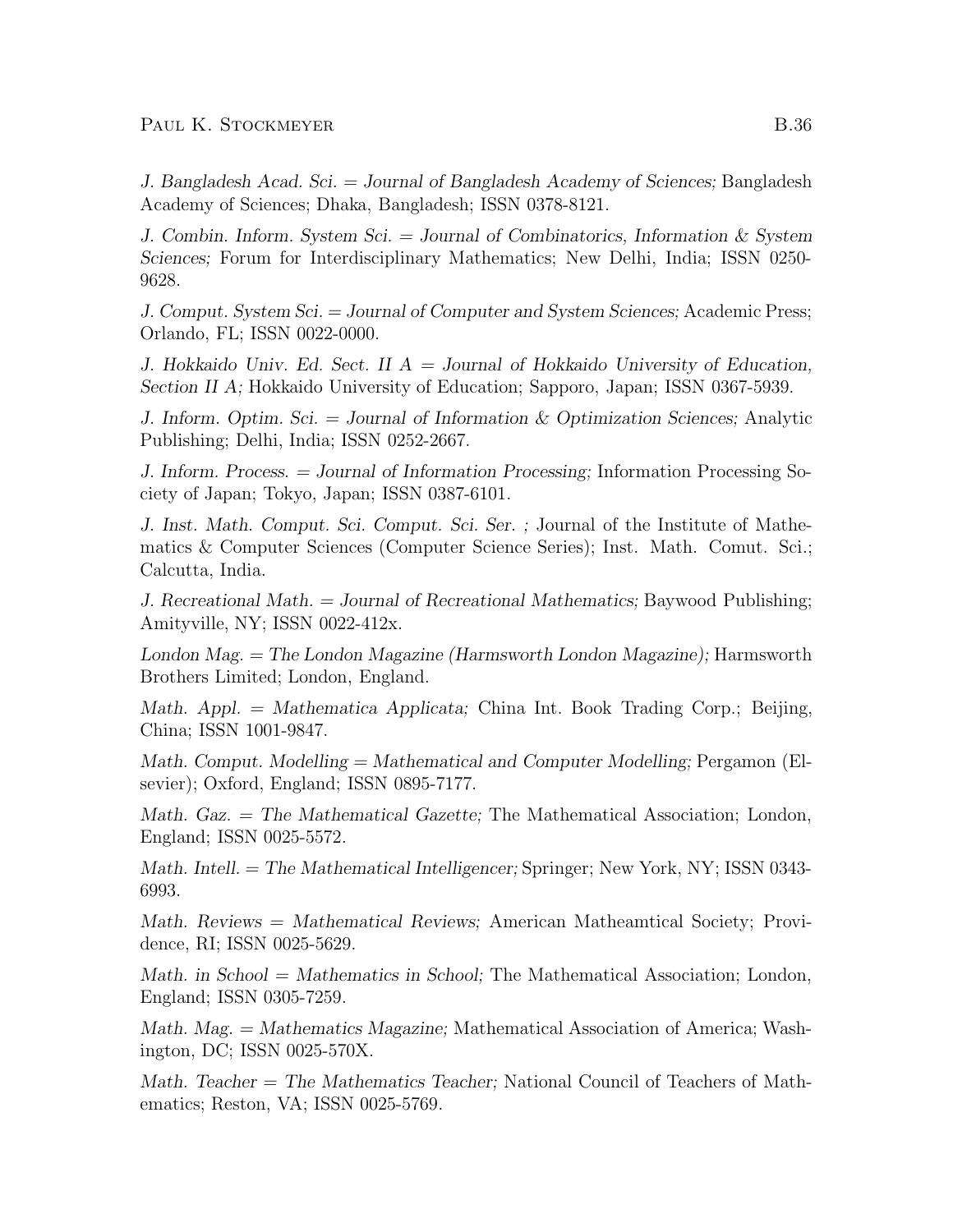Math. Teaching  $=$  Mathematics Teaching; Association of Teachers of Mathematics; Nelson, Lancashire, England; ISSN 0025-5785.

 $MNU = Der Mathematische und Naturwissenschaftliche Unterricht; Ferd. Dümmlers;$ Bonn, Germany; ISSN 0025-5866.

MU = Der Mathematik-Unterricht; E. Klett; Stuttgart, Germany; ISSN 0025-5807.

Math. Sci. Humaines  $=$  Mathématiques et Sciences Humaines; Ecole Hautes Etudes Sci. Soc.; Paris, France; ISSN 0025-5815.

Mesures - régulation - automatisme; Paris, France; ISSN 0026-0193.

 $MICRO = MICRO$  - The 6502/6809 Journal; MICRO INK; Chelmsford, MA; ISSN 0271-9002.

MICRO-SYSTEMES; Société Parisienne d'Edition; Paris, France; ISSN 0183-5084.

Nova J. Math. Game Theory Algebra = Nova Journal of Mathematics, Game Theory, and Algebra; Nova Science Publishers, Inc.; New York, NY; ISSN 1060-9881.

Optimization; Gordon & Breach; ISSN 0233-1934.

Pour la Science; Société pour la Science; Paris, France; ISSN 0153-4092.

Probab. Theory Relat. Fields = Probability Theory and Related Fields; Springer; Berlin, Germany; ISSN 0178-8051.

Proc. Pakistan Acad. Sci. = Proceedings of the Pakistan Academy of Sciences; Pakistan Academy of Sciences; Islamabad, Pakistan; ISSN 0377-2969.

Program. Comput. Software  $=$  Programming and Computer Software (A translation of significant articles from Programmirovanie; Consultants Bureau; New York, NY; ISSN 0361-7688.

Programmirovanie; Akademiya Nauk SSSR; Moscow, USSR; ISSN 0132-3474.

Quantum; Springer; New York, NY; [National Science Teachers Association; Washington, DC]; ISSN 1048-8820.

RAIRO Inform. Theor. Appl.  $=$  RAIRO Informatique Theorique et Applications/ Theoretical Informatics and Applications; Paris, France; ISSN 0988-3754; 0296-1598.

 $Rev.$  Roumaine Math. Pures Appl.  $=$  Revue Roumaine de Mathématiques Pures et Appliquées; Académie de la République Roumaine; Bucharest, Romania; ISSN 0035-3965.

Sci. Amer. = Scientific American; Scientific American Incorporated; New York, NY; ISSN 0036-8733.

SIAM J. Comput. = SIAM Journal on Computing; Society for Industrial and Applied Mathematics; Philadelphia, PA; ISSN 1095-7111.